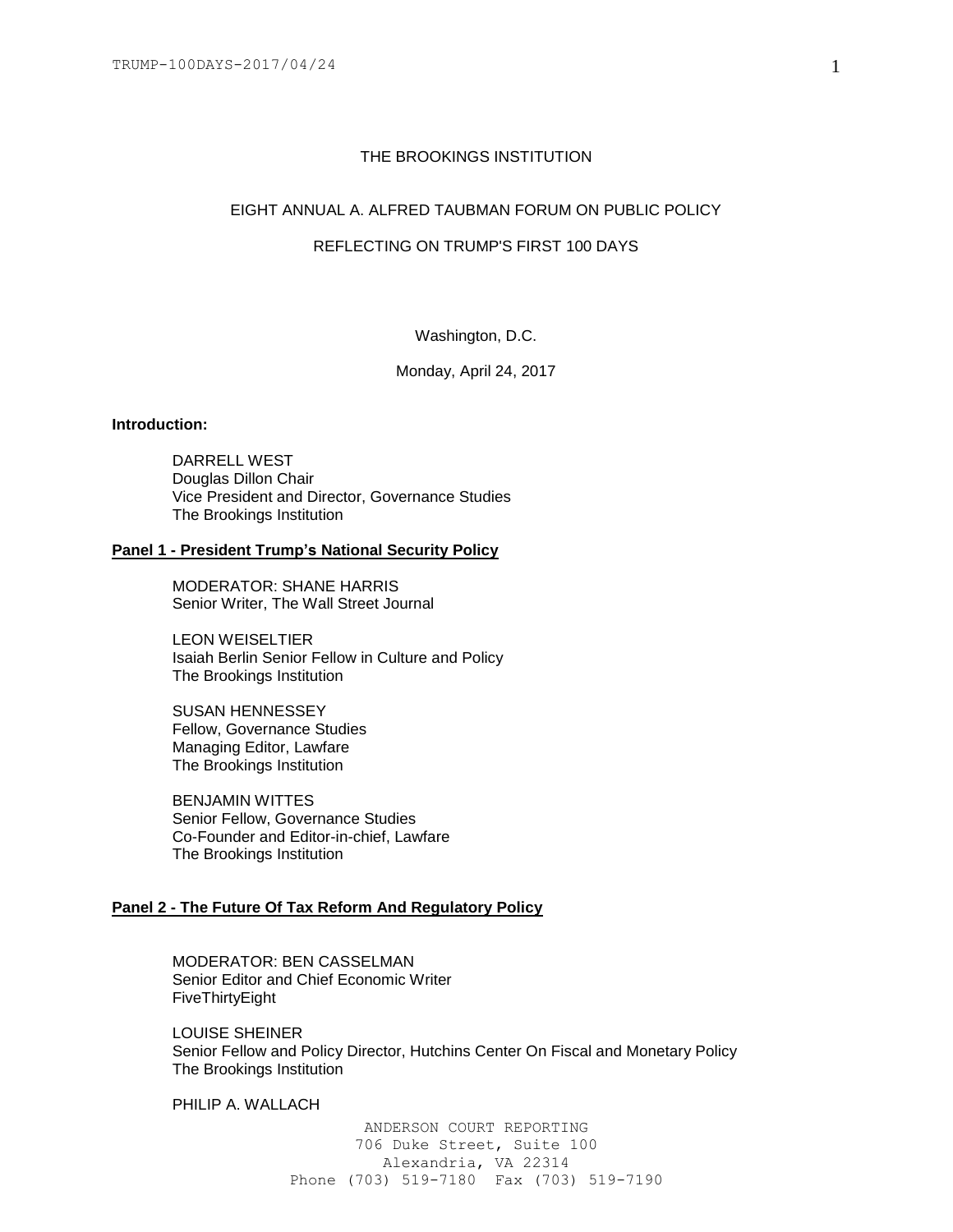Senior Fellow, Governance Studies The Brookings Institution

VANESSA WILLIAMSON Fellow, Governance Studies The Brookings Institution

# **Panel 3 - Public Management Under The Trump Administration**

MODERATOR: KAREN TUMULTY National Political Correspondent The Washington Post

JOHN HUDAK Senior Fellow and Deputy Director Center for Effective Public Management The Brookings Institution

NICOL TURNER-LEE Fellow, Center for Technology Innovation The Brookings Institution

WILLIAM A. GALSTON Ezra K. Zilkha Chair and Senior Fellow The Brookings Institution

ELAINE KAMARCK Senior Fellow and Founding Director, Center for Effective Public Management The Brookings Institution

\* \* \* \* \*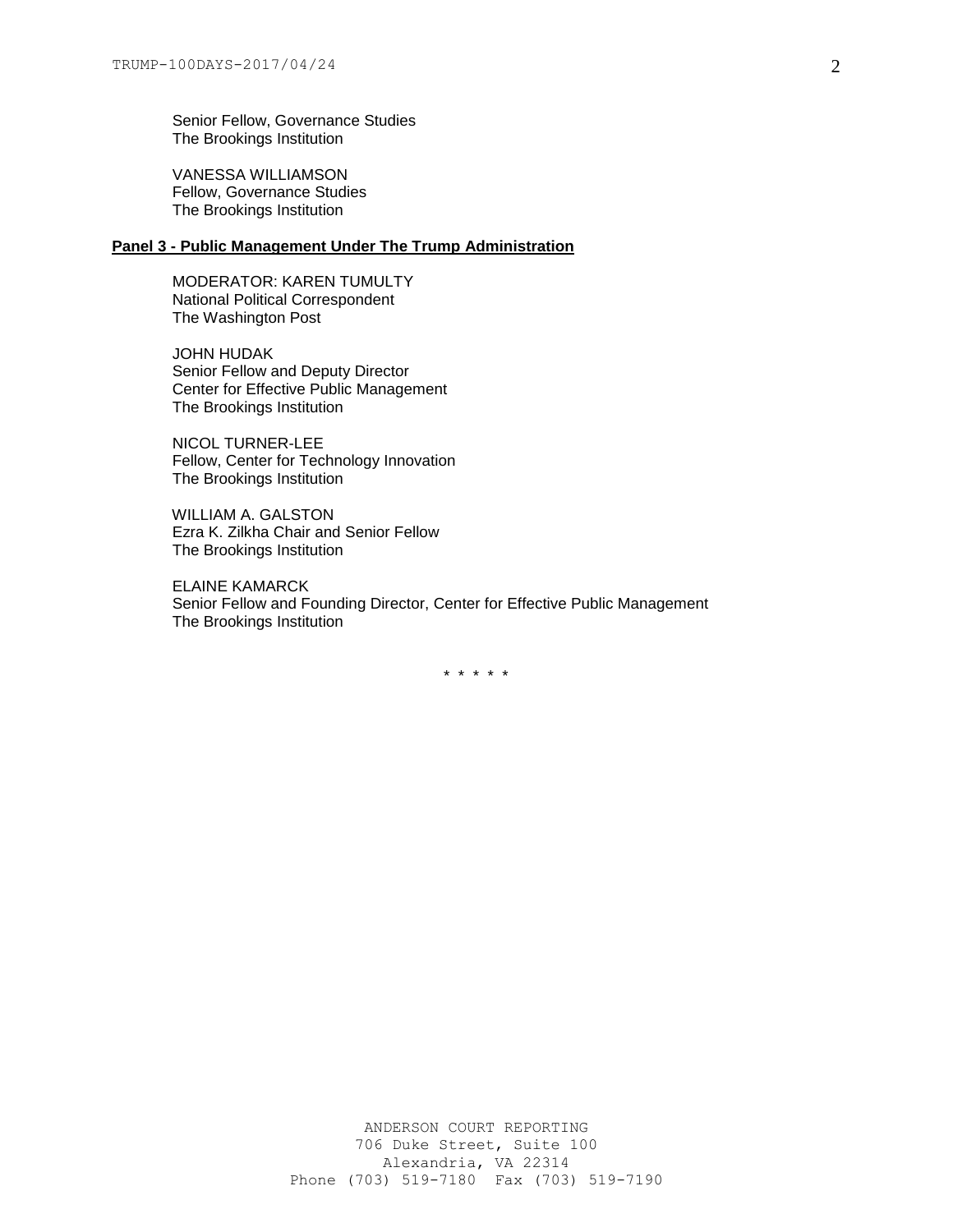# P R O C E E D I N G S

MR. WEST: Good morning. I'm Darrell West, vice president of Governance Studies and director of the Center for Technology Innovation here at the Brookings Institution. And I would like to welcome you to the eighth annual A. Alfred Taubman Forum on Public Policy. And this Forum was established by Mr. Taubman to promote greater understanding of public policy issues. Each year we choose a particular top and invite experts to offer their views on the subject. Mr. Taubman was a great friend of Brookings. He passed away a couple of years ago, but we continue the Forum in order to honor his memory.

So this year our topic is the first 100 days of the Trump administration. And we have brought together a number of distinguished experts to discuss his administration's policies and operations on national security, tax reform, regulation, and public management.

We are webcasting this event live, so a warm welcome to our viewers from around the country. And we will be archiving the video, so anybody who wishes to watch it after today will have an opportunity to do so through our Brookings.edu website. We also have set up a Twitter feed at #100Days. So if you wish to post any comments feel free to do so.

So since his inauguration on January 20 we've seen a number of actions from the administration. This includes the withdrawal from the Trans Pacific Partnership and the controversial travel ban announced through an Executive Order. Other policy initiatives such as healthcare repeal and reform have been attempted through Congressional legislation, but so far have not been successful. Now as the 100th day approaches this week the administration faces new questions on national security and public policy more generally.

Our first panel is going to take a close look at those topics, and I will turn the discussion over to our moderator, Shane Harris, a reporter for the Wall Street Journal.

MR. HARRIS: Thanks, Darrell. Good morning, everybody. Thank you for being here as we get ready to celebrate the first 100 days.

I think as a national security reporter in Washington covering the Trump administration the last nearly 100 days have felt maybe like 1000 days. (Laughter) In my 20 years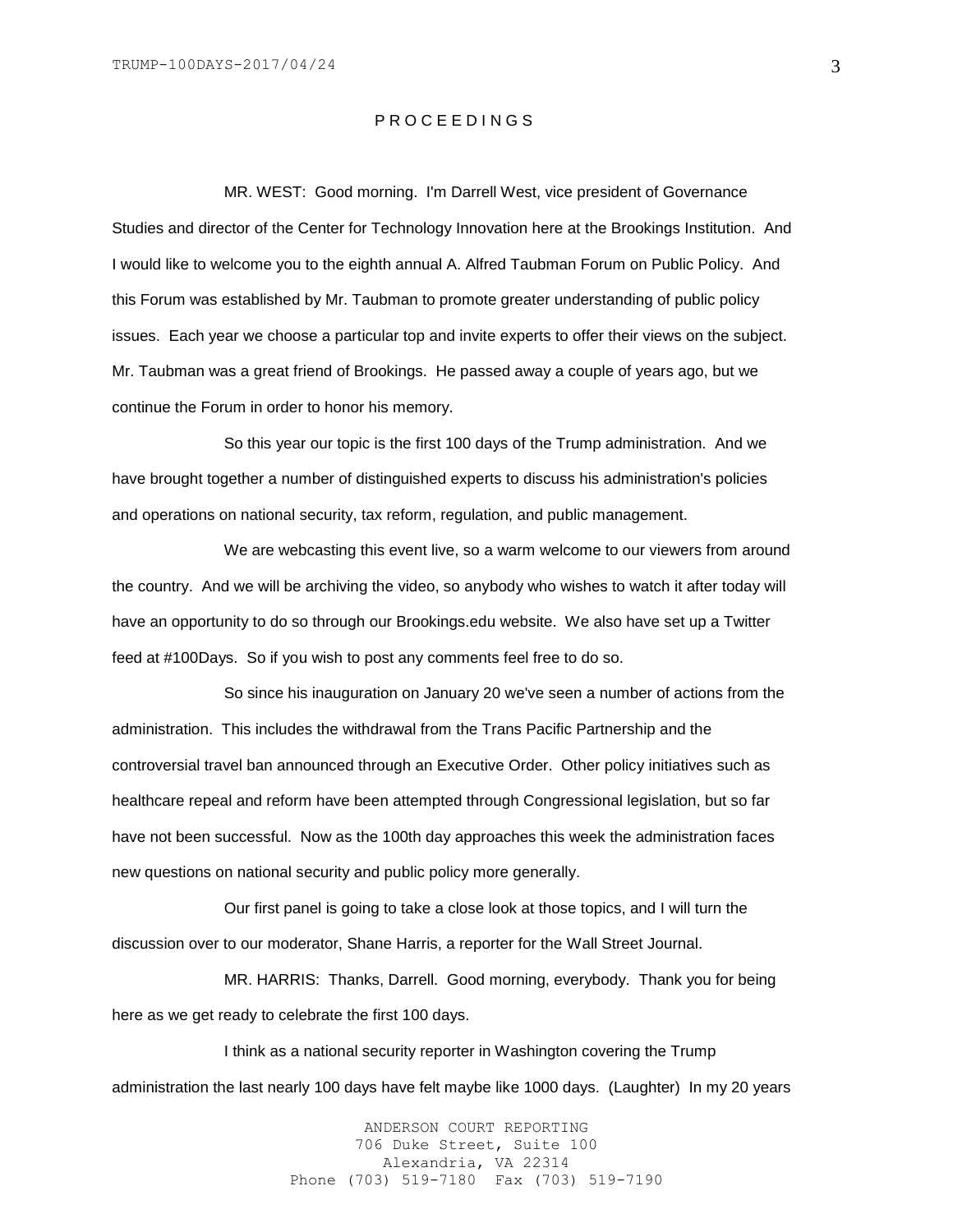of covering this beat I can't remember another time where there has been this much sort of action packed into a short period of time and this many kind of head spinning events. And I'm primarily just focused on the Russian investigation, so that's not even getting to so many of the other things that have been happening in the past three months now.

What we're going to try and do in this panel is to unpack some of that and take stock as best we can of where the administration is and where it's going. And just as a kind of setting the table one of the things that I think is notable and important to remember in this particular area, at least it's something that's kind of been a guide star for me as I go about reporting on it, is that if you take all the various policy areas in this vast terrain that we look at in Washington, I can't think of another where the establishment of Washington was more vocally opposed to the then candidate and really sort of positioning and questioning his fitness for office as a central part of the campaign than the Washington establishment in national security and foreign policy. You'll all remember the Never Trump letters that were signed, the degree to which the Republican national security establishment turned against him. And I say that not in terms of setting this in any political cast, but simply to say that I cannot remember a time where so many of the leading thinkers and shapers of ideas and opinion have come out this opposed to a candidate. And so that is something I always keep in mind in terms of how this town, if you like, was really not ready to receive this President and how they have been dealing with that in the first 100 days is something that I'm always keeping in mind to judge how he is doing.

So let me just briefly introduce the panel here. I can't really think of many better people, frankly, to have this discussion, so I'm really looking forward to it. Susan Hennessey to my left, who is a fellow in Governance Studies here at Brookings and is the managing editor of Lawfare, which you probably are all familiar with, but if you're not reading it, go read it. Leon Wieseltier, who is the Isaiah Berlin senior fellow in culture and policy in Governance Studies and Foreign Policy at here at Brookings and a long-time journalist and commentator in Washington. And my friend, Ben Wittes, senior fellow in Governance Studies and the co-founder and editor-inchief of Lawfare.

So thank you all for being here.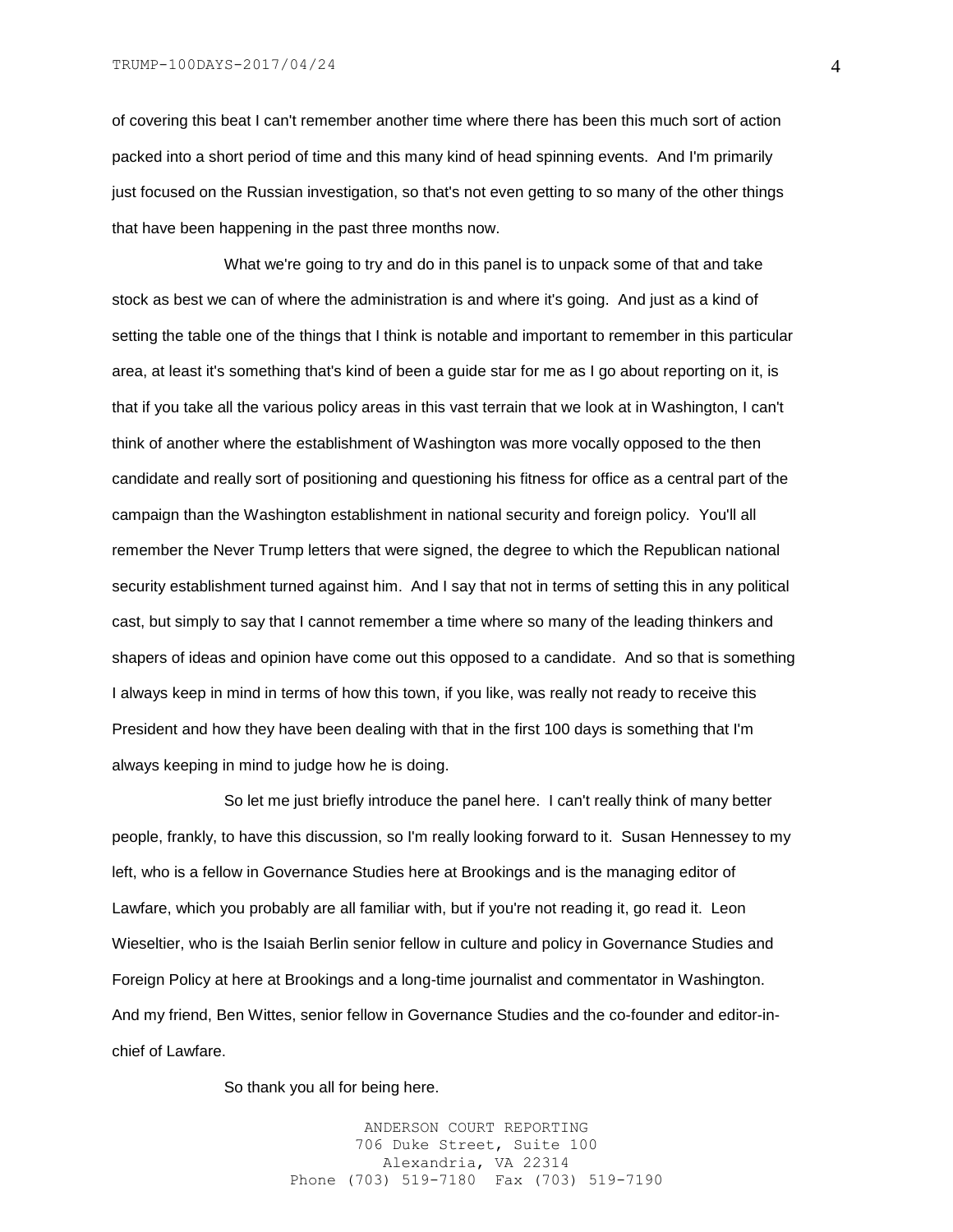All right, let's have some fun.

So, Susan, you get the first question. So you are part of that national security and foreign policy establishment. I mean to some extent you're establishment in all the best ways. But you and many of your colleagues, I think -- and you have a background in intelligence law and you work for the National Security Agency and the General Counsel's Office -- openly expressed real concerns and misgivings about what a Trump administration would mean for national security and foreign policy. You wrote a lot about and you talked a lot about that.

So my first question for you is has Donald Trump exceeded your expectations or fallen short of them? (Laughter)

MS. HENNESSEY: I mean expectations for disaster or --

MR. HARRIS: Sure, yes. (Laughter)

MS. HENNESSEY: -- expectations -- I'll admit I had low expectations, I had real reservations, although I wanted to be optimistic. So I felt from the beginning that as soon as he was elected our fortunes were tied to his and we should wish his success and continue to wish his success. That said, I had low expectations and I can still sort of sit here and say this is going worse than I had thought it would. But we're sort of diving into that. There are some areas that are real bright spots, that have gone quite well.

The first is sort of the staffing of the national security team. There are really, really excellent people in this administration. You know, General Mattis as secretary of defense, H.R. McMaster. And, you know, our colleague, Fiona Hill, who has now moved over for the National Security Council. You know, there are lots of people that sort of form that bucket of not just being a good national security hire for a Trump administration sort of on paper, but objectively just a really great strong nationals security team. So I think that is a source of comfort and sort of an indication of things being a lot better than maybe people expected them.

The flip side of that is are they being relied on and utilized. And that's the area in which I think things are going worse. And I do think it's sort of an explanation of the whiplash or chaos of the past 100 days, that Trump doesn't appear to be relying on that national security team. He appears to rely quite a bit on sort of family members, informal advisors, even sort of the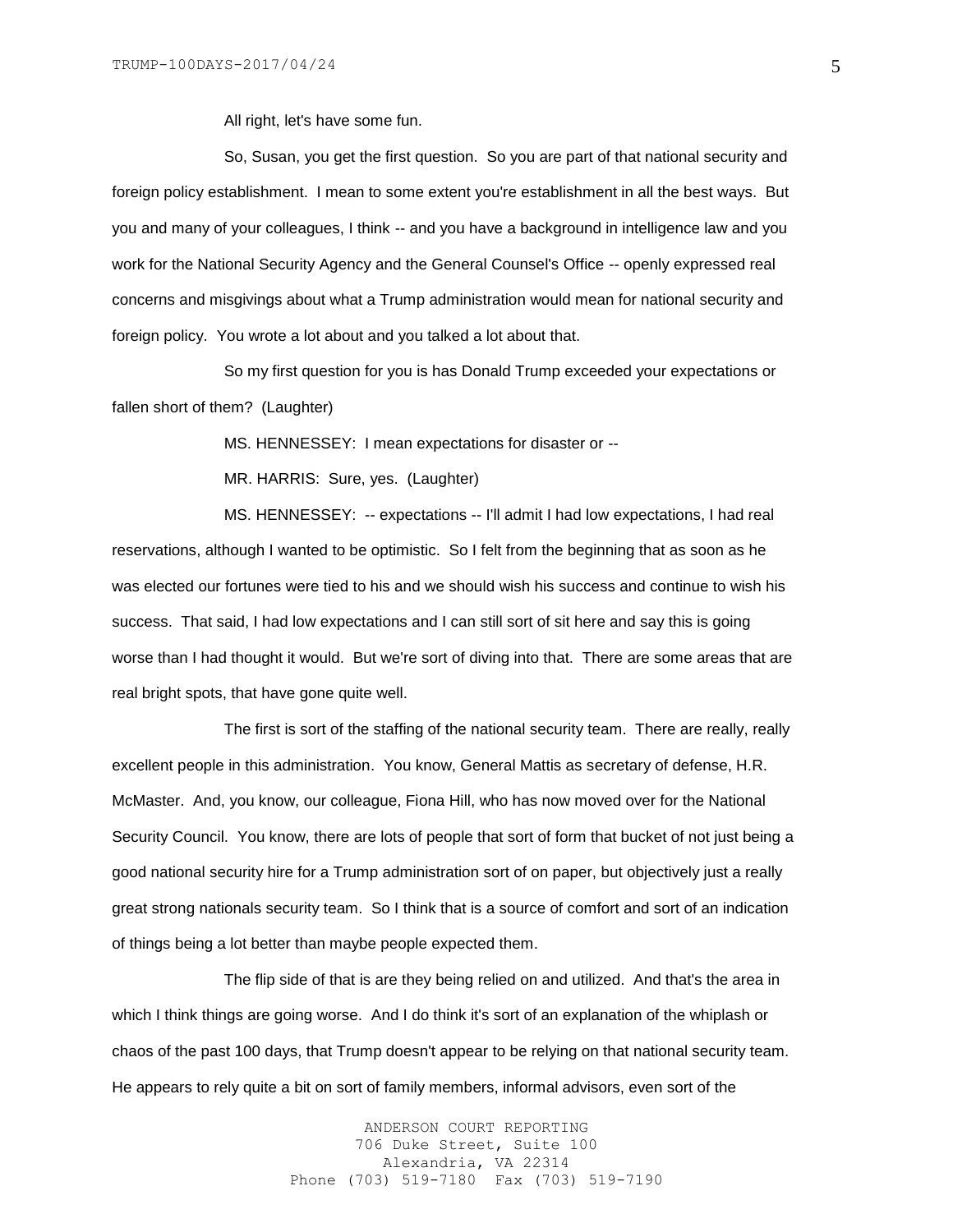National Security Council itself. Maybe there's a sort of shadow National Security Council and the Strategic Initiatives Group. It's not even sort of clear who owns national security policy within the White House itself. And so I think a lot of what we've seen has sort of been national security by instinct instead of expertise. So it's been just remarkable uneven in attempting to sort of put a strategy on top of what I would argue is absence of any real strategy. People have talked a lot about sort of the unpredictability and President Trump has talked a lot about sort of seeing real strategic value in being unpredictable. I think with sort of the latest tensions around North Korea we're starting to see some of the real perils of being an unpredictable leader. This is a space in which it's important that we signal not only to our allies but also to our adversaries how we feel, what our intentions are, what our red lines are. Certainly the national security establishment or foreign policy establishment isn't able to understand what exactly the policy is, where we're headed, what our values are. That makes it near impossible to imagine what message is being received all over the world and what the consequences of that might be.

MR. HARRIS: Do you think is he deliberately unpredictable or is it simply that he's uninformed? And I take as a data point for that an interview that he did with my publication, The Wall Street Journal, where he talked about sitting down with President Xi from China and saying that in the span of 10 minutes he realized that the security dilemma on the Korean Peninsula was a lot harder than he thought. I mean it seemed like he is willing to acknowledge that he had not come perhaps as prepared as he is now. And of course what can prepare you for being president, but is it a studied exercise in being unpredictable or is it simply that he is learning these things as he goes and making decisions based on this new information?

MS. HENNESSEY: I think it's clear that he is learning things as he goes. And that said, no one is elected president with this deep knowledge, deep expertise in everything all the time. There is no person who's like that. That's why you rely on experts and really experienced and knowledgeable counsel. And so I think that what we're seeing is the ordinary process of a president trying to very rapidly get up to speed on a much more condensed timeframe. We saw that they prepared for the transition much later than other administrations or candidates had in the past. There's been a steeper learning curve than might have otherwise existed. At the same time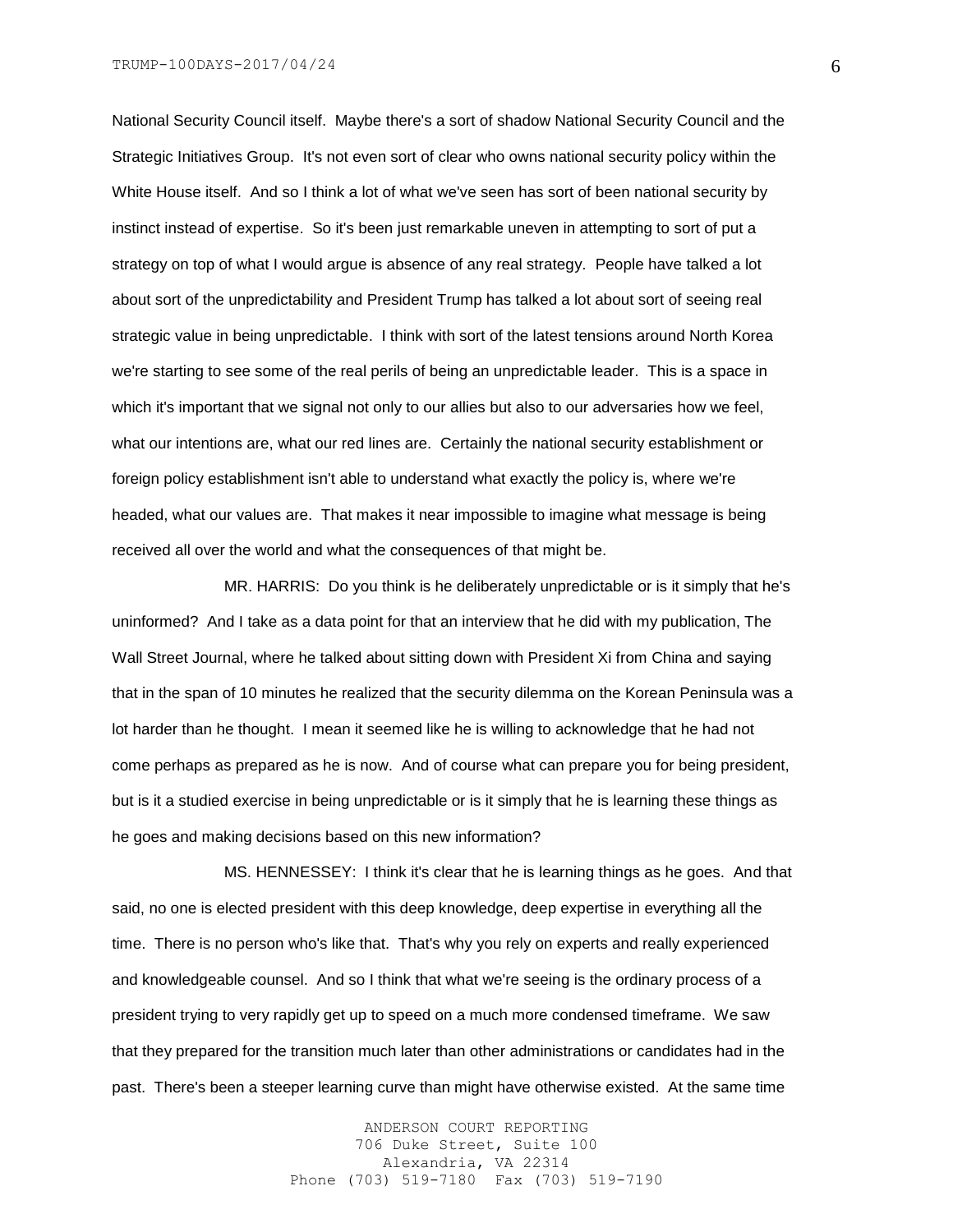we're seeing sort of a lack of preparation or even an understanding of the need to prepare. So phone calls with foreign leaders that -- there aren't briefing books or the staff was caught unaware and sort of the consequences of that. So there were are a lot of sort of revealing things that occurred during the transition period.

Son one being the phone call that then president-elect Donald Trump took with the president on Taiwan. So some of his statements during that call and immediately afterwards signaled hey, maybe this is a real shift in where we are on Taiwan policy. There are some reasonable arguments for that. You know, give the brush back pitch and stop sort of being cute about prepositions and how we're going to have the one China policy.

So I think there was sort of a desire to say okay, there's a policy in this. Then the immediate backing off of that position, sort of the quintessential paper tiger here in response to a really strong Chinese opposition. I think it did sort of reveal it's a lack of knowledge, right, it's not - there are things that are being done that if it's a conscious decision being made in sort of pursuit of a strategy there might be good or bad arguments. What's happening here is sort of it's more random and this is an area in which randomness is really quite scary and consequential.

MR. HARRIS: Leon, in the spirit of taking this span of the first 100 days I want to go back to a column that you wrote 3 days after the election in The Washington Post. I'll just read a brief snippet towards the end of it. And what you were essentially calling for people to stay hot, to stay angry, to stay involved and not to give in necessarily to the bromides of let's all get along together and Trump saying he wanted to unify, which he didn't --

MR. WIESELTIER: Yeah, I don't believe in getting along.

MR. HARRIS: (Laughing) And you did not take his plea to do that as genuine in the column of course. You said if Trump succeeds America may fail. And it is America, its values, and its interests whose success matters most desperately to me. No cooling of then, we must stay hot for America. The political liberty that we cherish in this precious republic is most purely and exhilaratingly experienced as the liberty to oppose.

So one question is, is Trump succeeding and how hot are you still today?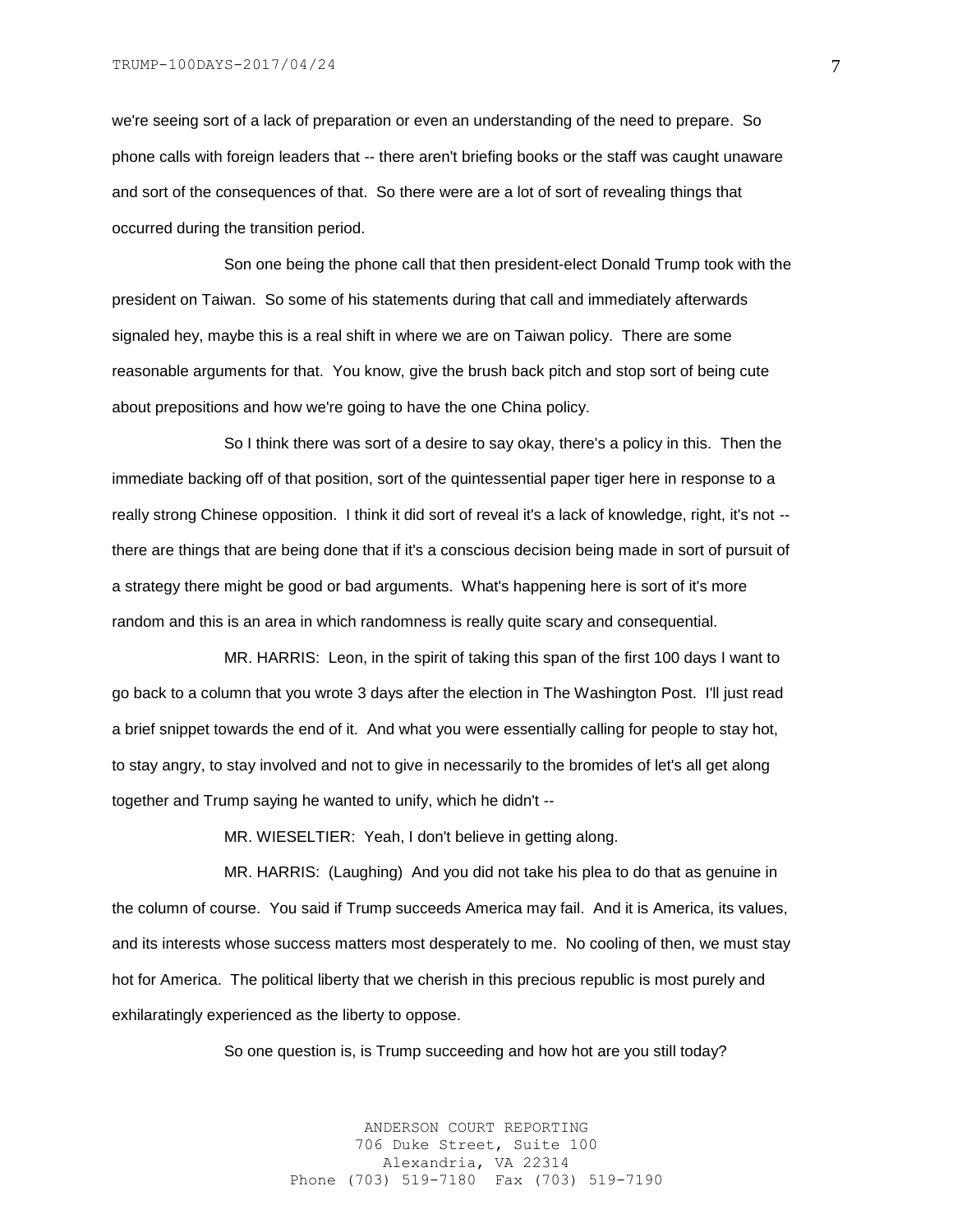MR. WIESELTIER: Look, he's the gift that keeps on giving. I thought at the time right after the election that the most important challenge for all of us would be to preserve the shock because the mind wraps itself around things. And the adaptability of the mind in many circumstances is a blessing because it enables us to survive difficult times. But in this case shock is a sign that one is paying attention. And I've seen nothing in the past 100 days to make me think anything other than we have a president who is almost incomprehensibly ignorant with a serious narcissistic personality disorder and a problem with impulse control.

Most of the policies that I see coming from Trump are rather like his Tweets, they are immediate expressions of something that he feels. Even when he does something that I support, like the Syria strike, which made my week, there was no reason to get too overjoyed about it because it was perfectly clear that it was not the product of a policy or of a strategy, or of any serious moral commitment to humanitarian relief or action. It's random. You know, a couple of years ago Trump said something egregious -- I don't remember what he said but there are lots of things to choose from -- and a reporter from the Times called and asked me if I thought Trump was wrong and I said no, I think he's pre wrong, meaning that I can't even attribute to him the consistency and stability of an intellectual or ideological framework that would -- I mean so I think that we're operating in a different realm here. I mean Eisenhower liked people to think that he was dumber than he was and he used English in a way that persuaded them of that. And Nixon of course wanted to be known as unpredictable. But those were strategic calculations on the part of more or less rational and certainly well informed individuals. I think we're dealing with something unprecedented here. I agree that I think McMaster and his team are terrific, but one of the things I've learned from the Obama administration is that an entire administration could want to do something but if the President doesn't want to do it, it will not be done.

Moreover, as a consequence of Obama -- and by the way we're not going to discuss this today, it's still heretical to say so -- but one of the things we're looking about is the legacy of the Obama presidency. And I think we're going to have to deal with that historically. But in the case of Obama and the case of George W. Bush foreign policy had come to be centralized in the White House I think to an almost unprecedented degree. And certainly in the Obama White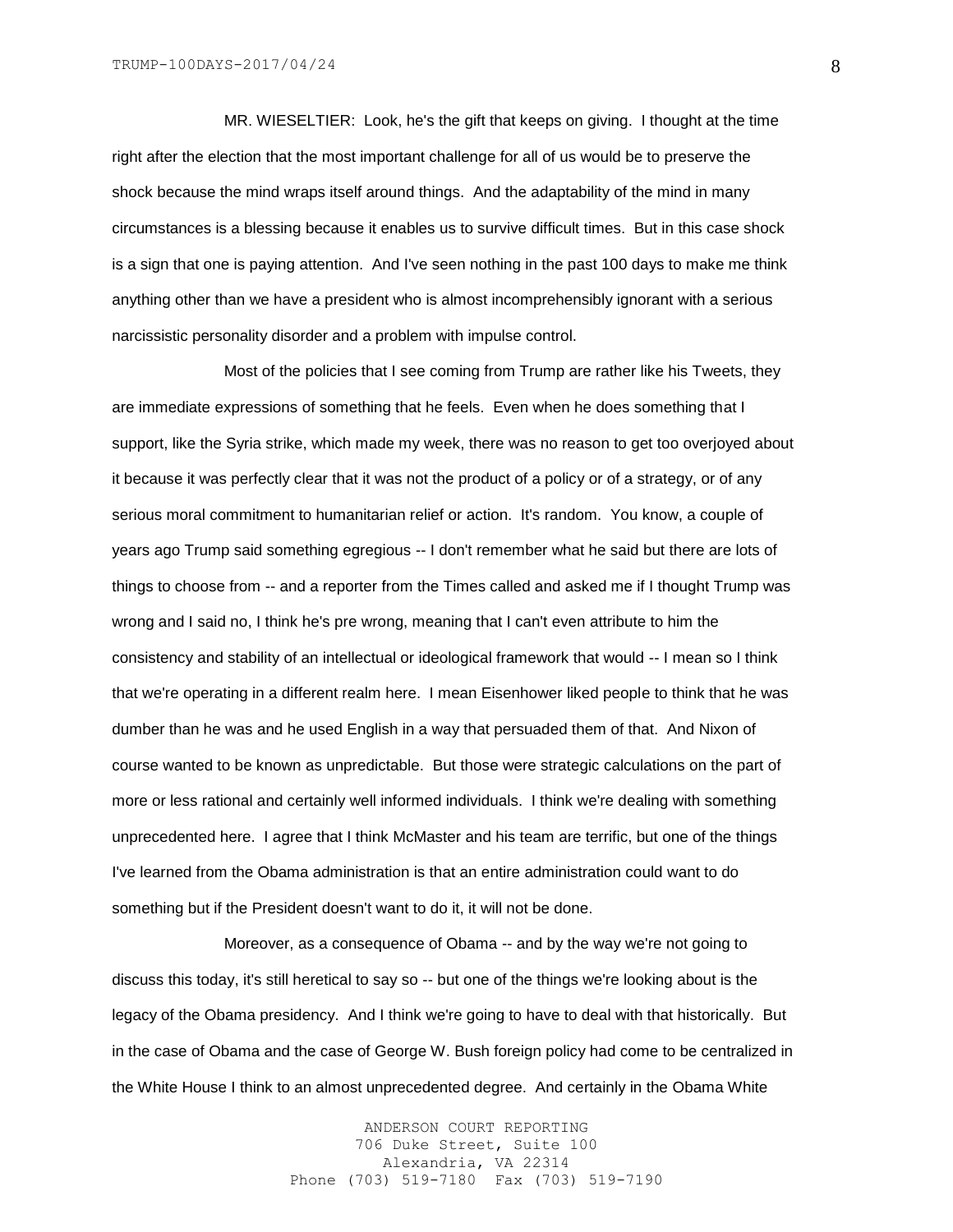House. I mean every significant issue of foreign policy was dealt with in the White House by the President with his Einstein-like brain and his staff. And Trump has now taken this to an absolutely absurd place. We have reversed ourselves in the course of 100 days on some of the most frightening and fundamental issues of American foreign policy and national security policy. I mean these flip flops are not amusing because they're not about small things, they're really not.

And again, in some cases I think the flop was better than the flip and you can call it a learning curve. So I actually much prefer the adversarial attitude we have towards Russia and Putin right now. On the other hand, I think it will be an exaggeration to call it a policy because I simply have no way to know. Putin may actually go on television tomorrow and say that he thinks Trump is a very handsome man. And our policy might change.

MR. HARRIS: That would be extremely well advised.

MR. WIESELTIER: I mean look, it would be the right play. It's obvious, right, it's obvious.

And all of this, the lack of experience -- and I say the startling lack of knowledge -- I mean I don't know frankly how you get to be a 70 year old in New York and know this little. (Laughter) I honestly don't -- it's almost a kind of clinical -- it's clinically fascinating in some ways. But the startling lack of knowledge combined with the ever shifting -- with the moodiness, the volatility of the thing, combined with the stakes involved in some of these crises. I mean we are - you know, Obama did not leave the world in good shape, the world was any way in very bad shape. In many places crises are happening in slow motion, fast motion. This is not -- I mean it's a perfect storm. I mean this is not the time for this sort of man to be living in that house.

I'm enormously concerned.

MR. HARRIS: Ben, after President Trump issued the Executive Order on immigration and the refugee policy back in January, which was first major action and certainly first major national security action, you wrote a piece in Lawfare sort of trying to gauge to what degree this policy was malevolent or more an example of malevolence tempered by incompetence because it was rolled out in such a ham handed way, no inter agency process. It quickly ran straight into the buzz saw of the courts. So if you're looking at that kind of tussle, as you put it,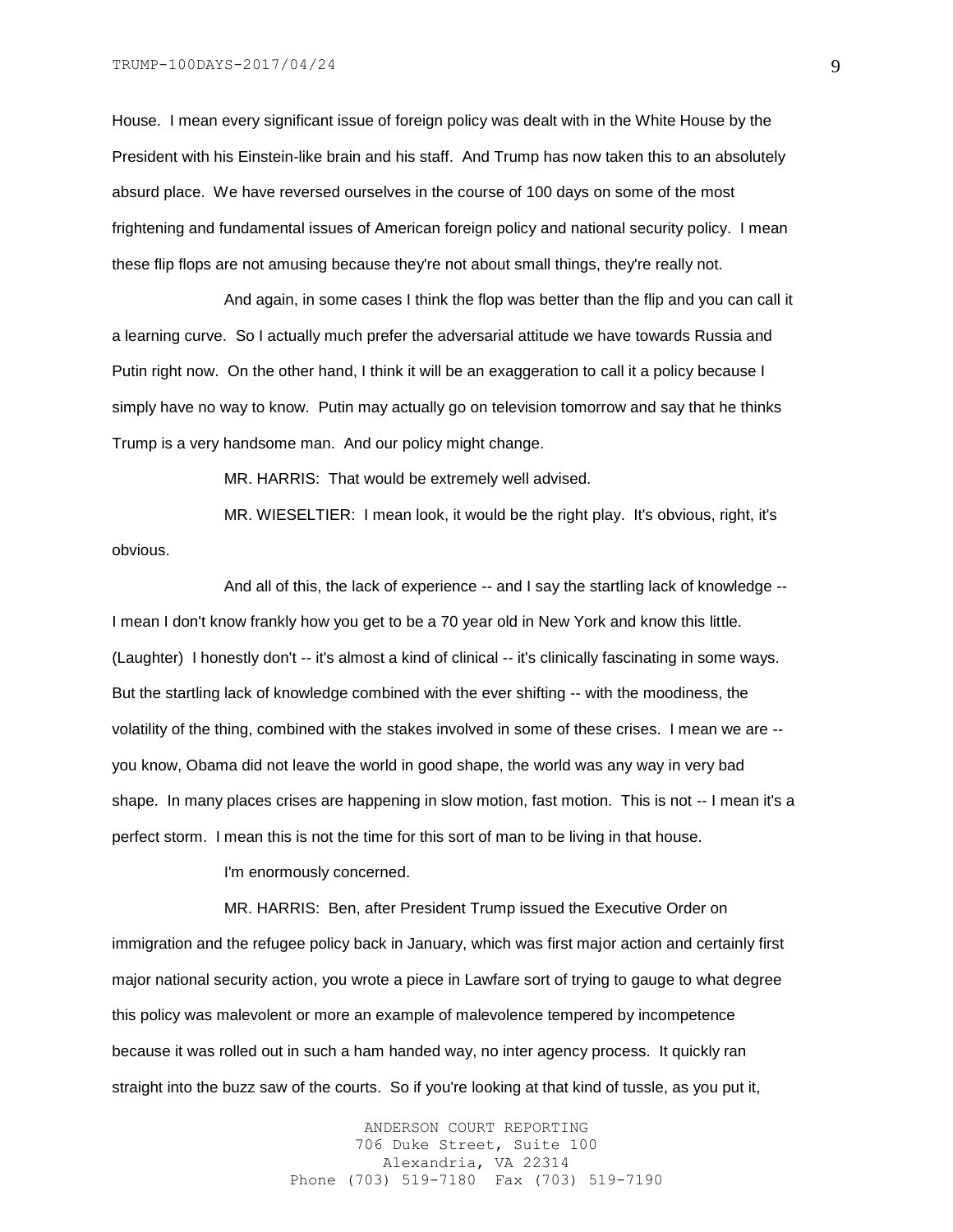between malevolence and incompetence that seems to have characterized, you know, I think probably more than just the EO some would argue, which is winning out right now do you think?

MR. WITTES: Well, sort of in the bilateral battle between malevolence and incompetence, incompetence is certainly winning. But the interesting thing about that phrase, malevolence tempered by incompetence -- which is going to be written on my tombstone I think -- I mean like sort of it's something I typed out in a evening of impetuous writing that's become sort of like the only phrase that people will remember associated with my name.

MR. HARRIS: You're young, you're young. (Laughter)

MR. WITTES: But the thing is it was never meant as a sort of global accounting, which is the way the metaphor now is being used, as a global accounting of the Trump administration or Trump personally. It was meant as a very specific description of that executive order. And the thing is about the Trump administration is that there are many axis other than malevolence and incompetence around which to organize thought about them. And so I just want to tick off a couple of them. So if the question is who is winning, malevolence or incompetence, the answer is definitely incompetence. The administration has actually managed to get done relatively little in the malevolence department, largely because it can't get anything done. And that's actually, you know -- if you want to think of that as good news I'll bring splash some cold water on that as well.

But, look, there are some other axis that may be more important than either malevolence or incompetence. One of them is evidence clinical symptoms. And that insanity may be beating both malevolence and incompetence. This is not a President who is functioning in the normal way that we expect presidents to function. And whether you attribute that to something positive or to something negative I actually think the best way to understand it, as Leon suggested, is clinical. But that factor, that unpredictability factor, that shoot from the hip impetuosity factor, driven by whatever it's driven, probably is a very substantial determinant of a lot of things.

The second area that I think is just driving a huge amount of the train, and I don't think it's quite either malevolent or incompetent frankly, is personal obsession. The President is personally obsessed in a way that is just dripping off of every interview he does with the question of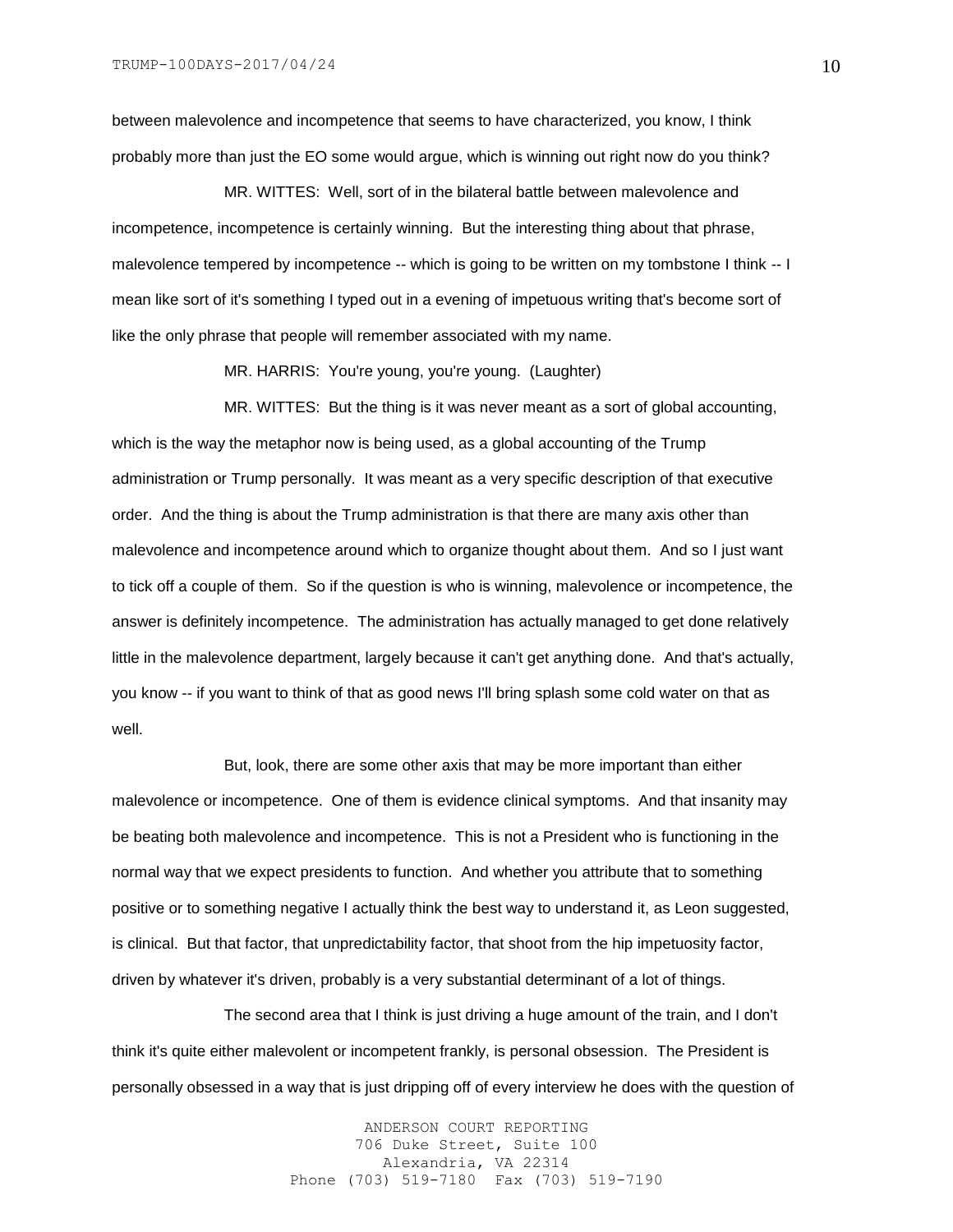other countries paying us. So if you read this Associated Press interview -- they released the transcript of it -- in reference to every single country whose leader he talked to the issue of getting them to pay is front and center of his mind. He actually gets along just fine with Angela Merkel, he wants her to pay. He meets with the Prime Minister of Italy, they had a good relationship, they had great chemistry, he wants him to pay. Country by country. Now is this malevolence or incompetence? It's a peculiar individual obsession on the part of the President with the quite literally transactional -- as in financial transaction relationships with other countries. I think this is a very significant determinant of all sorts of things that the Executive Branch is doing right now and it's simply a reflection of something that the President cares about that is -- and evidently really cares about -- that is sort of off the normal spectrum of things that our leaders typically care about.

So a third issue, which again I don't think of as necessarily either malevolent or incompetent, is a real driver, is ego and narcissism. Now, whether this fits into the clinical or is it a category of its own, you make your own decisions, but look, presidents as a class are not people with small egos, but they are usually capable of using the word we when they mean I. They are usually capable of talking about going through an interview without dominating the interview with the question of how the press covers them individually. They're usually capable of at least trying to separate relations with foreign countries from the personal indignities that the leader of that country may, or the press in that country may have subjected the President to. And they're usually capable of not congratulating themselves constantly by saying lots of people are saying X when what you mean is that you wish that lots of people were saying X. And, you know, the domination of the last 100 days, starting by the way with the first day of the administration where the President -- and I think in the department of maintaining our shock, I want to focus on this because on his first day in office the President of the United States went to the CIA, stood in front of the memorial wall, and talked about the crowd size at his inauguration and the way the press had covered it. And that was how he chose to spend his first day.

Now, I think that when that is the reality that you're dealing with that is going to be distortive of all sorts of national security decisions, up to an including accusing your predecessor of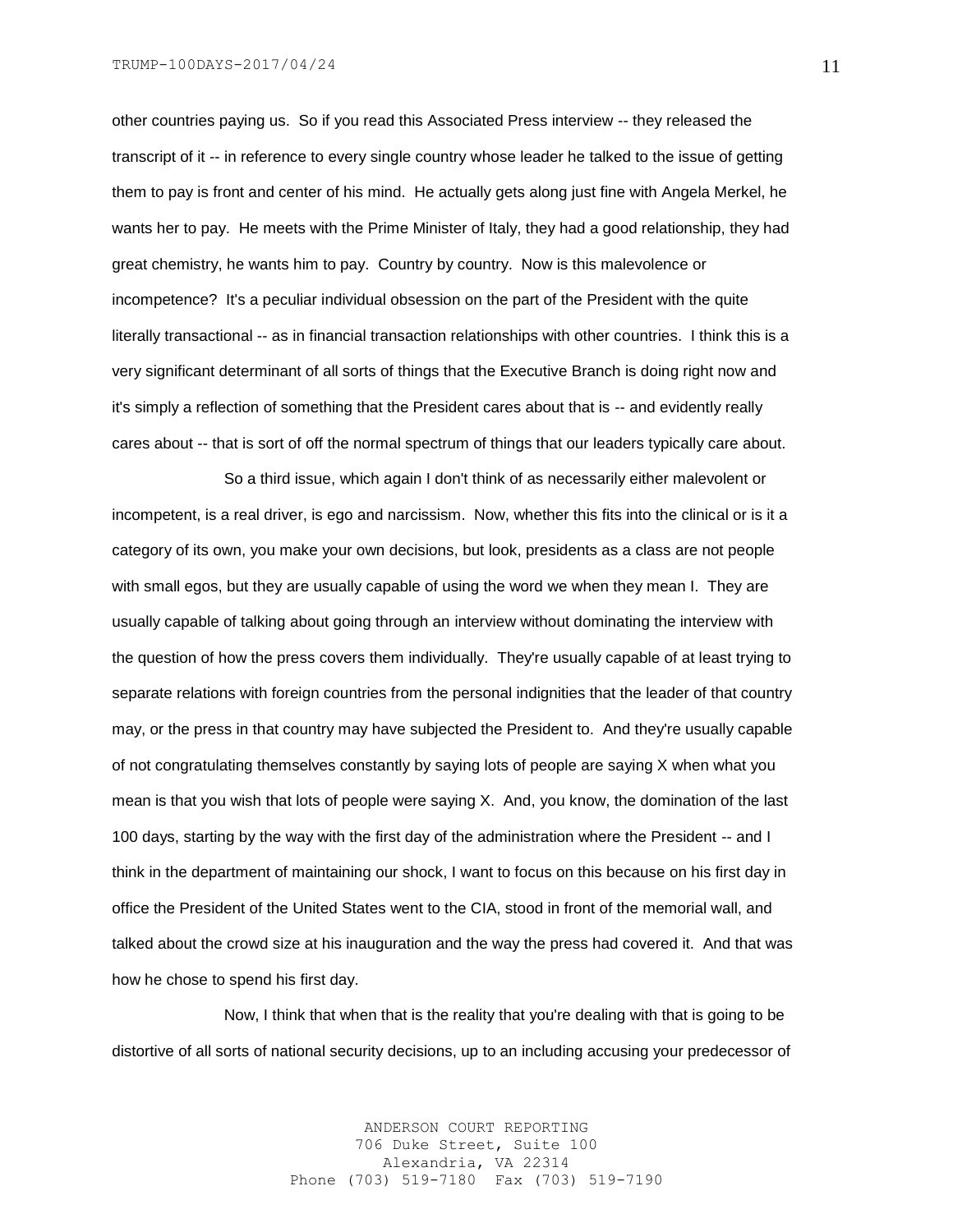wire tapping you, not merely without evidence of it, but in the face of evidence that it didn't happen because you feel sort of like saying that in an impetuous moment.

So all of that is to say I think this is a multi axis discussion. Malevolence may be playing less a role than we all expected it to, certainly than I did, but there are a lot of other axis of distortion from what we would expect a normal foreign policy and national security regime and government to be functioning under. And the result of it is that the process and outcomes have been on a very consistent basis distorted and non normal.

MR. HARRIS: I want to spend just a little bit of time in just a few minutes on the wire tapping claims, which I think that was actually a real turning point in the administration. But I want to go back first to this issue of the transactional nature of Donald Trump and the way that he seems to be executing -- I hesitate to say a policy because I'm not sure it has given us evidence that it's that coherent -- but what seems to be guiding his action. And let me provoke you all with just this idea that he gave an interview recently where he said I'm not going to label China currency manipulator, why would I do that, I need them to be helpful on North Korea. So really reversing himself in a major 180 on what had been a pretty central kind of point in how he was going to approach China. And said honestly well, no, I need them for this thing now. So my provocation here would be like why is that so bad, I mean why is he not just practicing realpolitik?

MR. WIESELTIER: I'll tell you why, because transactionalism is contentless and ahistorical. When Trump was elected and I went searching for those regions of his mind that were not pure psychopathology, looking for ideology or a world view or some framework of belief, the only thing I found, the only thing I found was his believe in the deal. But the deal not just as a tactical maneuver but as a view of the world. And when you promote deal making into a view of the world and what you care about is winning, you have arrived at, as I say, a completely contentless place. So when he made that call, the famous call with the Prime Minister of Taiwan - when I read about that the first thing I thought to myself it that it was a butt call (laughter) because there was no obvious -- then it turned out that Bob Dole had arranged the butt call, so it was just - but I was delighted because I think I find Taiwan to be an extraordinarily moving and supportable place. And I thought oh, that's interesting. And then within 48 hours he winds up telling -- and of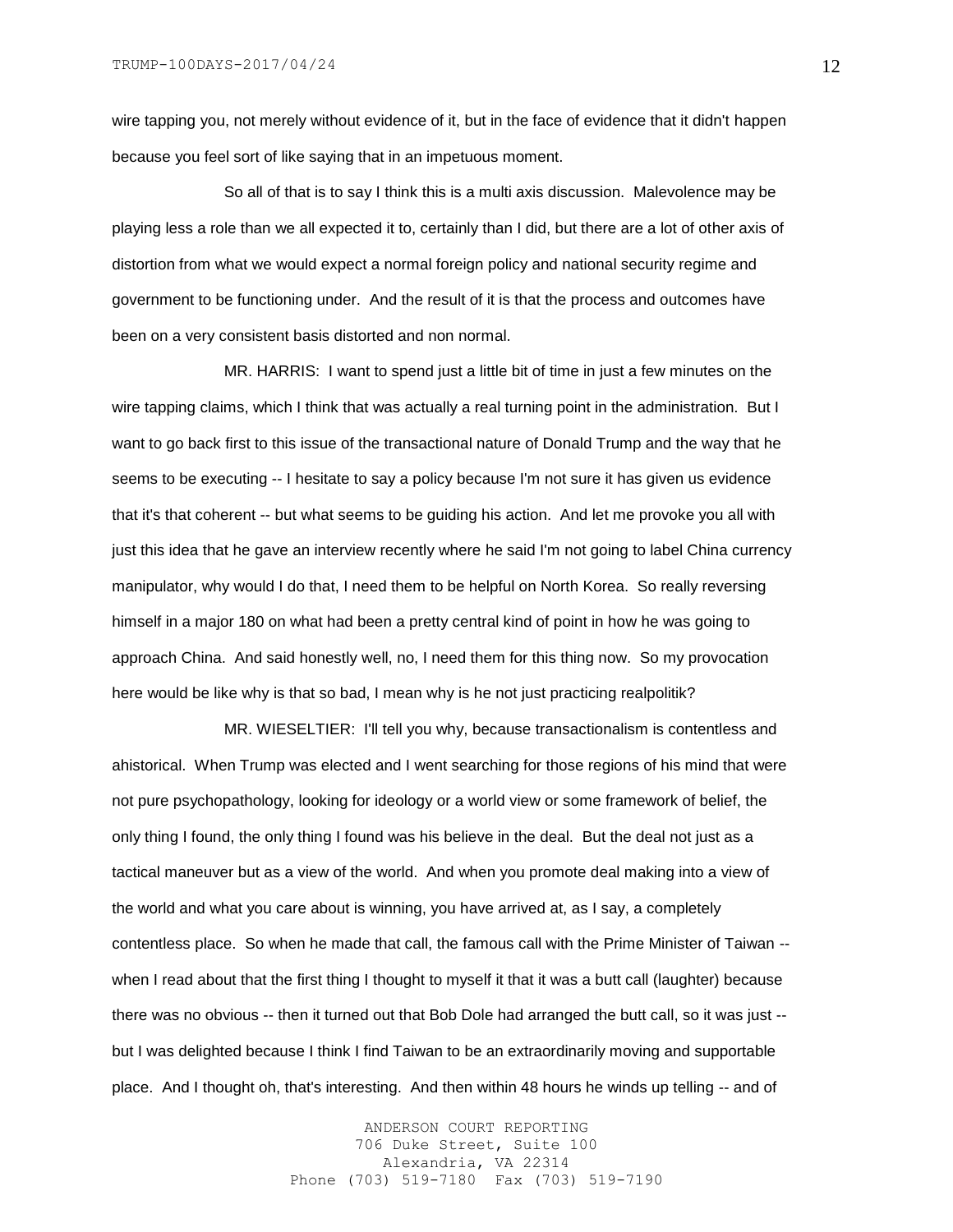course the Taiwanese rejoiced because they were finally getting the kind of Presidential attention that they've lacked -- and then within 48 hours he made it perfectly clear, however, that if the Chinese would give us a fair trade deal we would be prepared to talk about Taiwan. In other words, what began as the premonition of a principled position or of a strategic vision for a region turned out to be simply a bargaining chip, a bargaining chip. And the idea that everything is a bargaining chip is much worse that realpolitik. Realpolitik you have certain strategic ends, you justify them morally or you choose not to. Sometimes you justify them morally and you're faking it, but you have your interests and you're pursuing them consistently and steadily, and in the case of some practitioners, even brilliantly. But transactionalism is something much emptier than that, much more capricious than that, and much more -- and again the problem with Trump is that we keep going back to this clinical language -- much more egocentric than that if what you care about are the wins. Remember, this is a man who claims to come from capitalism. In fact he comes from marketing, reality television, beauty pageants, and professional wrestling. Those are places in which all that matters are wins.

MS. HENNESSEY: Actually I think those are more sort of even sort of fundamental points in what Leon is saying, all of which I agree with. And I think it's driving a lot of the anxiety that you're seeing, not just on stages like this but sort of --

MR. WIESELTIER: All around the world.

MS. HENNESSEY: -- across Washington, D.C. And all around the world, and that's that republicans and democrats disagree on policy, they disagree on what the best thing for the United States is, but both republican and democratic presidents we've always believed that they are acting in what they believe to be the best interest of the United States. And because of some of the combination of factors, one of disregard for ethics, rules, and lack of transparency, to a failure to articulate the American people the reason for certain things, I think that there is a suspicion that these deals, these transactions that are being conducted, the ultimate aim of those transactions is not the best interest of the American people as the administration understands them, but instead the best interests of the Trump brand or of personal finances, or of sort of cronyism. And there's something -- I think that there is a suspicion that sort of infects lots and lots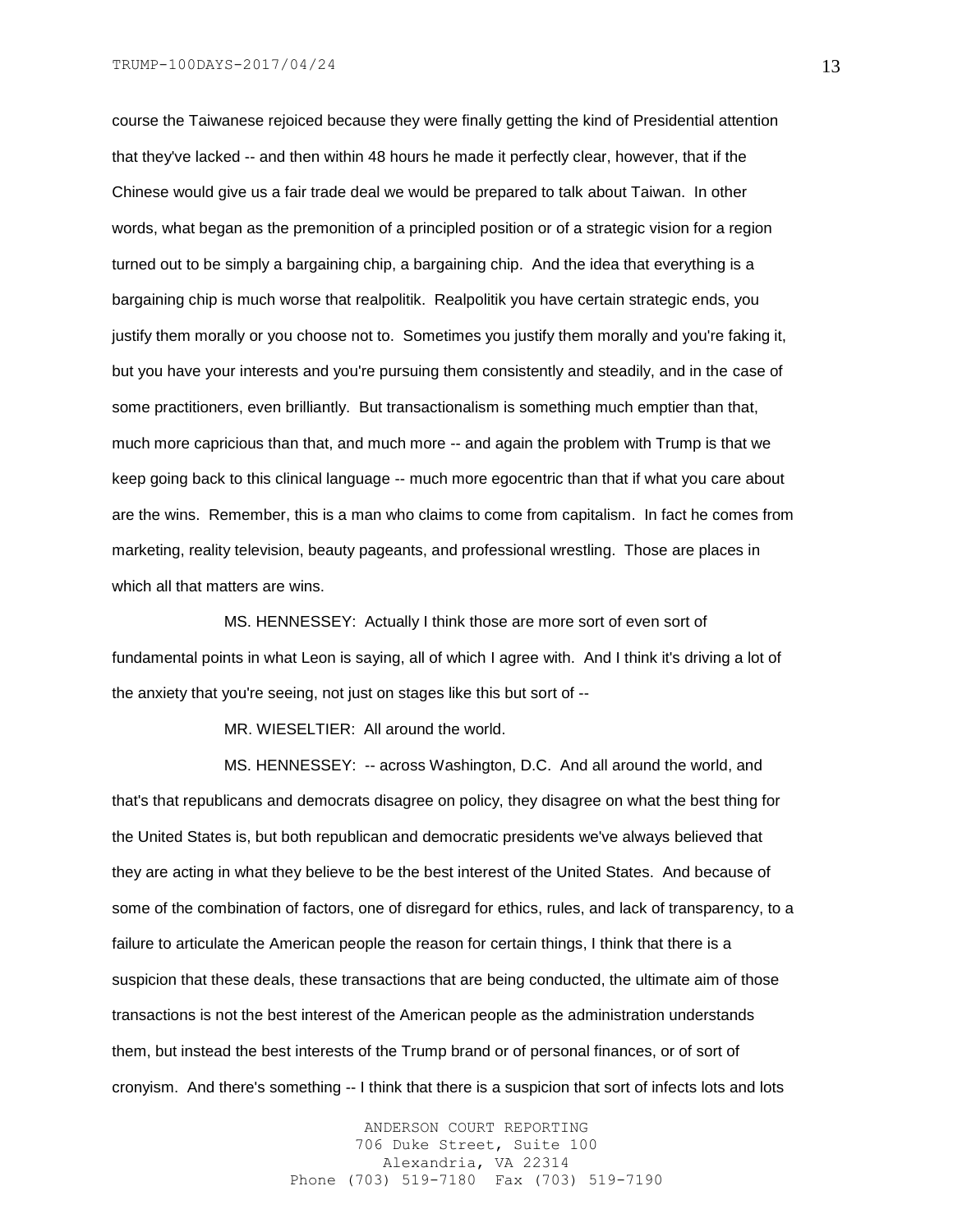of interactions of the administration, some of which they've exacerbate, or much of which they've exacerbated, that there's a fundamental disconnect. Even for people who can say, all right, you know, America first and we should have this transactional approach and they should be paying more of their fair share. Okay. The problem is that the administration hasn't articulated why would lifting sanctions on Russia be a good thing for the United States, why would these things that we're doing -- how does that actually benefit this country.

And so whether it's a messaging disconnect, whether it's just a lack of trust because of the lack of transparency and disregard for some of those normative constraints if not legal ones. I do think that that sort of underlies a lot of the -- I don't dislike or sort of instinctual rejection of this transactional view of things.

MR. WITTES: So I actually think that there's still another underlying element, which is if the flip flop on China and currency manipulation had taken place in a vacuum, which is to -- I think we would all look at it and say that's fine, or that's disgusting but it's pretty normal. That is, every president runs for office on a tough on China policy and then flip flops when they get into office because actually the relationship with China is big, complicated, multivariate, and basically not formulated according to principles. See Leon's earlier remarks.

The problem here is that it took place against a backdrop of reversing all major positions. And so it takes place within a few days or weeks of going from Assad can stay in power and we can work with him to use of chemical weapons is completely unacceptable and we're going to bomb him and he needs to be removed, back to we having nothing to say about that. It comes against a backdrop of, as Leon pointed out, talking to the Taiwanese and then reaffirming the one China policy. It comes against a backdrop of NATO being obsolete and then it not being obsolete. I could go on, but this is actually what the military calls a target rich environment. (Laughter) And when you are stating things in very strong terms all the time and then reversing yourself all the time you don't get to then do what you just did, Shane, in formulating the question, which is to say well, wait a minute, maybe the reversal is a good thing because the larger picture is that he's created an environment in which the words of the President of the United States don't mean anything at all. And that is a really dangerous proposition that nobody -- he calls it unpredictability. There is some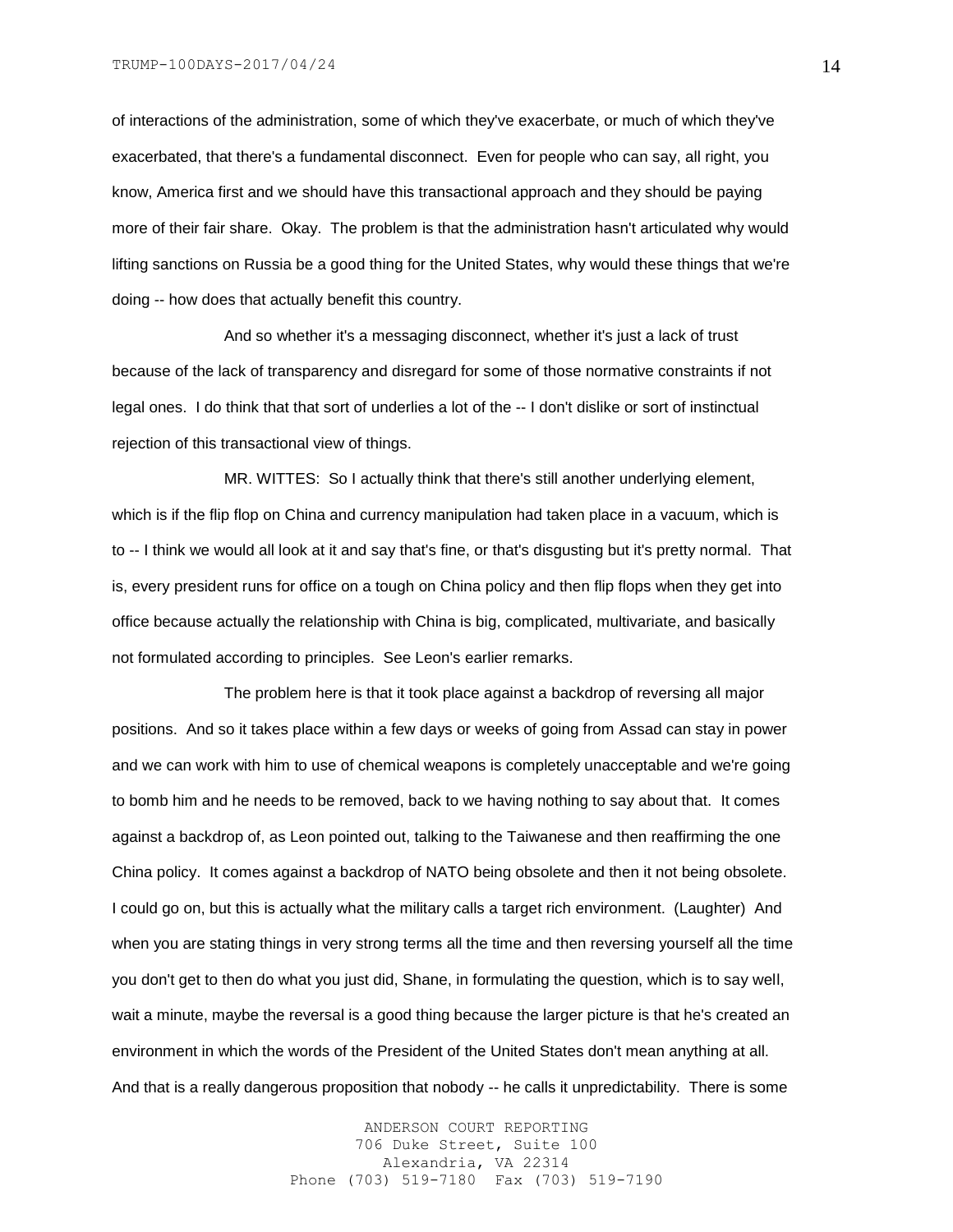value to certain forms of unpredictability, but this isn't unpredictability, this is meaninglessness, and that's a very different thing and it's a very dangerous thing.

MR. HARRIS: But is it dangerous because it will lead to misunderstanding and crisis or I wonder sometimes if it just leaves us like in the neutral position and we just get nothing done?

MR. WITTES: No. So it's dangerous for three distinct -- or maybe not distinct - interrelated reasons. The first is because there are certain things that the United States President needs to be able to say that everyone will take seriously in order for bad things not to happen.

MR. HARRIS: Credibility.

MR. WITTES: Credibility. The second is because we stand for certain principles. Now, we stand for them imperfectly, we stand for them sometimes hypocritically, but we stand for them. And when you create an environment in which nobody can take seriously anything the President of the United States says, and the statement of the President then has to be filtered through the subsequent contradiction by his senior staff in what is the most profound affront to the Hamiltonian unitary executive that we have ever seen in the history of the country. The President says something, Secretary of State contradicts it, the world relies on the Secretary of State not the President. That is actually -- if you think about that from the point of view of founding era of thought, the only proper response is seppuku. (Laughter)

The third reason, and this is related to the first, is that we have a series of entrenched alliances. And short of those alliances we have profound alliance interests that people and countries -- by the way some of the countries, some of them are individual people -- rely on the United States for. There were individual people who were given documents that said they got to enter the United States. The President of the United States said people from certain countries don't come in, they didn't get to come into the United States. You know, now that is the President of the United States reneging on promises made to individuals with the honor of the United States behind them. So it operates at the level of NATO, right, at the highest grand strategy level. It also operates at the level of some poor student who can't trust what the United States says anymore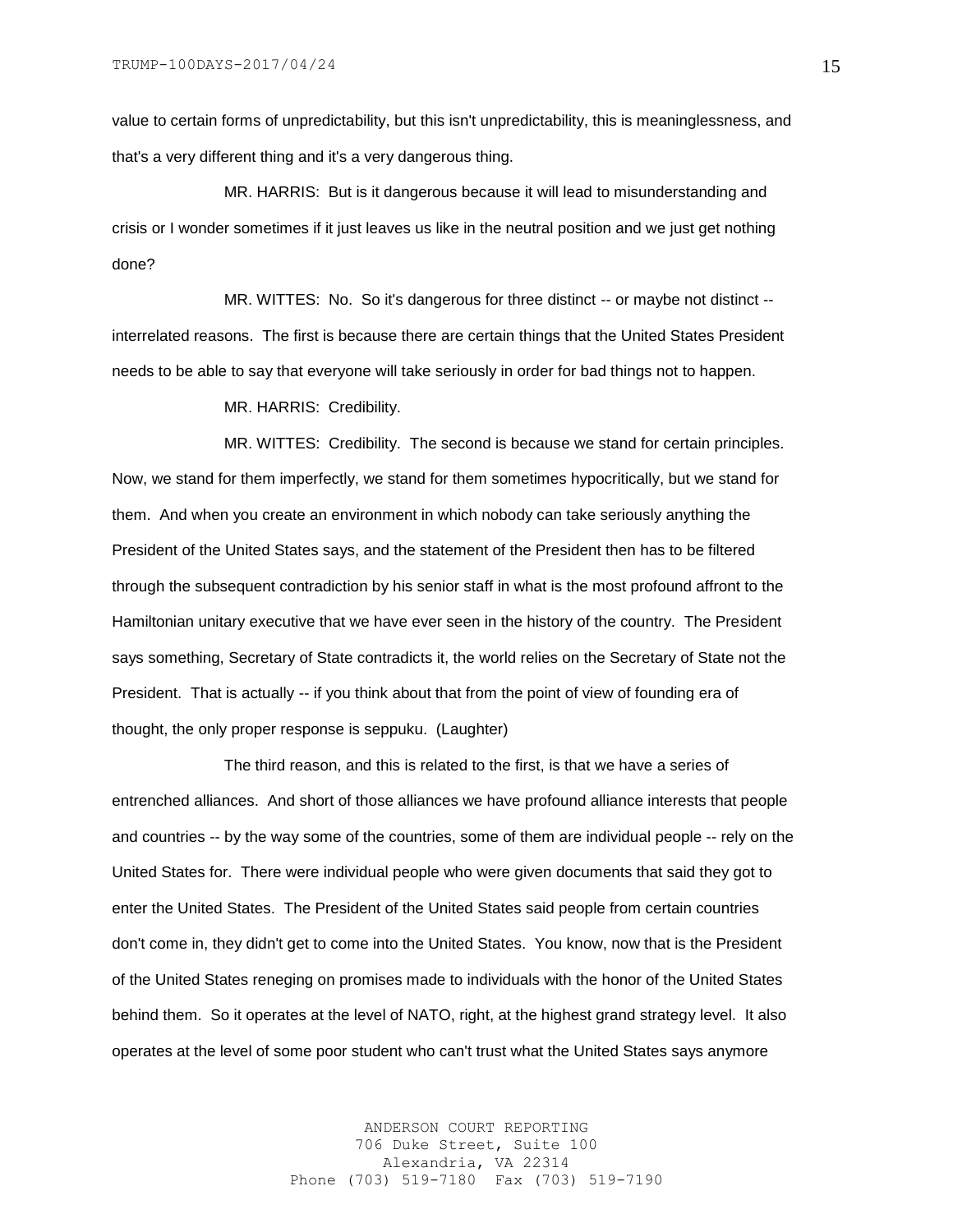about his own or her own individual life because the President of the United States has a mood swing.

And so I think there probably are other reasons that I'm not thinking of off the top of my head, but those are three.

MR. HARRIS: Okay.

MR. WIESELTIER: I want to add two things. First, just to what Ben just said, as a consequence of all the things that he said, that we've said, there is definitely out there in the greater planet Earth a feeling of sovkipuh (phonetic). That the United States -- and this began with Obama by the way -- that the United States can no longer be really relied upon in a crisis, that the cavalry will never come again, that alliances are regarded more as burdens than as privileges, that alliances are based mainly -- thought of mainly transactionally and not philosophically or, et cetera, et cetera. And the consequence of this feeling of sovkipuh, there's a practical consequence, which is that more and more places are turning to Putin because Putin turns out to be pretty damn reliable. And Sisi goes to Moscow, Netanyahu goes to Moscow, everybody goes to Moscow, because if they're looking for positions in the new international game more and more people are beginning to think that it may be advantageous to strike deals, make bargains with our enemy and a nefarious power.

The second thing I wanted to say is to add to what you said. And I think it's very important when you mentioned republicans and democrats, the Trump entropy, let's call it, in foreign policy, in national security takes place against the political context in which thinking on both these questions and both parties has broken down or gotten completely discombobulated. I mean even though Trump was the republican candidate, so the republicans won the presidential election. The fact is that after this campaign both parties are broken down. And in foreign policy and national security the situation is even more incoherent. On domestic questions some of them retain a certain degree of ideological elan and ideological vitality on questions of economic inequality and immigration and economics, and so on.

On foreign policy and national security we're living in a bizarre world. I mean all of a sudden democrats fall all over themselves adoring the intelligence agencies (laughter) and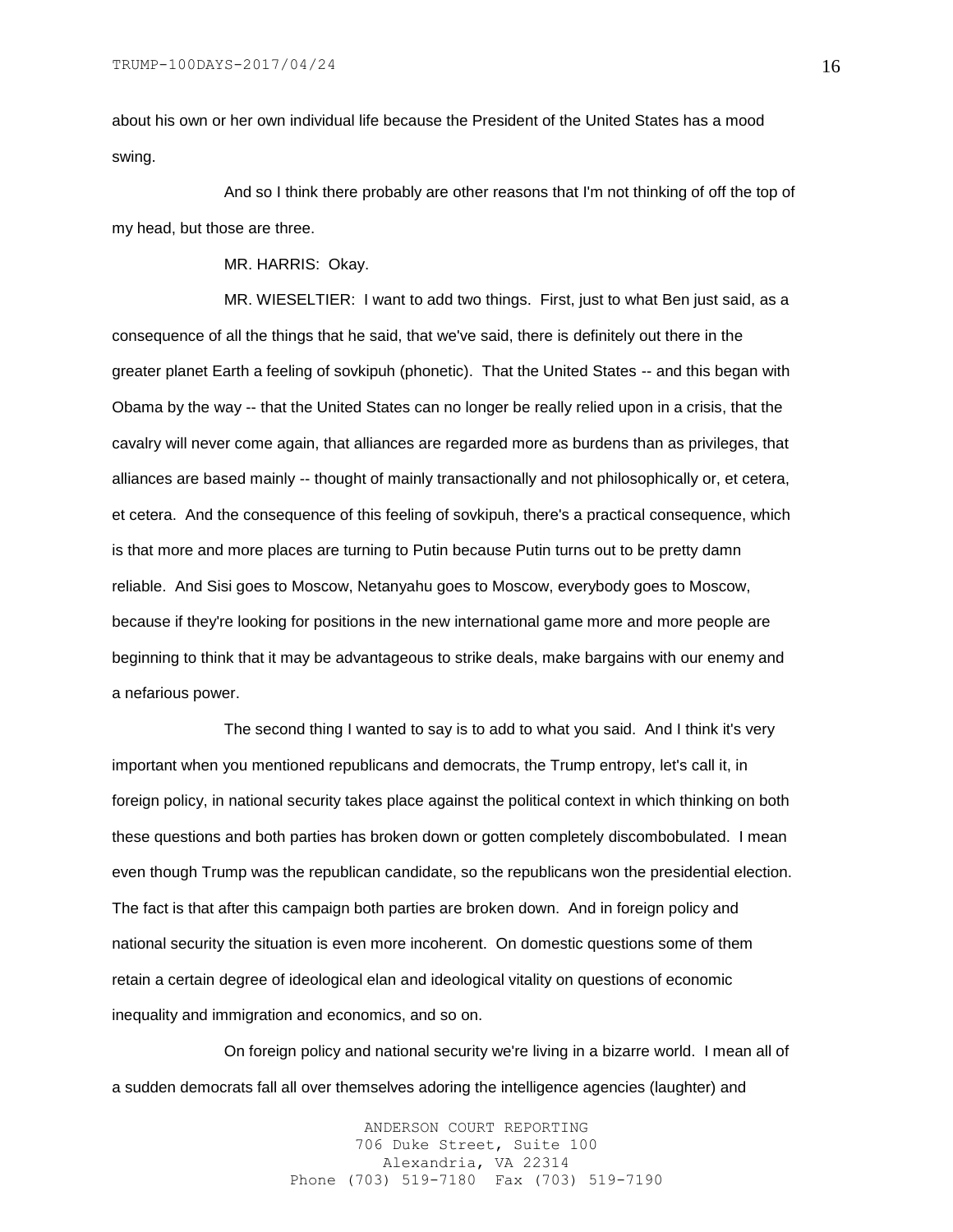republicans believe you can't trust a word they say. But more importantly the arguments for interventionism, for liberal internationalism, for the idea that American power can be used for good in the world, these arguments are in retreat on both parties. Now, you may not like those arguments and you may celebrate this retreat, but what I sense is that both parties need to develop a discussion of foreign policy and national security at the level of first principles, at the level of first principles, because everything is confused and modeled and unclear. So there's no leadership that will come from the parties and there's no leadership that will come from the White House. And so we find ourselves -- so they don't rule on these matters, we're like a banana republic that consoles itself with the fact that we still have an independent judiciary. That's approximately where we are now.

MR. HARRIS: So if we're taking all this, the past 100 days this is what we've learned and where we are now and kind of where this deposits us in this particular moment today, is a brewing crisis on the Korean Peninsula. I think it's abundantly clear at this point that the intelligence community has essentially assessed that North Korea has probably two out of the three legs that it would need to develop a nuclear weapon capable of hitting somewhere in the continental United States. We can talk about the Carl Vinson episode and what that maybe reveals about the coherence or lack thereof, but if you were having to sort of take stock of this now and bet where we go in the next two weeks to two months even on North Korea, I mean what are you thinking? What kind of ideas does this provoke or anxieties in your minds?

MR. WITTES: I mean obviously the anxieties that are provoked are sort of ones of nuclear incineration and, you know -- like this is the ultimate high stakes thing. The probability of the worst case scenarios involving North Korea strike me as remaining pretty low. On the other hand -- and again in an example of even when they do things that you approve of it's very hard to celebrate that. I have a lot of sympathy with what the trump administration seems to be trying to do with North Korea, which is to take a different, more aggressive approach than the last three administrations, which collectively have an unremitting record of failure in reigning in the North Korean nuclear weapons program. And so if the question is, you know, is do I have sympathy with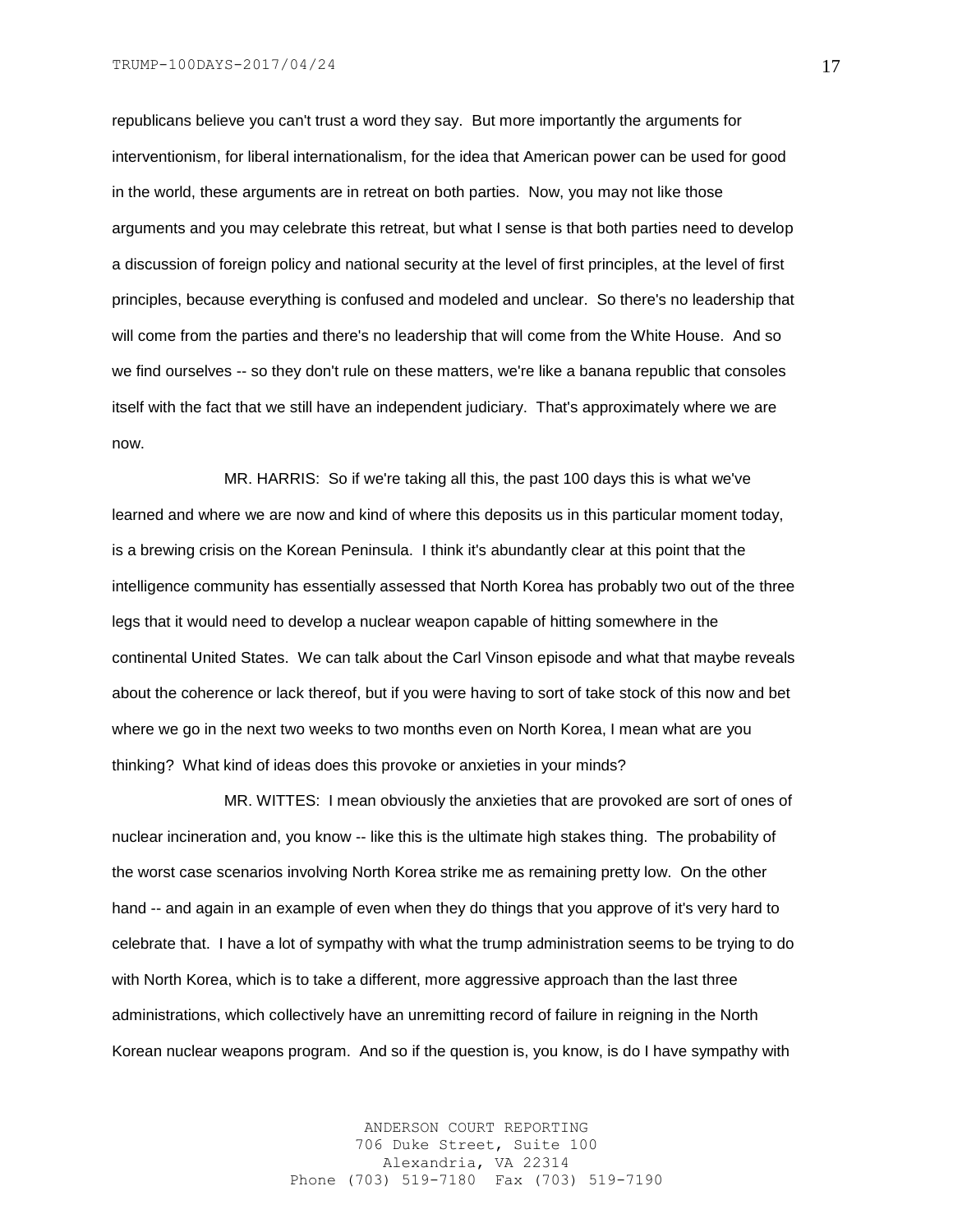the idea that we should as the stakes are now reaching a critical point, take a very firm line, yeah, I think we should. And I'm sympathetic to the administration on that.

On the other hand, it does not give you confidence that in the context of executing such a policy they lose an aircraft carrier. It doesn't give you confidence that in the context of executing such a policy there are statements that are all over the place and that the President announces that he'd really never realized until the Chinese Premier explained it to him that Korea is complicated and that Korea used to be part of China, (laughter), which by the way did not go over well in South Korea. And so you have this problem even if you start with a point of view of sympathy for the sort of more active posture that they're taking that they don't seem to be able to do anything well. And when you do this particular thing badly it is a game that involved nukes, it's a game that involves 10,000 artillery pieces trained on a city of 10 million plus people, and it is a game where the person on the other end of the game is as impetuous, maybe more impetuous, as crazy, and as ego driven, as our President is, and by the way is something additionally that our President is not, which is murderous and incredibly violent. And so I think it's an extremely dangerous situation and I think the only hopeful thing to say is that the situation may have a certain logic, the logic of the situation may have some degree of its own stability in it. But I wouldn't put a lot of faith in that.

MR. HARRIS: Susan, can I ask you a question on the -- and just briefly before we go to questions -- and, Leon, I want you to chime in too on this -- but what happens when the President -- if he has to go to the American public and say my intelligence community has told me that the North Koreans are preparing to ready a missile that can hit San Francisco? And this is the same President who told us that we shouldn't trust the intelligence community and whatever they said about his ties to Russia because these are the people who got weapons of mass destruction in Iraq so profoundly wrong. What is that moment like when he has to go to people and say well, no, now I trust them and I want you to --

MR. WITTES: About weapons of mass destruction.

MR. HARRIS: About weapons of mass destruction and I want to go to war.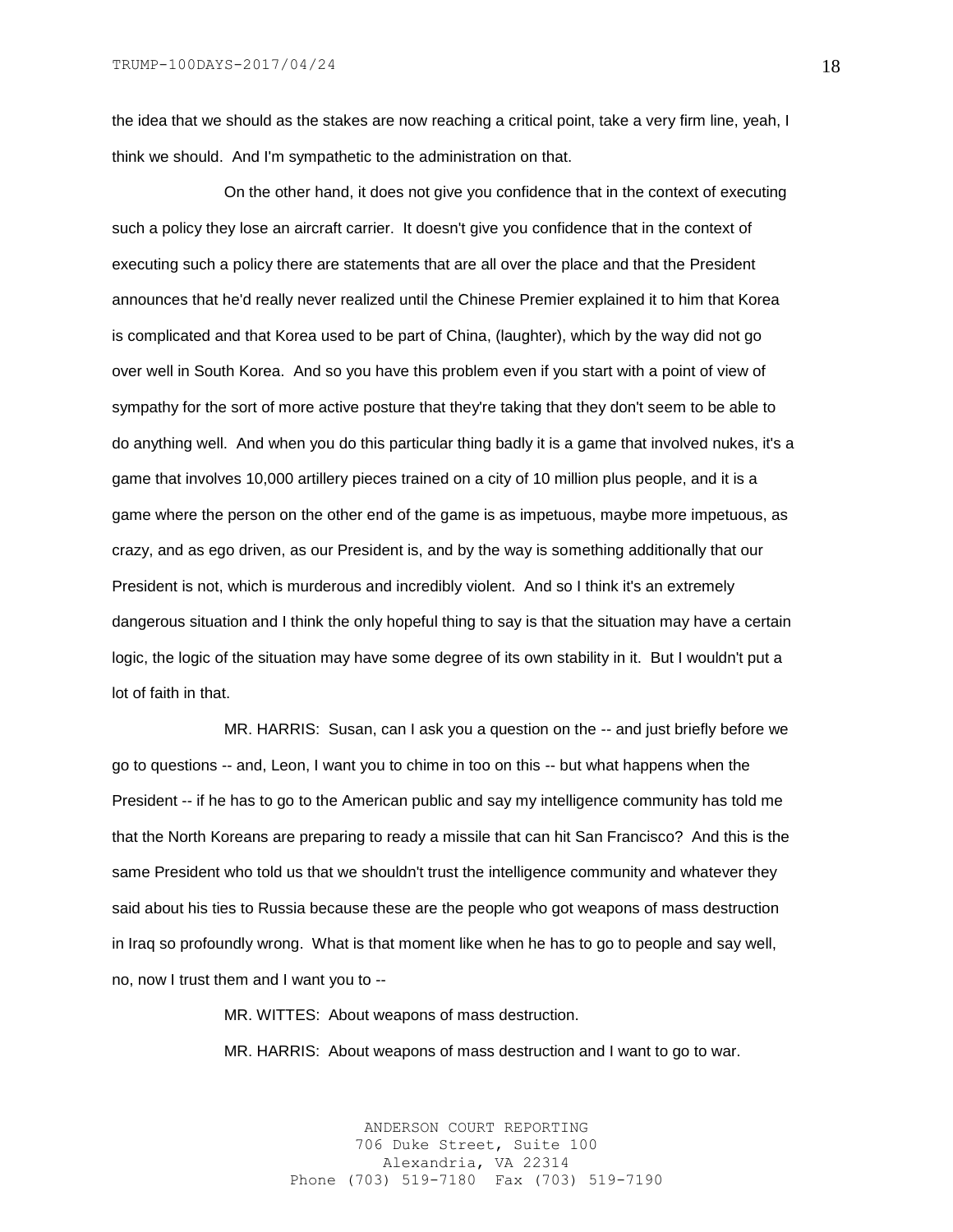MR. HENNESSEY: Right. So he's actually already had that moment whenever he comes forward and says we have high confidence that there were chemical weapons used in Syria. High confidence, that's an intelligence assessment. So I think this incredibly short sighted frankly war on the intelligence community that really existed in the campaign period and has endured into his Presidency. That is a really, really short sighted thing. It raises real questions about why it's happening and why there is this sort of instinctual hostility to this community that exists to serve the American people, exists to serve the President.

I think the bigger issue at this point is going to be credibility on the international stage and the ability to actually take action and to rally our allies and to not have other countries fall in line the way they have in the past. You know, I think what we're seeing is everybody wants to avoid a crisis and so other political actors, Congress will move out of the way when the President sort of gets out of line because they want to avoid the crisis. And sometimes the Judiciary will move out of line. And geopolitically different nations will sort of help give each other space because nobody wants the really bad thing to happen. And that works. And so it allows sort of the trampling of norms and for people to sort of run roughshod over some firmly established lines. And the problem is it works until it doesn't.

And I think that North Korea is the area in which it's the most consequential and maybe sort of the most immediate area in which there seems to be a real possibility that nobody moves out of the way in that circumstance. You know, I think that the President will come to regret any action he's taken to undermine his intelligence community. Paired with his own lack of credibility this has sort of the makings of a real disaster.

MR. WIESELTIER: Well, the good news is that Jared Kushner is in the situation room. (Laughter) So I think things will be fine.

> MR. HARRIS: It's all going to be good. MR. WIESELTIER: I think it will be good. Yeah, yeah, yeah. MR. HARRIS: You're going to be really happy, don't worry. MR. WIESELTIER: Yeah, it's going to be great.

MR. HARRIS: It's going to be beautiful.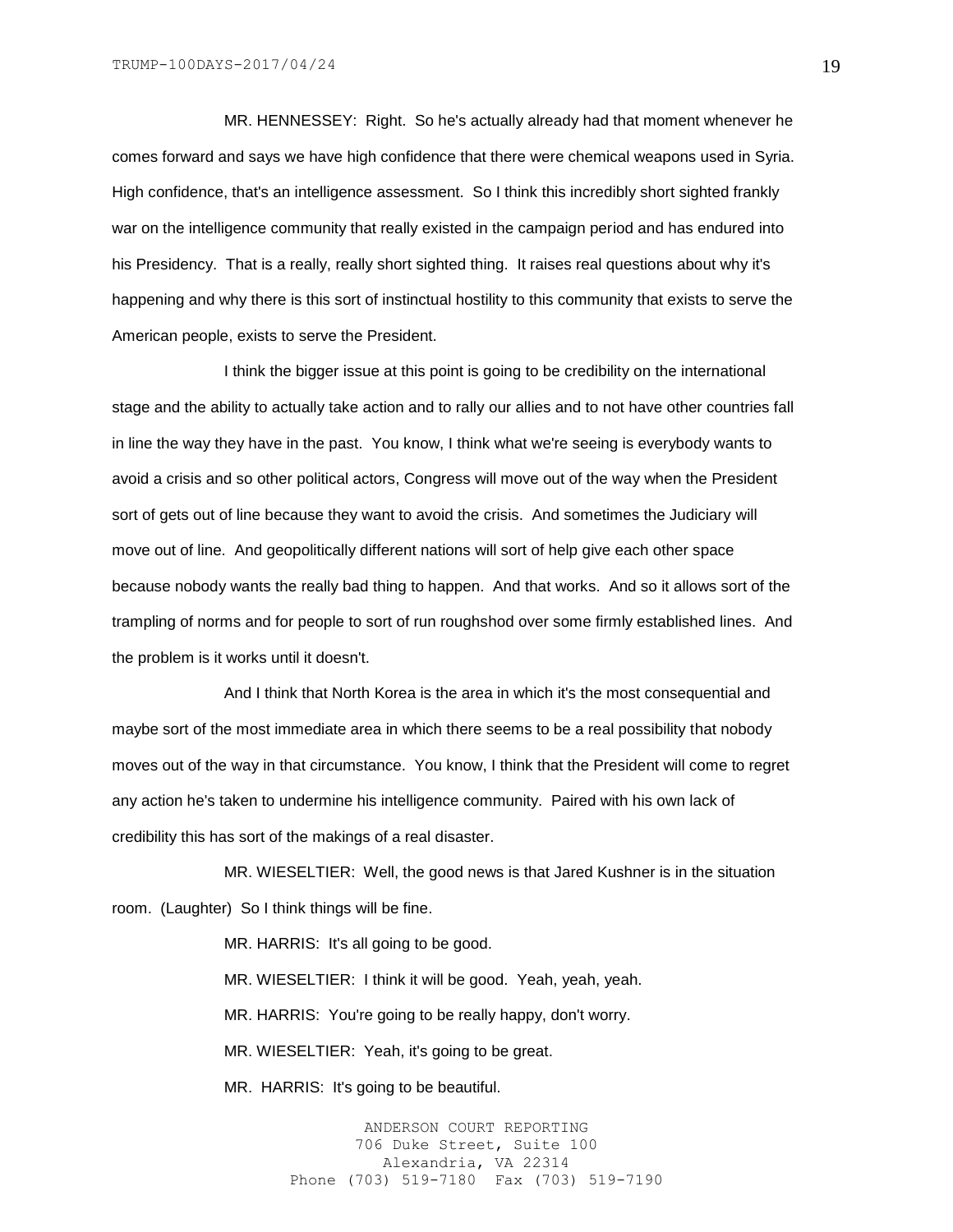MR. WIESELTIER: It's going to be great.

MR. HARRIS: Everyone is going to be really pleased.

MR. WIESELTIER: No, look, I think that on Korea -- and I'm far from an expert on this -- it seems to me that the question of China's relationship to Korea is historically, morally and humanly more consequential to everyone in the region and to us than the question of the Chinese currency or their trade policy. Trump being who he is, he economicizes all issues.

MR. HARRIS: Yeah.

MR. WIESELTIER: By the way, many people in this city and in this country have for years now been economicizing all issues for various reasons. But that's his comfort zone. You know, he wants -- I mean you said that he wants allies to pay, I'm thinking well he understands the problem because for so many decades he was on the other side of that debate. And I think that with allies and with the diplomatic talent that we have, it seems to me that the only way to solve this in a way that will not clean to conflagration is to make it clear to the Chinese that we really are serious.

Now, it's heretical, and certainly in this building it's heretical to suggest that one should take a very forthright and somewhat impatient let's say policy towards China in various regards. There is this view that China is a given, that we need their goodwill, we need their money, they're a quarter of the world's population, they have the greatest market that God ever created on earth, et cetera, et cetera. I think the Korean crisis should now force us to think about our China policy in a different framework where the stakes are infinitely higher. The Chinese, as far as I can tell, are playing a dirty game in Korea, they really are. I don't quite understand it, I have to say. They can't possibly want war on their border and they can't possibly want nuclear war. But they're playing a dirty game. They remind me of the Coteries and the Saudis in Syria and other places who are on both sides of the crisis. And I think that the first important diplomatic test of the Trump administration will be whether or not McMaster, who I'm sure understands this, and Mattis, whom I presume understands this, and Tillerson, who's now reading a book about China (laughter) -- I hope that we can somehow arrive at some rethinking of this strategy. And, again, it won't happen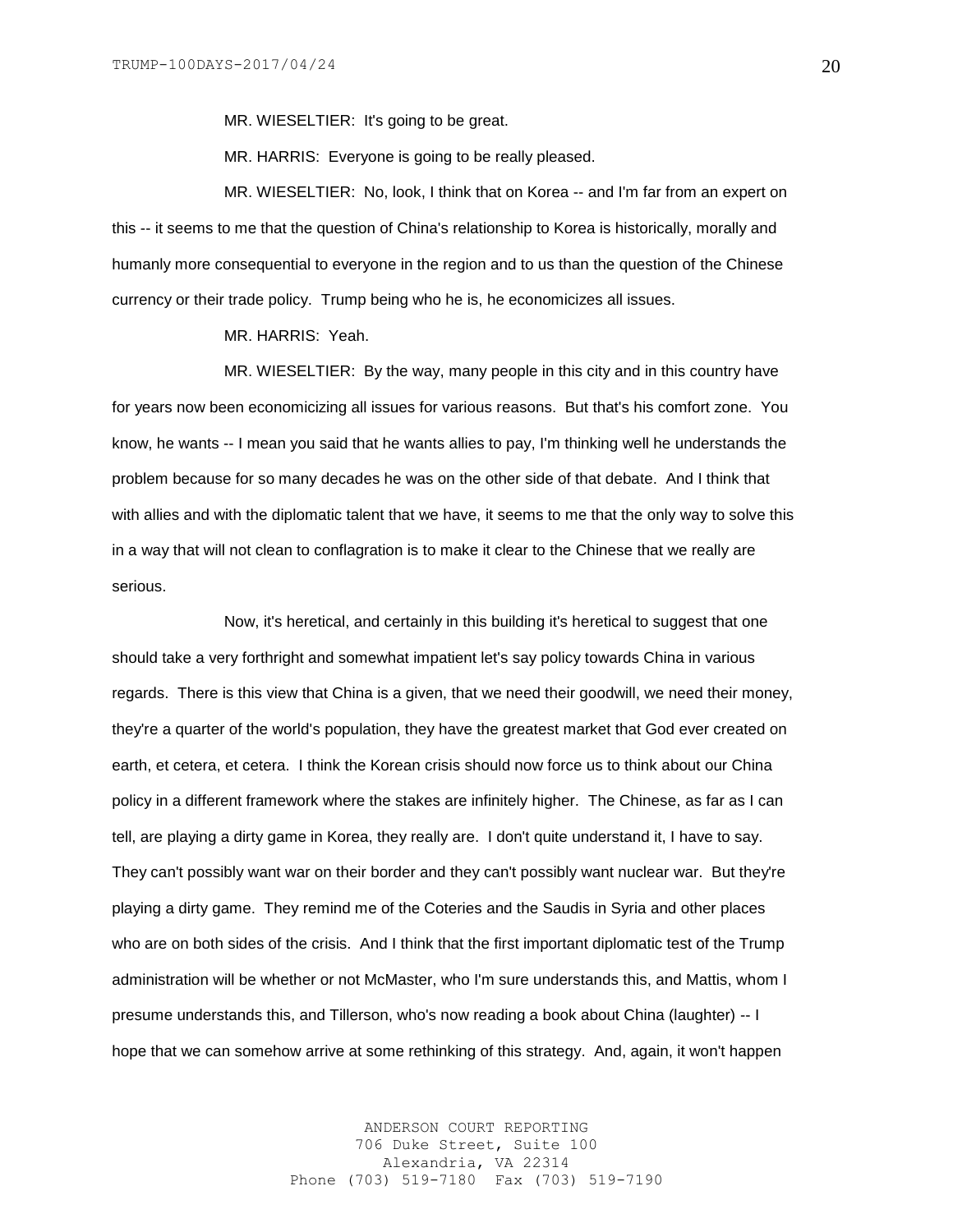because of the President, it will happen despite the President. And if it works the President will take credit for it.

I used to think about Trump that the good news and the bad news about Trump is that the only thing he cares about is popularity. So if he discovers that taking candy from children forces his numbers to go down he'll stop doing that. And if he discovers that giving candy to children pushes numbers up he'll give candy to children. It's sort of like Scrooge in some sort of way.

But this is a policy that I hope that people in government right now are -- I mean et cetera, et cetera, et cetera.

MR. HARRIS: All right, let's turn to you all in the audience. Please raise your hand if you have a question. Yes, sir, right here.

And, I'm sorry, the microphone will come to you and please wait for the microphone because this is being webcast, so people at home can hear you too.

MR. BROWN: Stuart Brown, Warren Capital. I have a question about rule by Executive Order. How this President ranks with others and are there any checks on that or are we to look forward to another three plus years of rule by Executive Order?

MS. HENNESSEY: I mean the irony here is of course this is a principle critique that the republicans had against President Obama, who relied heavily on Executive Orders in the face of sort of an uncooperative Congress.

The primary check on the use of Executive Orders is the Judiciary. And I think there's one interesting or reassuring signal here is that we're seeing in response to the Executive Order a very, very muscular sort of Judiciary that is pushing back on sort of assertions of Executive deference in ways that we haven't seen in a very long time. So I think potentially there's a silver lining. There's a recalibration we see the Judiciary occupying a little bit more of its Constitutional role and, you know, it seems silly to even say it, but maybe Congress will step up to occupy a little bit more of its Constitutional role, especially in regard to sort of the war making powers.

Ben, I don't know if you have a different take on it.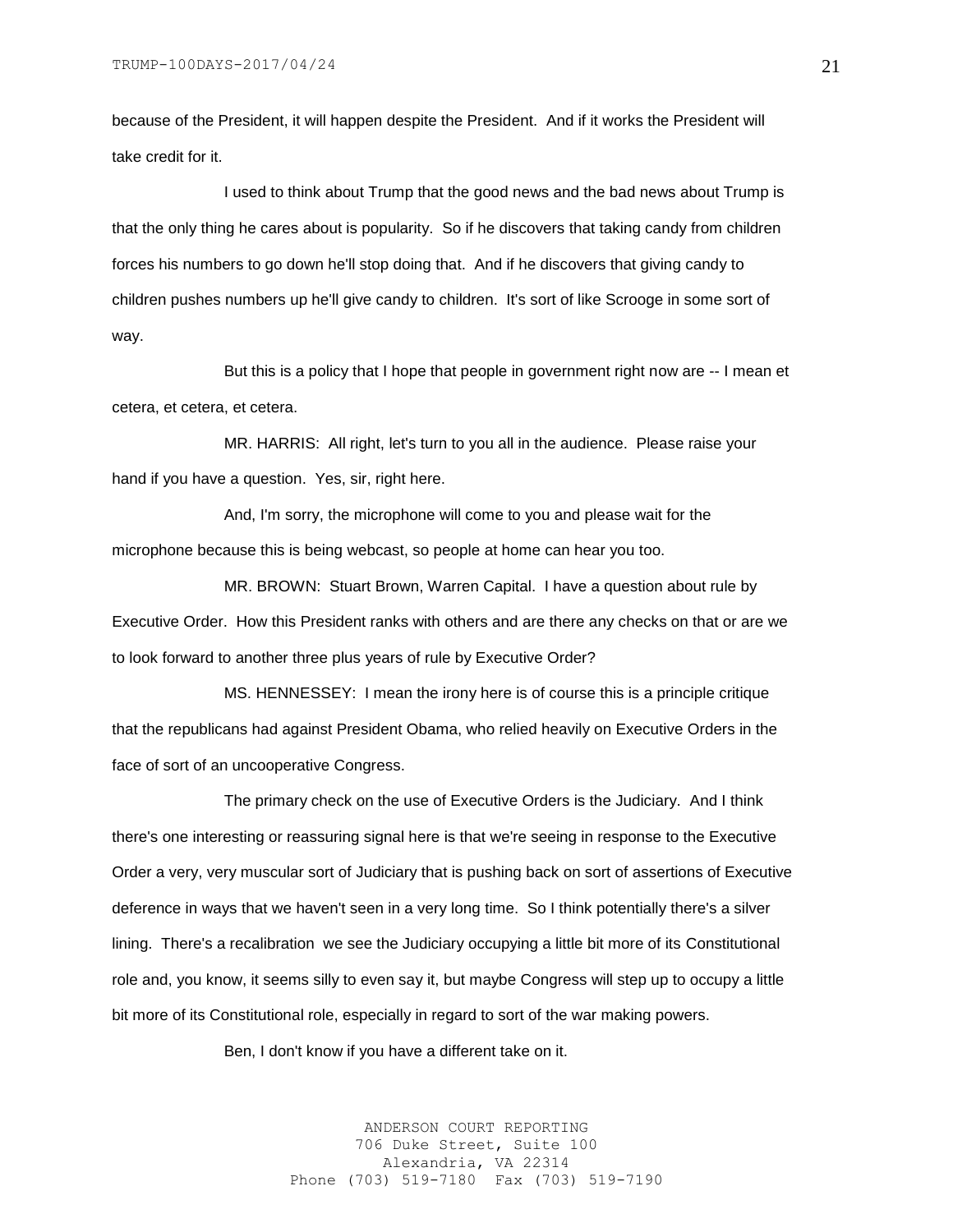MR. WITTES: Well, I think the President's authority in the national security realm is vast. And that means that whether using the formal structure of the Executive Order or some other authority that's within his power, he has enormous latitude to do an incredible variety of things. And by the way he's invented some new forms of executive exertions of authority, including the Tweet, which we hadn't previously realized was a major instrument of executive authority, but it is actually. You can shape the world as President by Tweeting, including Tweeting false information. There's a special codicil of Article 2 of the Constitution that given the President that power. (Laughter) And I don't think that's actually controllable. You know, the President gets to name crazy people to senior positions. That's not an authority that Congress has the ability to limit to the extent that those are not Senate confirmed positions. The President has the authority to choose to focus on X issue transactionally, you know, who pays us, versus Y issue, which the entire rest of the world might think is more important. There's nothing you can do to stop that.

So while I do think it's important for other actors to play their functions, you know, at the end of the day the Presidency matters a great deal and we elected somebody for four years who's going to remind us of that every day.

MR. HARRIS: Leon, did you want add anything?

MR. WIESELTIER: I yield to Lawfare.

MR. HARRIS: Question here. Yes, sir, over here, right here on the left. QUESTIONER: Good morning. My name is (inaudible). I'm a student from Europe, from European (inaudible), and my question is easy. What is Trump going to do with Putin? Do they become good friends or he makes a deal through Ukraine to make peace in Syria?

What do you think about that?

MR. HARRIS: The Trump-Putin bromance.

MR. WIESELTIER: Well, I mean again like with the strike in Syria, I was absolutely delighted that they broke up. I hope neither guy's feelings were too hurt. (Laughter) But I have no reason to believe that this will be a consistent policy or that it's based on any larger reading of history or interests or values. I think that the ascendancy of Putin in our time is the single most surprising fact about our time and probably the single most dangerous fact. If you had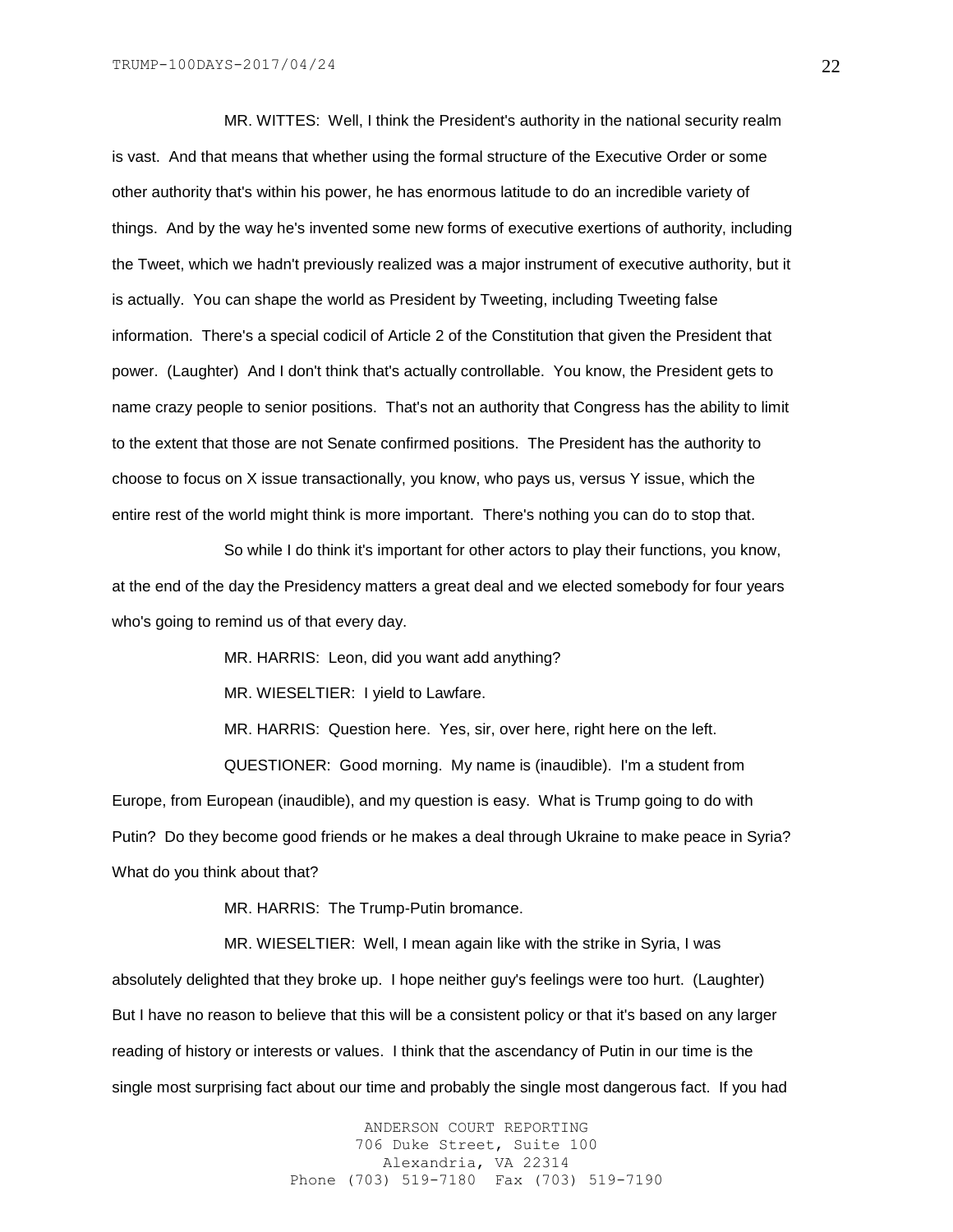said 25 years ago that in 2017 China will be a very powerful country with military ambitions and growing economic power globally, we would have agreed. And if you had said 25 years ago that in 2017 the Middle East would be in flames for one reason or another, we would have been sad, but we would have agreed. But if you had said that in 2017 Russia would be the ascendant global power and this KGB thug would preside over a renaissance of Russian nationalism and revise Russian regional and global centrality, and would successfully and brazenly interfere in the democratic processes of western countries, and would seize territory from a country, and invade a country, and et cetera, et cetera. And I'm not even -- I haven't even gotten to Syria yet. If you had said that all this would be the case, I think we would have been laughed at. I certainly would have laughed.

So I think given the grotesque relationship or -- I don't know what the relationship was -- the grotesque attitude that Trump had to Putin throughout the campaign, which was one of probably -- maybe the most disgraceful aspect of that disgraceful campaign -- though the competition's rough. But I think it's a health development. Now, will it last, what is it based on? I have no idea. There is no way to know. It's perfectly clear that Europe -- and we'll use that -- for as long as we can still speak of Europe we'll use the term Europe -- is looking for American leadership to cement a new front against Russia, which I think is absolutely necessary. Just as for a long time during Obama and now it was clear to me that there was a pro American alliance along the East Pacific and the Pacific Rim on the part of countries that were getting actually very worried about the Chinese. And the question is whether we have the values, the will, and the talent to actually act diplomatically in this regard. You know, when it came to Syria our policy towards Russia and Syria has been one of deconfliction, right. That was our objective. To which I think to myself, you know what, we're the United States of America, let them worry when we fly or not.

MS. HENNESSEY: I mean I would disagree with Leon at my peril. The one thing is I'm not sure that we should be viewing Russia as this ascendant global power. I think that they were desperate and reckless and got lucky in this one instance, massively lucky. We're going to have to have a really hard conversation, one, about getting to ground truth on what exactly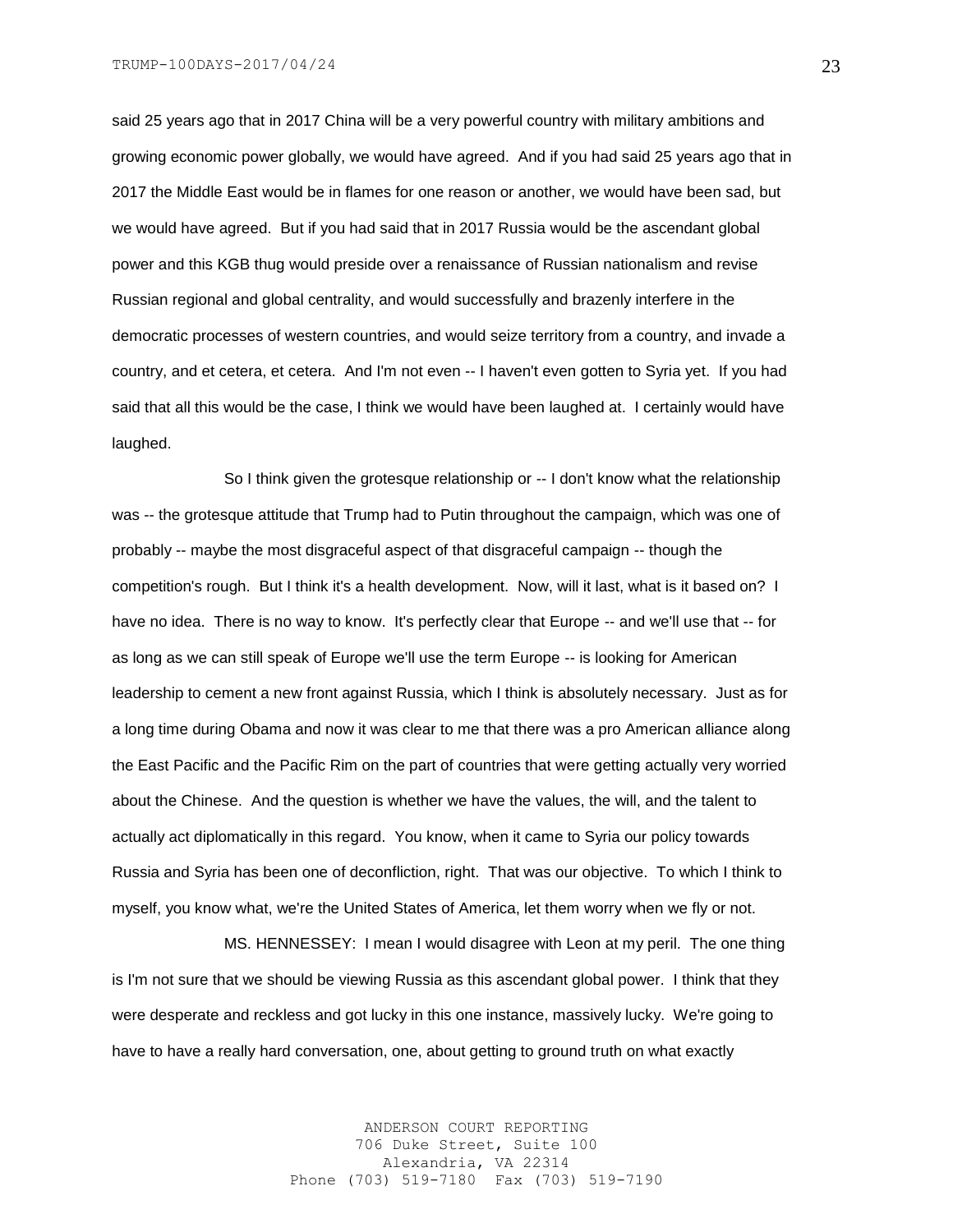occurred. It's clear we're going to have to do that over the obstruction and objection of the White House.

MR. HARRIS: With the interference in the election you mean?

MS. HENNESSEY: Exactly. The other hard question we're going to have to have is what exactly was going on in American society that made us vulnerable to those kinds of attacks. That's going to be a much more difficult long-term fix, but that's really going to be the most important part.

MR. WIESELTIER: But you see the geostrategic situation -- I mean I agree with every word you've said, but the geostrategic situation is not the same thing as the question of Russian interference in our election.

Russia is now advancing steadily along various fronts according to a certain view of its own interests, in the Middle East, in North Africa, in Eastern Europe, in Western Europe. You know, it's just a matter of days before we wake up in the morning and hear that somebody important from Moscow has met with Maduro. I mean this is -- you know, the Russian relationship to Iran is one of enormous geostrategic consequence. So whether or not they did or they didn't - and we all know that they did -- that actually interests me less than the rest of the world.

MR. HARRIS: We have reached the end of our time. Susan, Leon, Ben, thanks for doing this. Thanks for being here. Thank you all. (Applause)

#### (Recess)

MR. CASSELMAN: All right. I think we'll go ahead and begin here. Is everyone feeling optimistic after that panel? (Laughter) The good news on this panel is it will not start any nuclear wars.

So thank you all for being here. I'm Ben Casselman. I'm an editor and writer with FiveThirtyEight. And we're gathered at an interesting moment -- I think interesting is a safe comment -- an interesting moment on tax and regulatory policy. In particular, it's been an eventful first 100 days and looks like it's going to be an eventful right up to the end of that 100 day mark.

As I'm sure many of you saw on Friday President Trump signed a number of memorandums and executive orders relating to financial regulation and to tax regulation. And it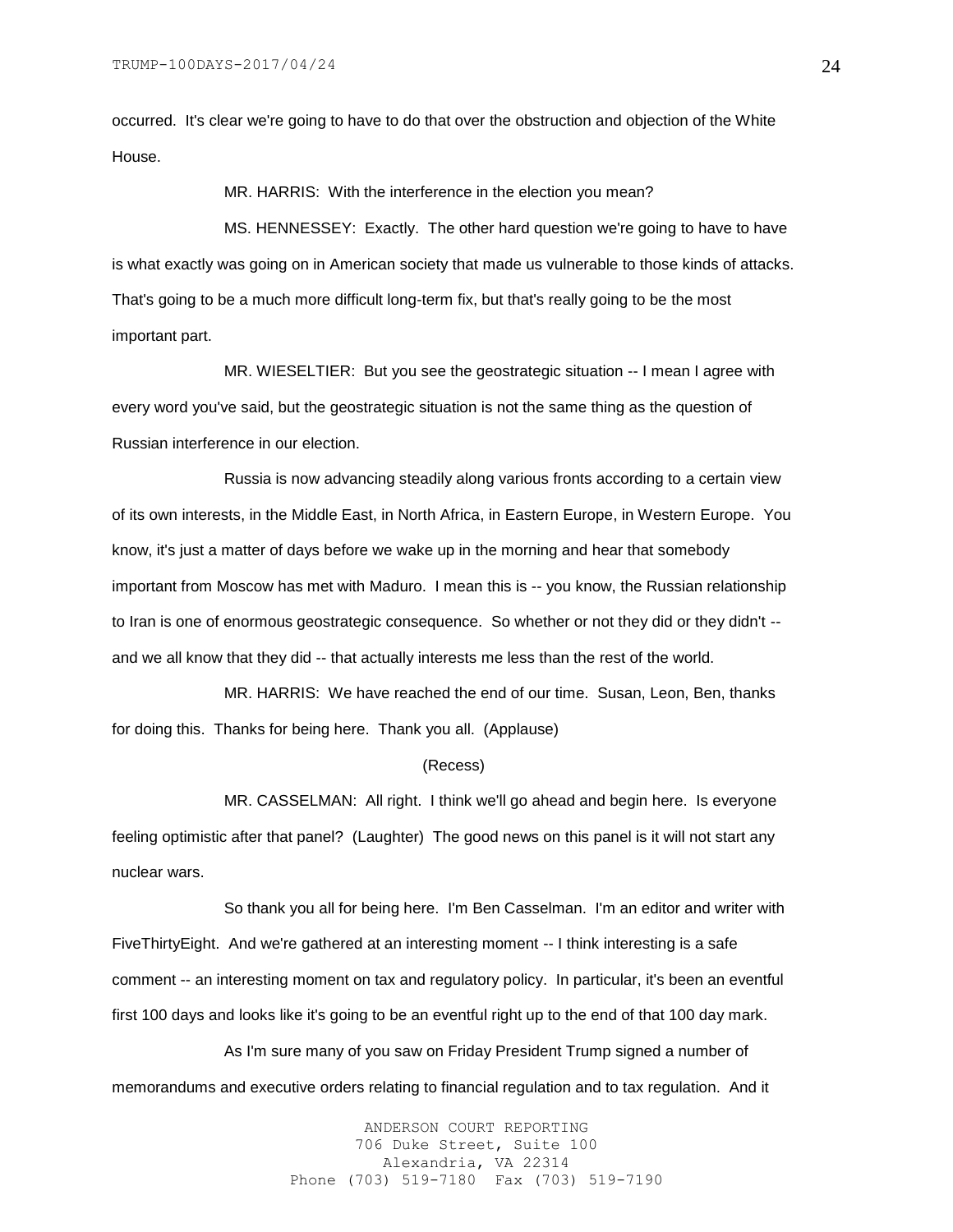sounds like this week we may get kind of our first glimpse of at least the broad outlines of a tax plan, although nobody seems to sure on what any of that is going to actually hold.

I'm sure we'll get into some of those details over the course of this panel, but I sort of want to set out two questions that I'm hoping will frame this a little bit. The first of those is sort of how likely we are to see fundamental change in either of these areas under this administration, this Congress. Not just sort of one off tax cuts or rollbacks of loopholes, not just the rollback of a couple of Obama administration regulations, but the kind of fundamental reform that we were promised on the campaign trail and that, frankly, we've been promised by members of both parties in one way or another on the campaign trails for the last several cycles.

And then secondly, to the extent that we do see change, large or small, does that fit into the sort of traditional framework of, for lack of a better word here, sort of normal republican reform, or do we see something different in some way, whether you want to call that different thing populism or economic nationalism, or assign some other word to it.

So I'm hoping that we'll be able to get into sort of both of those as overarching questions on this.

We have a wonderful panel here today to help us wad through those questions and other.

Vanessa Williamson at my far left here is a fellow in Governance Studies here at the Brookings Institution where she studied public attitudes towards taxation. She previously served as Policy Director at the Iraq and Afghanistan Veterans of America. And her new book is titled, "Read My Lips: Why Americans are Proud to Pay Taxes." She has a doctorate from Harvard.

Philip Wallach is a senior fellow in Governance Studies at Brookings where he has written about regulatory issues, particularly environmental and financial regulation. His recent work examines the legitimacy challenge facing the U.S. administrative state. He holds a Ph.D. from Princeton.

And Louise Sheiner, to my immediate left, is a senior fellow in Economic Studies and policy director of the Hutchins Center on Fiscal and Monetary Policy, again here at the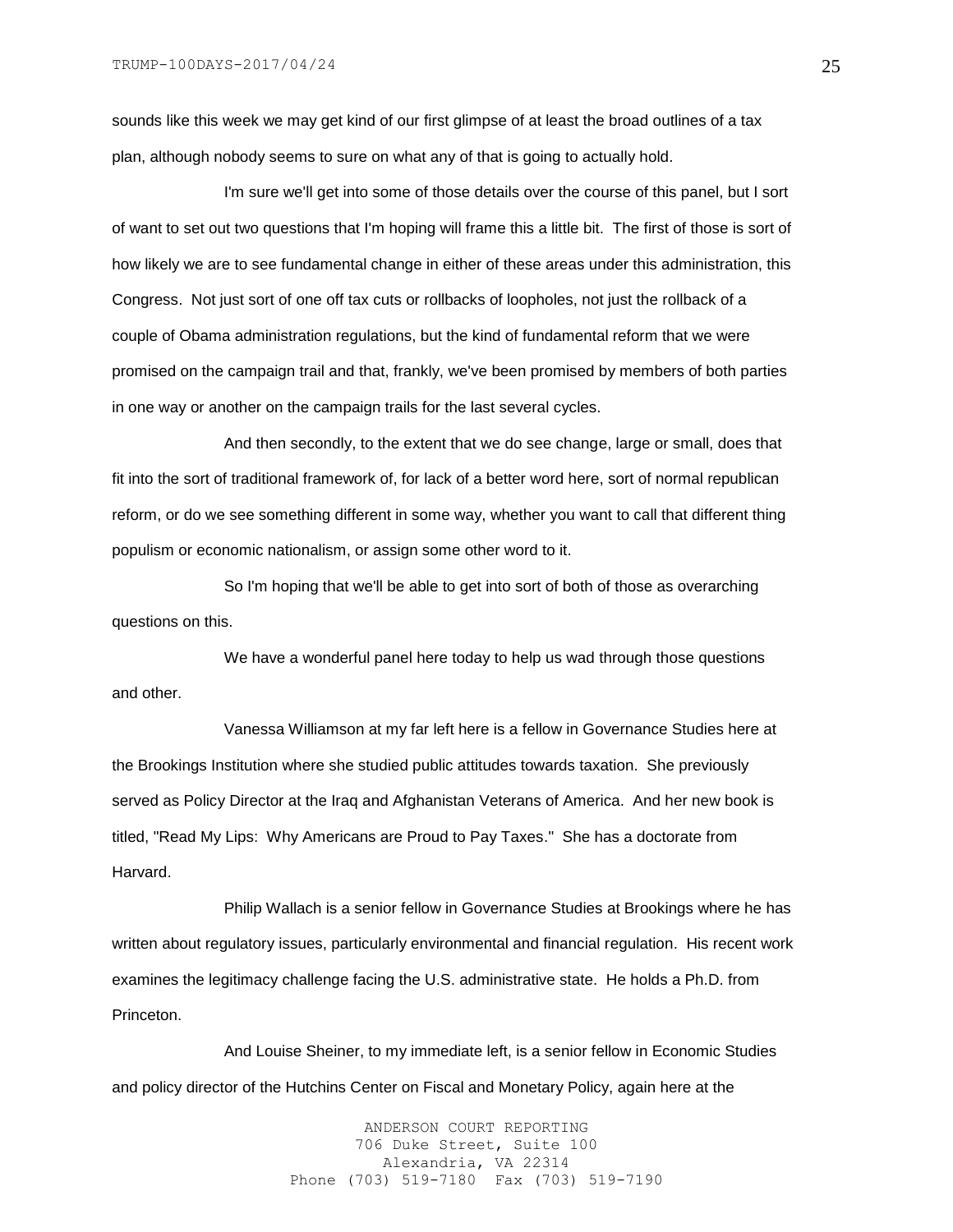Brookings Institution. She has previously worked at the Federal Reserve Board of Governors, at U.S. Treasury Department, the Council of Economic Advisors, and she holds a doctorate in education from Harvard.

So thank you all three of you -- in economics. I'm sorry. She has an education from Harvard.

So, Louise, I wanted to start with you. Tax reform, and especially corporate tax reform, seems to be one of these things that everybody agrees is necessary from both sides of aisle, and yet it never happens. According to our Treasury Secretary it's a lot simpler than healthcare reform, but the evidence on that is outstanding I guess. So I'm curious as to sort of why this is so difficult and to the extent that there may be a path towards some kind of agreement what that might actually look like.

MS. SHEINER: Yes. So I mean tax reform sounds easy until you start looking at the details and then it gets difficult, just like health reform. It is quite different, I agree with you, than the health reform where at least the diagnosis of the problem is commonly shared. So the U.S. corporate tax is the highest among the OECD partners. We have a tax system that supposedly taxes worldwide income, but allows for a ton of income not being taxed or being taxed at much lower rates because there are loopholes, because of gimmicks. And so I think everybody agrees that it's a problem. And then in particular we also worry that our tax system is pushing U.S. companies to move headquarters overseas to become foreign companies. So we agree on the problem. And the Obama administration had a corporate tax proposal. So that's different from health reform where we don't even agree on the basic facts on the ground.

But then when you try to think about where do you go from here it becomes very difficult. And I think three basic reasons for that. So if you think about tax reform, what people often mean about tax reform is not just a tax but really as you say, a sort of essential change in how we tax. So the House republicans have a proposal that I would call real tax reform, where you're really, really changing the way corporate and business income is taxed, where it's going to depend on where the products are sold rather than where they're produced. So it's very, very different. If you want to have a tax reform that isn't just a tax cut, but that is revenue neutral, that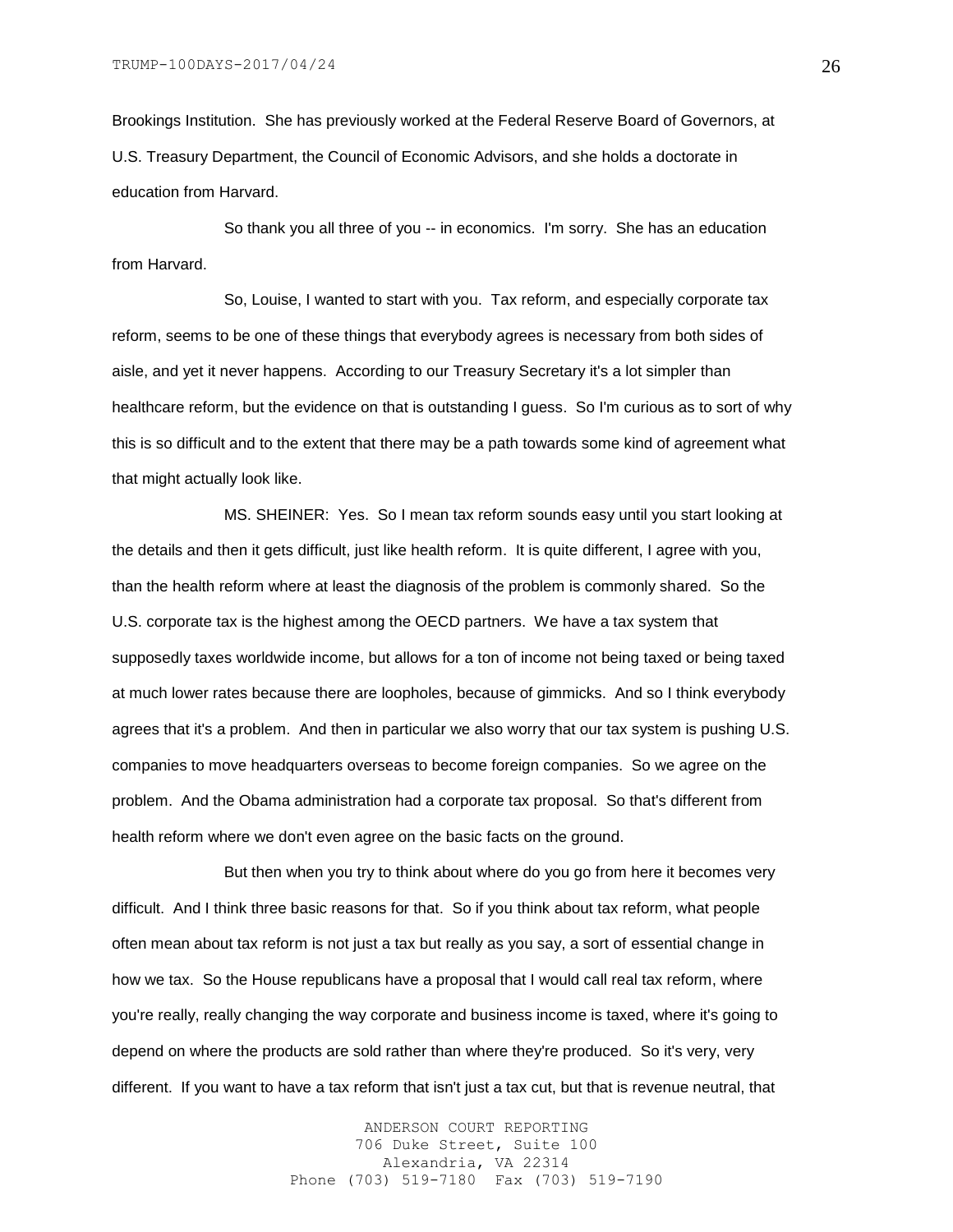says we're going to lower taxes in some areas, we're going to have to raise them in others, we're going to get rid of loopholes, we're going to get rid of the gimmicks, then what happens is you split the business community. There are winners and there are losers. And once you've done that it makes it very, very difficult to pass.

So take an example in the House Republican tax reform plan they have this border adjusted tax, this BAT. You've probably heard about it. And what that appears to do -- economists would argue that it doesn't -- but what that appears to do is to tax importers and subsidize exporters. So a retailer like Wal-Mart that imports most of it stuff is firmly against it. And it will also not only be against it in terms of saying this is bad for our business, but they say it's going to raise prices on consumers. So a Congressman and a lot of their voters who shop at Wal-Mart are going to have a hard time voting for that. So because there are winners and losers it just makes it very, very difficult for everybody to get on board.

So that makes it hard. But it's not as hard if you say, you know what, we don't have to be revenue neutral. We can make some of these reforms and let it pass through and increase the deficit. Well, that becomes difficult for other reasons. So certainly at this point in time, with the debt already very high, there are people in the republican Congress who would not easily vote for something that increases deficits.

Procedurally it's difficult as well because in the Senate if something increases deficits beyond the 10 year window you have to have 60 votes, unless they change those roles, which would mean that you couldn't do it just with republicans, so that becomes difficult. And I think on top of that, at this point in the business cycle, it's a lot harder to argue that we need to cut taxes in order to spur the economy. So we're kind of at full employment, the Fed is raising interest rates, you kind of lose that argument. So it's easier to get those kinds of tax cuts when everybody says well we need to do something.

And then I think the third reason that it's hard, you know, as we said both republicans and democrats want to do something, but cutting business taxes, corporate taxes, individual business taxes, tends to be distributionally tilted towards the wealthy. So the only way the democrats would sign on is if you had something that really had a lot of benefits, you know, it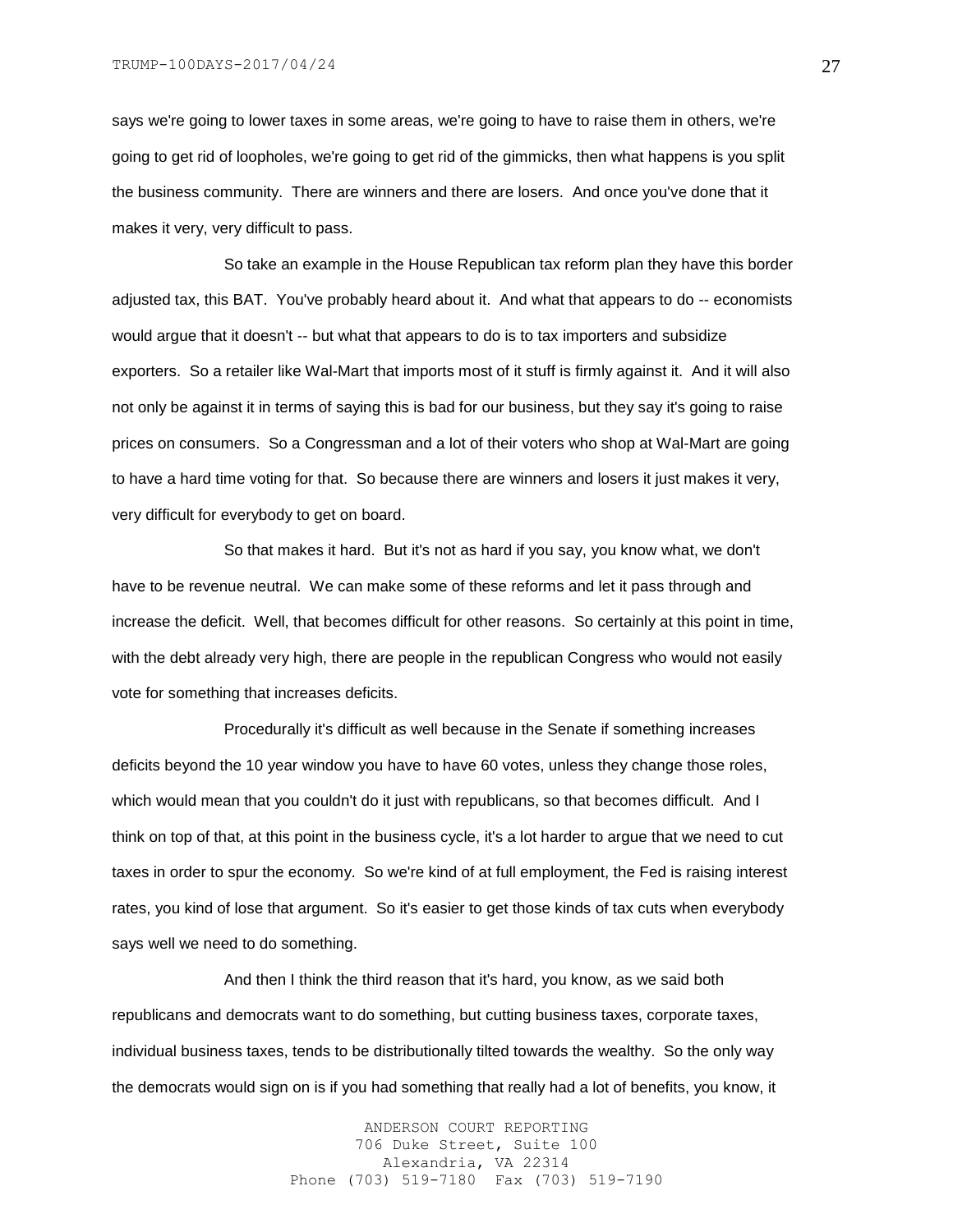doesn't have to be taxes but it could be taxes or ACA subsidies, or like for people in the middle and lower income classes it's not clear to me that the republicans would give enough to make the democrats want to do that, especially because we've got 2018 on a horizon and people said well, you know, what if we just wait. Maybe, you know, this will be a do nothing Congress and we could take over the house. So I think for those reasons it just makes it incredibly difficult.

MR. CASSELMAN: Vanessa, one of the things that you have written is that one of the obstacles to reform is that Americans hold some pretty fundamental misunderstandings of how our tax system even works. So I'm curious what some of those misconceptions are and how that affect this tax debate.

MS. WILLIAMSON: Great question. So I think it's important to start by saying that because tax policy is very complicated it's common for smart and educated and even very politically engaged people to hold misconceptions about tax reform. So I think that it's important to sort of recognize that that's a problem that's not just limited to certain kinds of people.

But right, it's true that Americans do hold these really fundamental misunderstandings. Well, a lot of them are on the individual tax side, but the distinction in the average person's mind between the individual income tax and the corporate income tax is not very strong. People tend to group together corporations and the wealthy as people who don't pay their share. And whether you believe that or not if they don't pay their share it's not for the same reasons. It's a completely separate code. So you have to sort of recognize that people know very, very little about corporate taxation in general. The only piece of it that I think is widely understood, or at least that people are even aware of, is the idea that some companies are hiding their money overseas. But, of course, the details about policy that would address that and which kind of policy would address that in a way that aligns with any given voter's values is extremely difficult to say. I mean even experts disagree on these subjects.

The other piece of public misconception that I think may play a real role this year is a tendency for people to perceive loopholes and not rates as the thing that really matters for public opinion, or for the tax rate that you pay. So, for instance, people often misunderstand a plan that closes loopholes but lowers rates as something that's going to end up revenue neutral when, in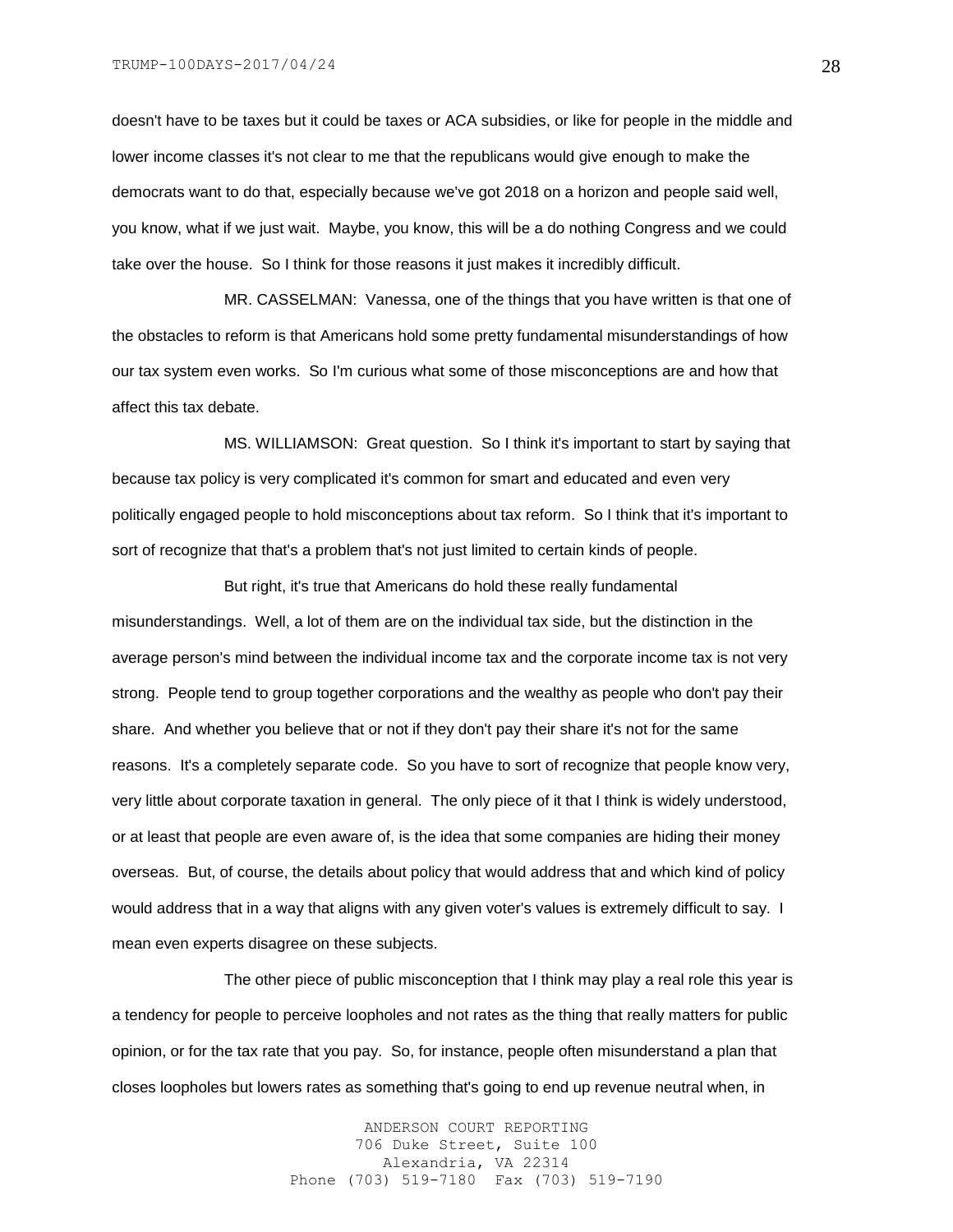fact, obviously you could close some loopholes and lower the rates and end up costing a lot of money, right, blowing a big hole in the budget. And many of those plans that get proposed do that. So I think that people tend to misperceive what kind of policies will implement their values. And that I think is especially true when they're trying to understand tax policies that don't affect most Americans at all in any immediate way, in any direct way, so that they're really operating with the best information they can get from their very polarized news sources. So you face a big partisan divide on that.

MR. CASSELMAN: A lot more we can get into on tax, but I want to shift to regulation for one second to Philip here. Because unlike with tax where it's been all talk so far, on regulation we've actually seen some stuff happen. We've seen a number of regulations get rolled back to the Congressional Review Act, we've seen this new policy of one in, two out, as the President signed as one of his first acts in office. We've seen a number of other Obama era regulations either suspended or under review.

So I'm sort of curious, just take us through the first 100 days. How much action has there been and kind of what does that tell us about the regulatory approach of this administration going forward?

MR. WALLACH: Well, the first thing to mention is the Congressional Review Act that you noted. So that has a time limited window, 60 legislative since a rule was finalized. So that leaves a lot of Obama administration rules that were vulnerable to having Congress pass this procedurally advantaged disapproval resolution and then the President has signed this. So 13 rules from the Obama administration have been wiped off the books through that mechanism so far. And the White House even sort of had a press briefing say hey, everybody, take note of this. This is a big deal. Only one rule had ever been wiped off the books in this way before and we've done it, you know, more than a dozen times now.

So those don't tend to have been really big blockbuster rules though because the Obama administration sort of sheltered its most important rules by getting them passed earlier. On a lot of those fronts, you know, there's a lot of important stuff that the Obama administration did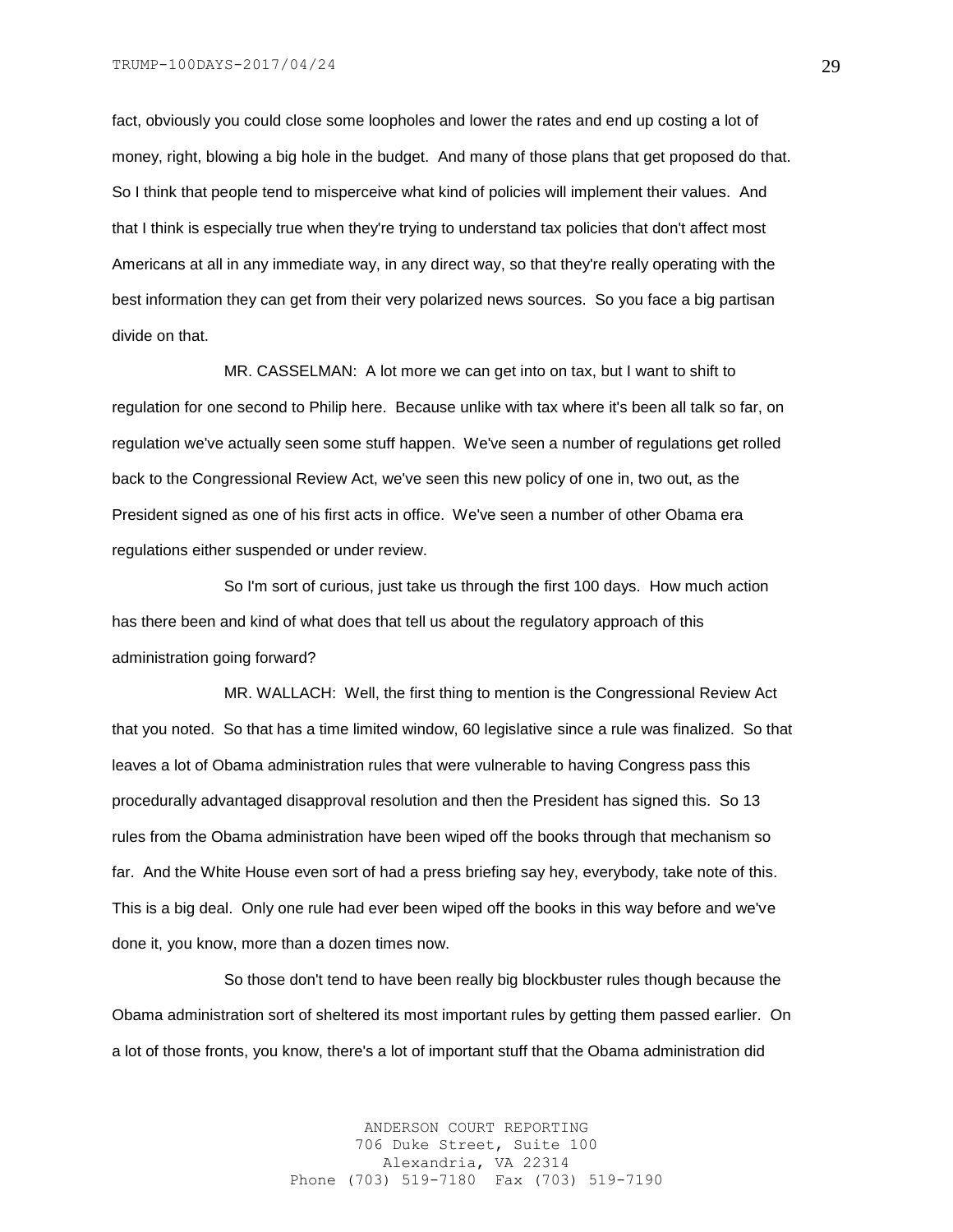through Executive Orders of guidance documents, and the Trump administration is able to just, with their pen and their phone, wipe those out and have done so on quite a lot of things.

For other ones, such as the Clean Power Plan, one of the regulations that was the most controversial that I study, we've seen the Trump administration take a somewhat more cautious approach. They put out an Executive Order saying we're going to reassess this rule, and they're going to observe all of the niceties of the Administrative Procedure Act in going through and reconsidering, that there'll be a notice and comment process. And we have a pretty good idea on where they're going to end up, but they're going to be legally careful about that. So in a lot of those ways we've sort of seen the opening moves rather than everything.

So then the question is on the bigger picture stuff, reshaping the way regulations get made. So the Trump administration has put in place this one in, two out rule by Executive Order. But it's really hard to understand exactly what that's going to do still. The Executive Order says this should not be interpreted as being inconsistent with any statutory requirements. So that means presumably any rule that is mandated by statute cannot be wiped off just because this policy is in place. So we're going to have to see how OMB Director Mulvaney and the nominee for the head of OIRA, Neomi Rao, figure out what to do with that exactly.

And likewise with the regulatory budget that's also a part of that same Executive Order, where the administration says they're going to aspire to zero net costs for all of the regulations that they are going to implement.

So that's on the Executive Branch side. What can they do themselves? We have to see how that will all work out. Then we have the Congressional side. And really I think a lot of the stuff on regulation is of greater interest to Congress than it is to the White House in some ways. And so Congress has endured eight years of the Obama administration where they felt -- or at least six years with a republican majority in the House, where they felt very marginalized and they've been passing reforms through the House for many years now that would really significantly restructure the regulatory process.

And so they've now passed some of those same ones through the House again. The real action is in the Senate where it's not clear if you can count up to 60 votes on some of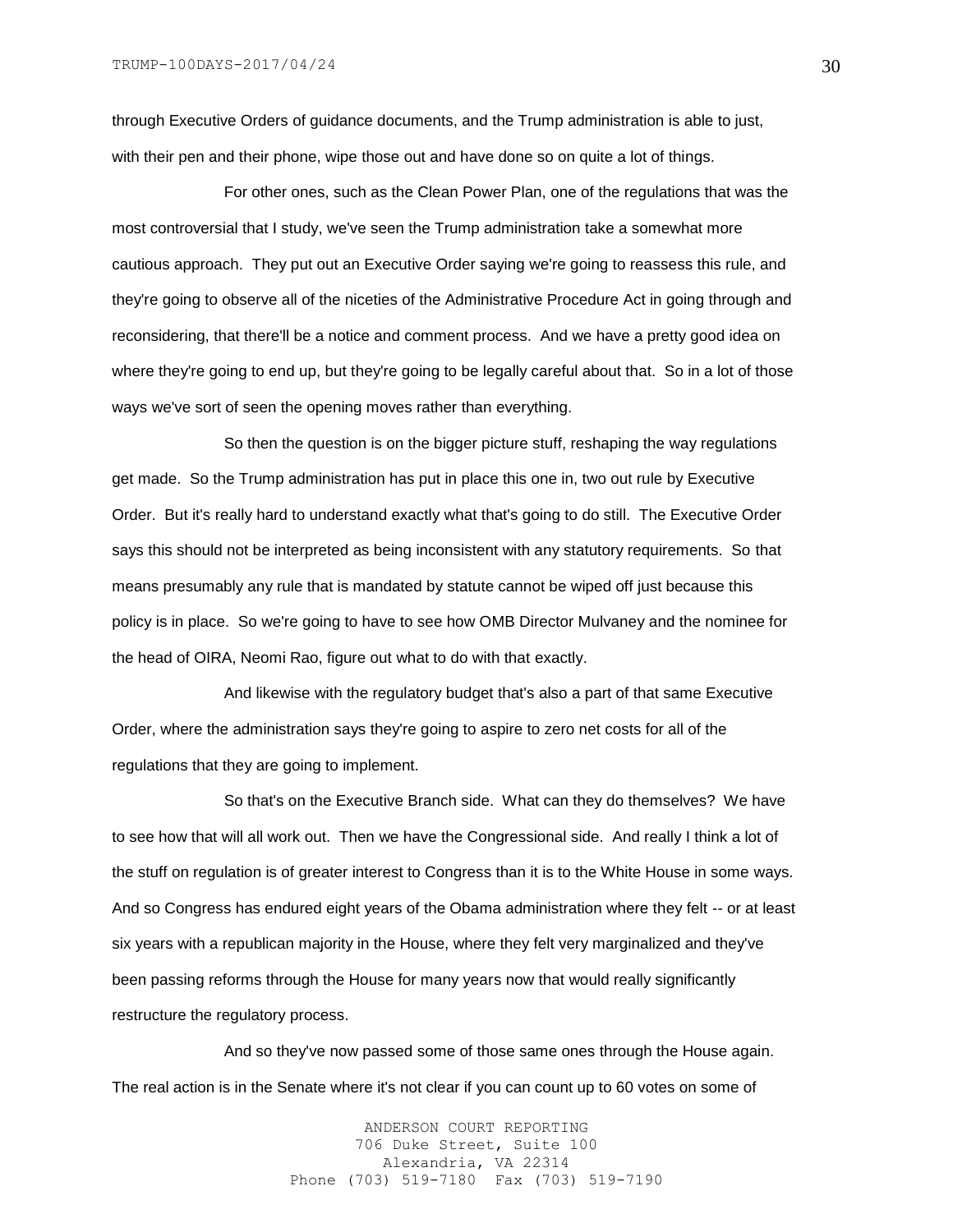those -- you might be able to -- or you could work through reconciliation somehow. But that's where the real action is going to be, this upcoming summer I'd say.

MR. CASSELMAN: I'm curious just to double down on that slightly, and I'd love Louise and Vanessa to weigh in on this as well. We've seen a sort of flurry of sort of undoing in the beginning of this administration. And we know that the Obama administration relied heavily on Executive action, especially in the last six years. Now we're sort of seeing the fundamental impermanence of that on some level.

But the early days of the Trump administration have also been very focused on Executive action. We obviously haven't seen anything really in the way of legislation. Are we heading towards a place where there's just much more sort of back and forth every time there's a change of control versus a little bit more of the permanence that we might have been used to to some degree on the regulatory side?

MR. WALLACH: I mean you're sort of talking from my book (laughter) as far as I'm concerned. The way that a Constitution sets up our policy making process really to achieve any degree of stability needs to go through Congress and Congressional enactment of statutes. And the more that that becomes something that administrations and the White House try to do without and circumvent, the more that we set ourselves up for a regime of policy instability where there's reversals after reversals and really very little policy certainty, which is obviously very economically destabilizing.

MS. SHEINER: I mean I think that comes from the polarization that we've seen. It's not because they don't want to use the Congressional process, but that's such a broken process that we have so much disagreement, you know, trying to get 60 votes for anything in this administration is going to be very difficult. And it was in the last administration as well. So I totally agree that we will see more of that and that's because that's kind of all they have at their disposal that they can actually easily get done.

MS. WILLIAMSON: Just to follow up on that. I think one troubling aspect of it is that I think it has a little bit of a self reinforcing mechanism where because -- if you're in the administration you can't get what you want done through Congress, then you're obliged to use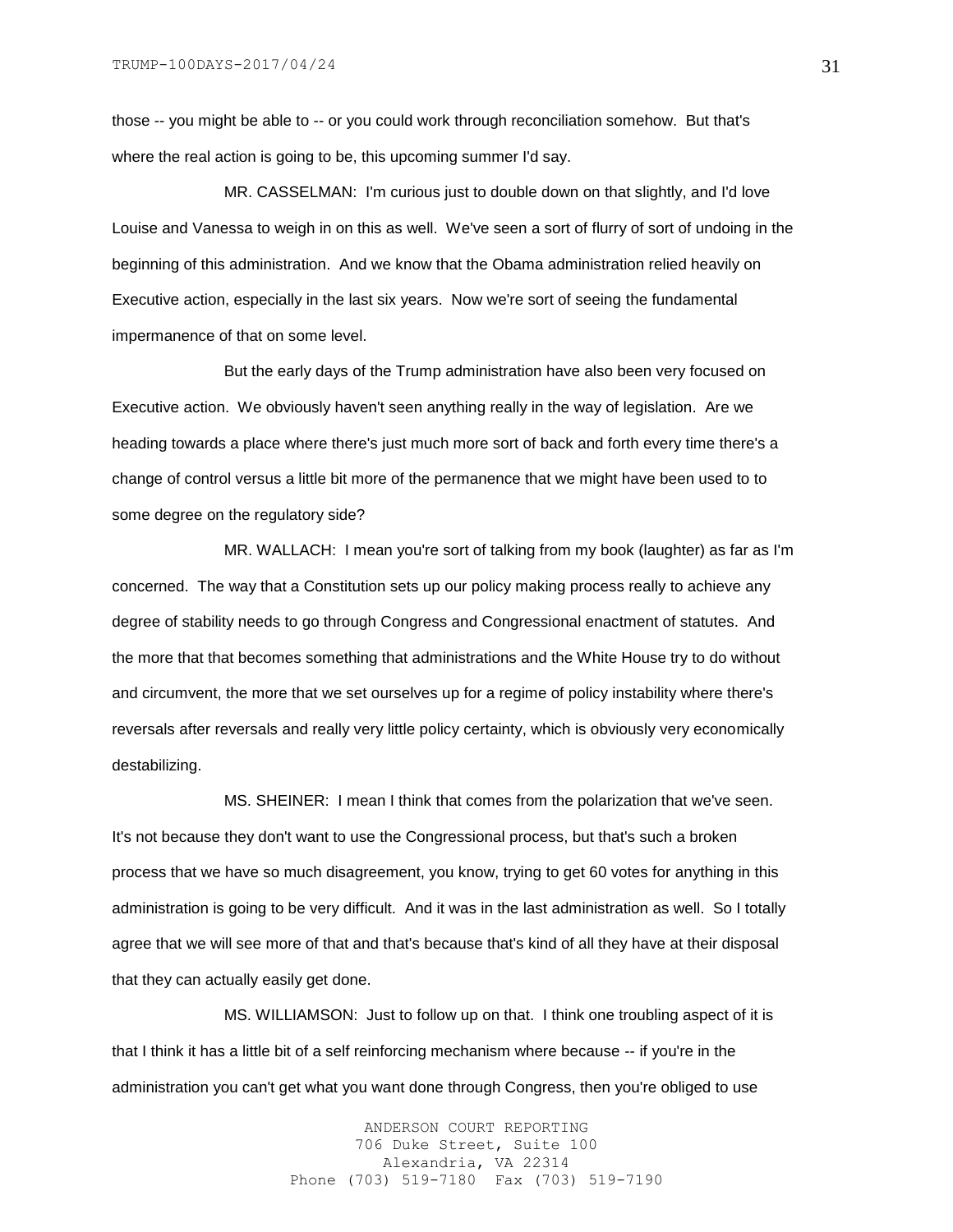Executive Orders. But then you take very polarized positions and that sort of reinforces the sort of zero sum game for the next iteration as well. So you end up with -- I don't see how to bring that back in the more traditional governance direction as opposed to it sort of spiraling outward into increased polarization.

MR. CASSELMAN: I kind of framed this conversation at the outset by saying how likely are we to see fundamental change versus sort of smaller pieces. And I'm curious to sort of set a benchmark here. If we can go down the line and assign a probability we will then hold you to that, absolutely, because we like holding people to probabilities at 5:30 a.m. (Laughter) But try to just lay out a probability of sort of major reform in either of these areas. We'll just go down the line quickly.

MS. SHEINER: Okay. So on tax reform I think a really major reform is unlikely. I'm going to give it -- and I think the BAT has got maybe a less than five percent chance, of something a little bit bigger. Still very unlikely. I think the probability that they get something, a tax cut. I mean again you have republican administration, republican control of both House and the Senate, could not deliver, I don't think they will be able to deliver on the ACA repeal. You know, the desire to pass something to bring home to the constituents I think will be large.

So I think I would give some kind of corporate tax cut, maybe sun setting after 10 years, you know, whatever, a 60 percent chance and like 35 percent of nothing much happening.

MR. CASSELMAN: I like it. All right.

MR. WALLACH: I think republicans will be able to get on the same page about something. Again, regulatory process reform. So I think there will be a big law passed, possibly as soon as later this year. The one that has the most traction right now is the Regulatory Accountability Act. We didn't want to bet on particular horses, but I'd say I think there's a 75 percent chance they'll be able to come together on something. I do think there's a lot of other areas where they may end up in conflict and find out that their consensus isn't so deep.

MS. WILLIAMSON: I have to admit I basically just agree with Louise. By far I think the most likely scenario is a substantial cut that is not tax reform. I think that's by far the most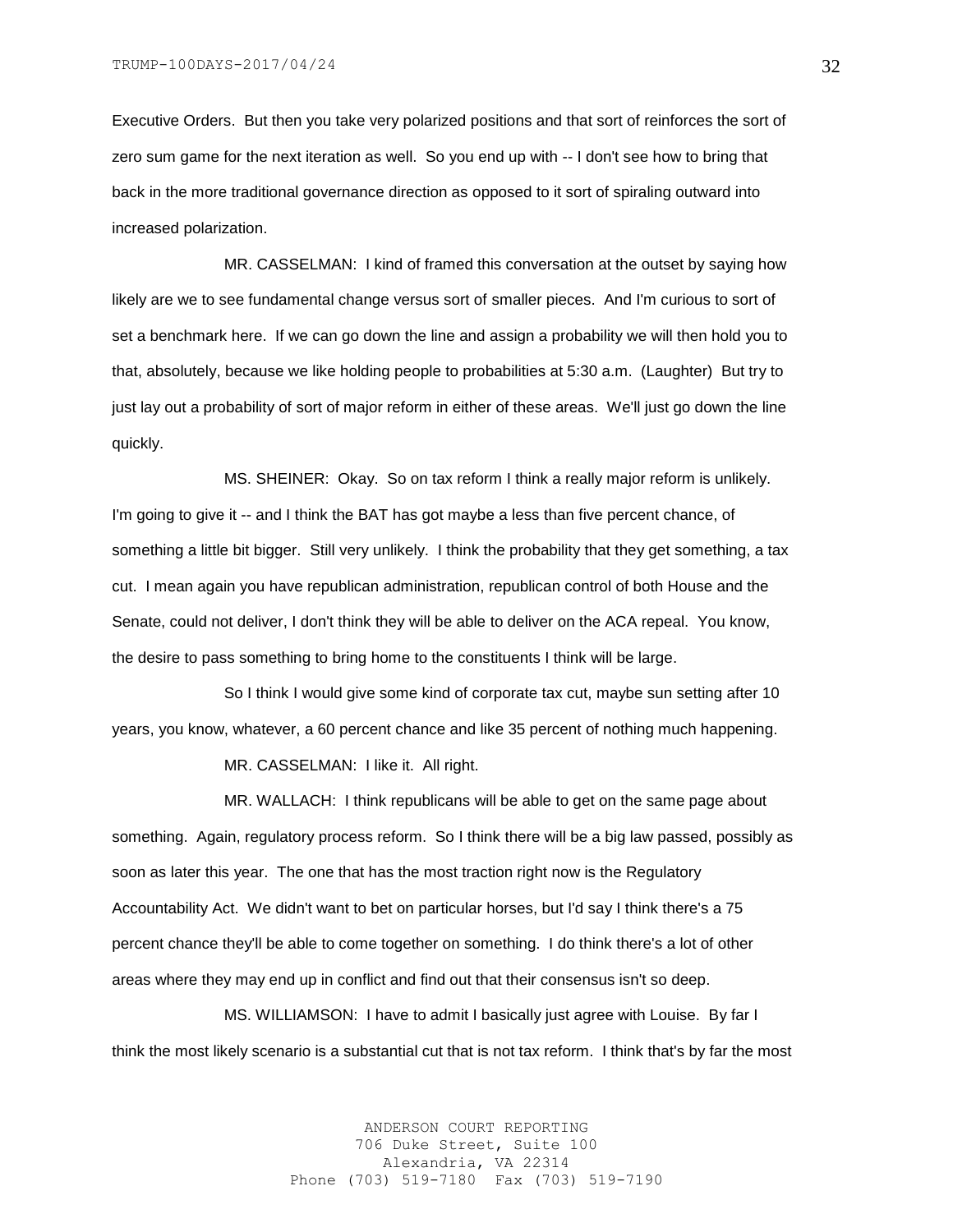likely thing and I think you're absolutely right, that it's not likely to end up being revenue neutral, it's likely to sunset instead.

MR. CASSELMAN: So if we're not likely to see kind of the big whack at tax reform -- Vanessa maybe start with you -- what are we likely to see? What kinds of cuts are we likely to actually see? Cuts or loophole closings, whatever.

MS. WILLIAMSON: Well, so one interesting question is what's going to happen about the tax cuts that were supposed to be in the ACA repeal. So that's one thing that I think I would have thought was quite likely a couple of months ago. That once the election was completed that that was something you were likely to see change on tax. And now I think that's much less clear. I think they'll probably want to do something about the money that's overseas and bringing that back at some preferential rate.

Other than that I'm not totally -- I don't think that it's clear at all. I think, you know, the sort of big pieces of reform are pretty unlikely, particularly the ones that raise taxes or divide the business community. I think that's exactly the pieces that are at the bottom of the list for me.

MR. CASSELMAN: Other smaller things either of you think are likely?

MS. SHEINER: No. So again I'm going to basically agree with Vanessa. But what I'm not sure about is whether or not they're going to end up doing -- if they do something at all whether or not they're going to have an individual tax reform and corporate at the same time, or they're just going to do some lowering the rates on corporate, doing something like bringing back - you know, having a repatriation holiday, maybe some minor chipping at the edges of certain things.

So one of the things I might have thought they would do would be trying to do something to limit interest deductibility, which is one of the gimmicks that corporations use to move profits overseas. One the rules that they just decided that they were going to oversea is what the Treasury Department had already issued in trying to do that. So it's really unclear. And I mean it's really unclear because what you're hearing from the White House and Treasury, you don't even know who's in charge -- so we're going to hear on Wednesday -- I mean does it matter, is it really what they've thought. There's no sense again. I was listening to the previous panel, this idea of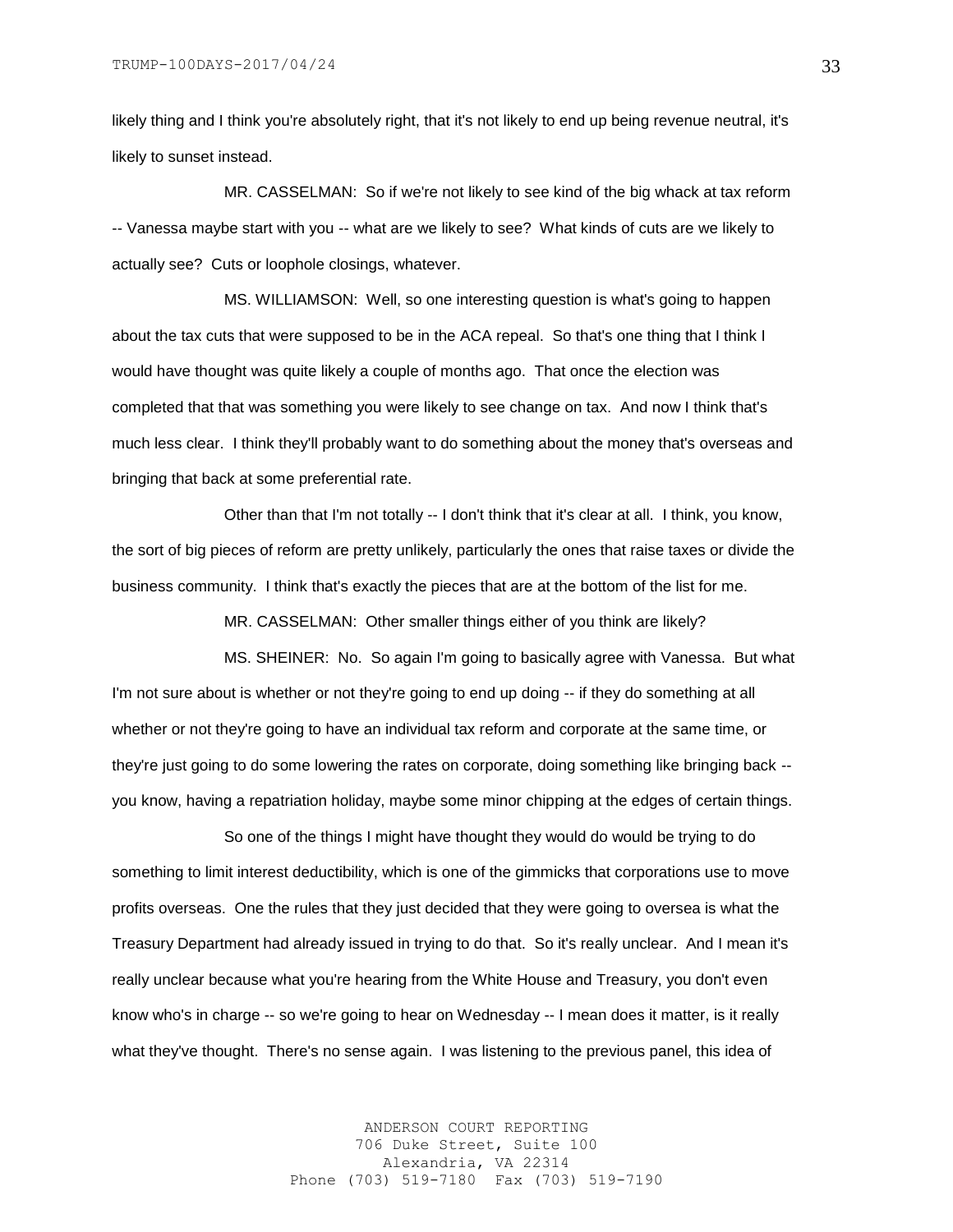having sort of fundamental values from this administration and we don't really know what their fundamental values are and what they want to do or why.

So, I don't know. No, I don't have anything else.

MR. WALLACH: Just to briefly follow up on that. I mean, yeah, a lot of this depends on how unified does the republican caucus turn out to be on any of this stuff. Trump had the potential to really bring in some disruptive ideas, whether those end up just getting spat out such that we're sort of back in a world that Paul Ryan circa 2014 would be at home in, or whether the republican coalition is in a position of having to digest some kind of more fundamental tensions now.

MR. CASSELMAN: Inversions piece, which I think you were referring to from Friday, is sort of striking as something that President Trump has spoke about on the campaign trail. It's something that seemed to sort of fit into his populist agenda to say to go against us, and then we obviously saw him go sort of totally the other direction on Friday. I mean what should we make of it?

MS. SHEINER: So I mean I think this idea of going totally in the other direction is a common theme you might have for this administration. And if you think about the people they put in place to do policies as opposed to other, you know, agencies, EPA, or addressing something, are really people who would be comfortable in Paul Ryan's world; right? I mean there are people from Goldman Sachs, there are people who are in synch with the business community, you know, except for Pete DeMorrow, but who seems to have been kind of sidelined. And so I don't think that Trump cares enough about the details, or really wants to understand the details. So, what he said on the campaign trail, won't necessarily matters that much, so I think if we see anything, it will be much more like Paul Ryan style tax change, I think, than something kind of really different, and then I think that's more true on the economic policy than perhaps on other policies.

MR. CASSELMAN: Well, the one thing that Paul Ryan sort of really explicitly wanted on tax reform is border adjusted tax, and it looks like he's not going to get that.

MS. SHEINER: Right. So, I don't know mean what Paul Ryan himself wants because I think he's not going to get that, but sort of what a standard Republican plan might be,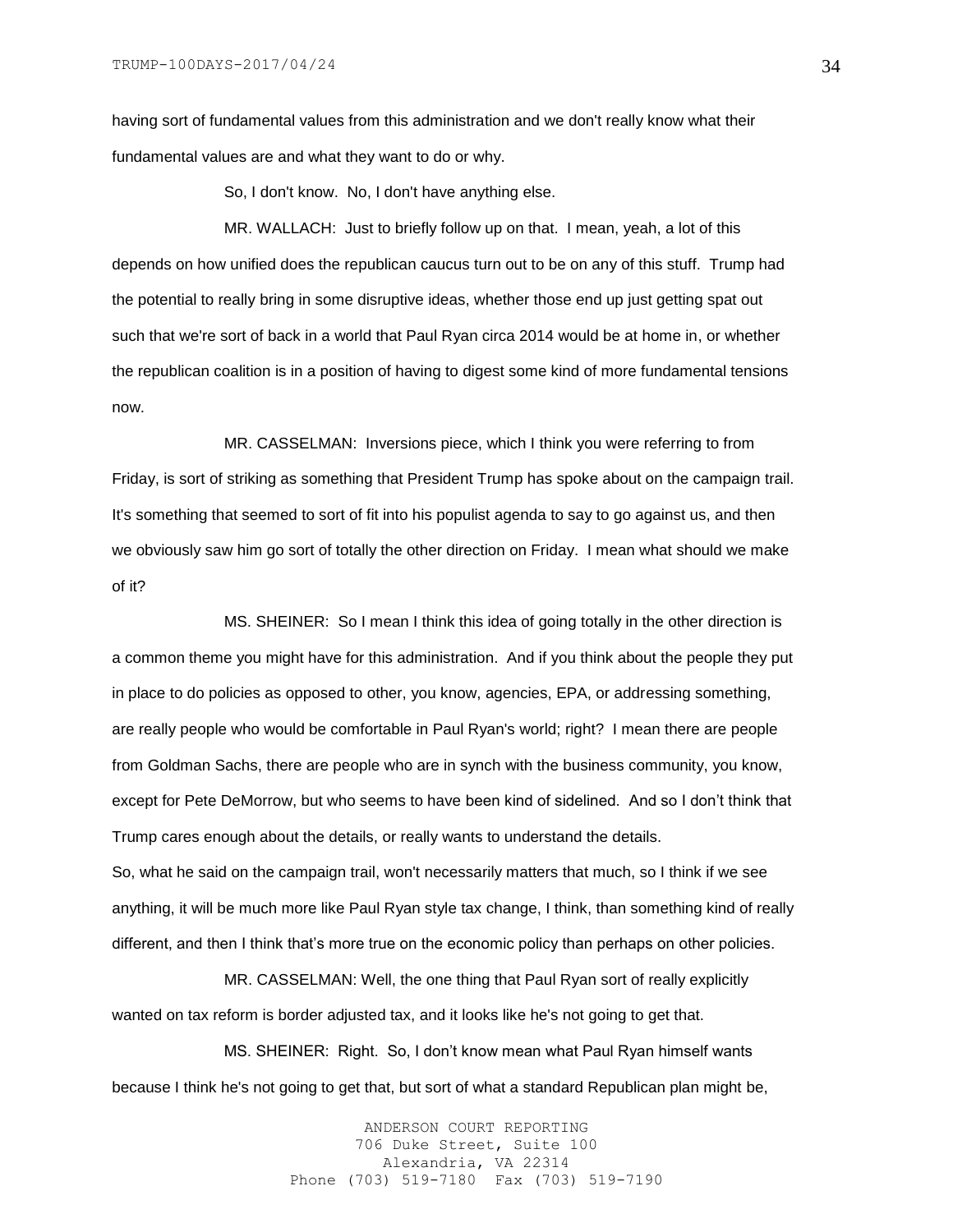which is the (inaudible), it should be let's lower taxes on investment, let's lower taxes on business, I think is what you are going to find, and not this, let's make sure that corporations have to pay if they want to -- you know, the stuff that was on the campaign. The stuff that when you -- when it gets proposed, or if it's even talked about, they'll say, oh, that's going to be terrible for business, and that's going to be terrible for, you know, investment and I think it gets dropped.

MR. CASSELMAN: Is that true on THE regulatory side as well, stuff that were dropped?

MR. WALLACH: I do think there are a lot of potential institutional conflicts between Congress and the Executive Branch in any political environment, and that's certainly true here. But I do think that this is one of the easier issues for Republicans to hold hands and get along on. You know, I think there's a possibility that there will be blow back at some point that, sort of, people will say, hey, Trump, you are just serving business interests after all the populist rhetoric, what gives with that.

But I do think that for now, there's this harmonization, well, we have to allow U.S. businesses to thrive and get rid of these regulatory barriers, and that's the way of promoting U.S. jobs, and that sort of rose into a fairly coherent narrative that they can run with for a while.

MR. CASSELMAN: I'm curious on both of these sets of issues, how true do you think that assumption is, that there are -- the existing tax and regulatory structure are holding back the U.S. economy in sort of a fundamental way. And to the extent that it is, sort of what areas do you see as the biggest tension points there? Phillip, we'll start with you

MR. WALLACH: I have some sympathy, and it's very hard to assess quantitatively or counter-factually, you know: what would the world be like with a whole lot less Federal regulations? But I do have the sense that we have this, layers and layers of accreted regulations that really do create some serious barriers. We have lot of regulations that are not very discriminating, and whether they apply to very small businesses versus big businesses, and certainly in community banking is one that gets a lot of emphasis.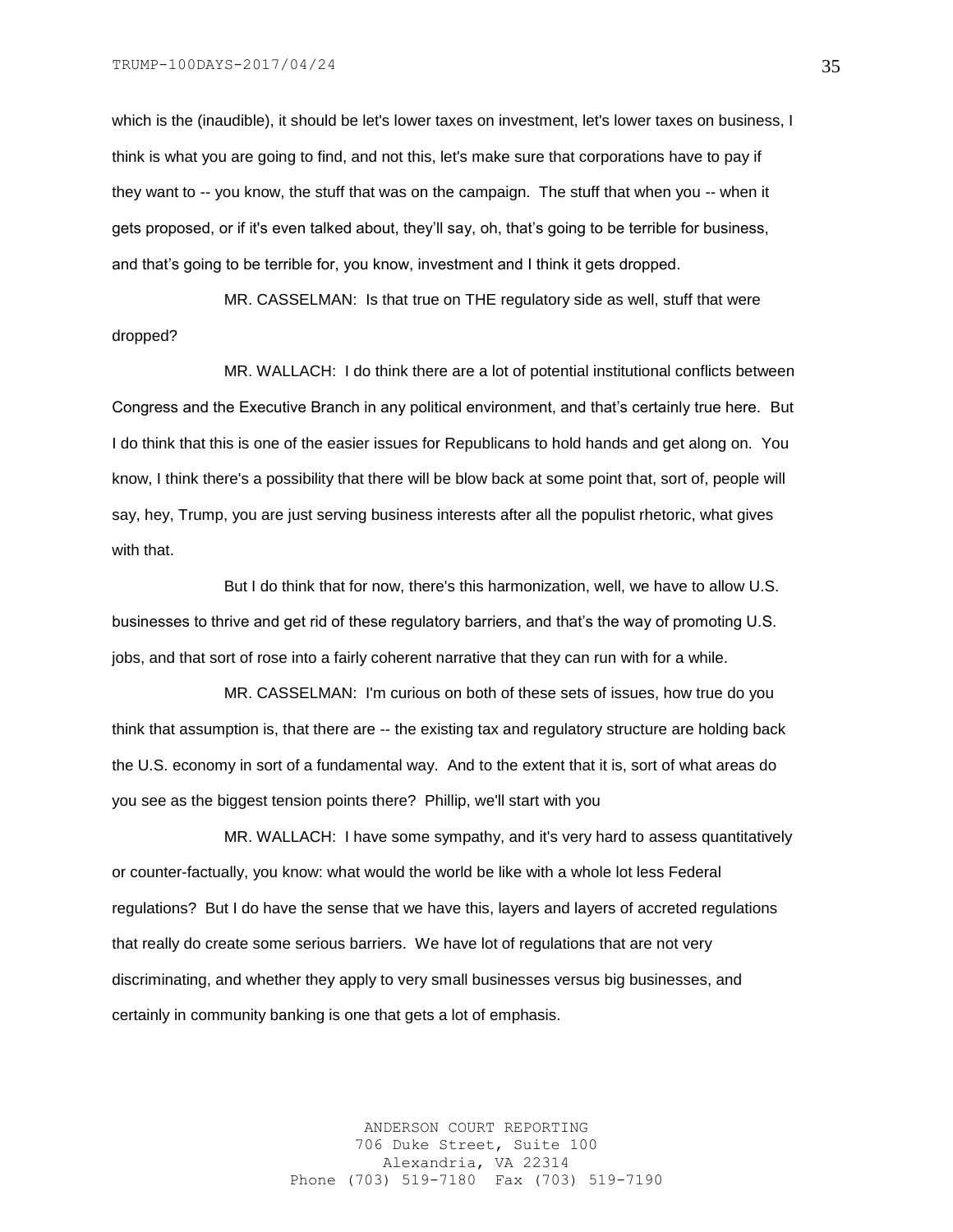And so I think there should be like a bipartisan space for doing some regulatory pruning; that would be very productive for helping the U.S. economy. Of course everything is so polarized, it's always hard to find that bipartisan space but, yeah, I think there's some real truth to it.

And so when Trump reaches for some of these things, that do seem kind of gimmicky like the one-in, two-out, kind of thing, I have some kind of sympathy for saying, well, he just needs to create some kind of forcing mechanism, where we say, we are going to force bureaucrats to go in and reckon with what the existing laws on the books are doing, and whether those are really cost-effective.

Because a lot of times we just do cost-benefit analysis when we put regulations in place, and we don't really return to them all that much later. So, there's a lot of crudeness in that Two-for-One approach, but it does seem like doing something to try to confront the regulatory burden makes sense.

# MR. CASSELMAN: Louise?

MS. SHEINER: I guess I basically agree with that, and I think that, you know, if we are looking for something that's going to be: oh, we just do this, and then we are going to have so much growth, we are going to have so many jobs. There is no silver bullet like that, and so this idea that, you know, that every ever REG you know -- that if the REG's costs are greater than its benefits, we should get rid of it, and we should have a process that thinks it up, and I think that's right.

You know, would I go there first, if I said what would -- you know, if you could make changes is that where you would focus? I wouldn't. Anyhow, again, on the corporate taxes, I think, you know, it is a problem it will be needed to be addressed at some point, but I also don't think it's going to be like, you know, if we get rid of corporate taxes we are going to have this huge increase, and that's not a huge increase for the jobs, I wouldn't go there.

You know, when I think about where I would go, I would go to areas where -- I mean, my view is that the biggest problem that we have is rising inequality, which I think also contributes to potentially; potentially slower productivity growth, and I would go to things that address that. I would go to things like, make sure we invest in poor kids, you know, make sure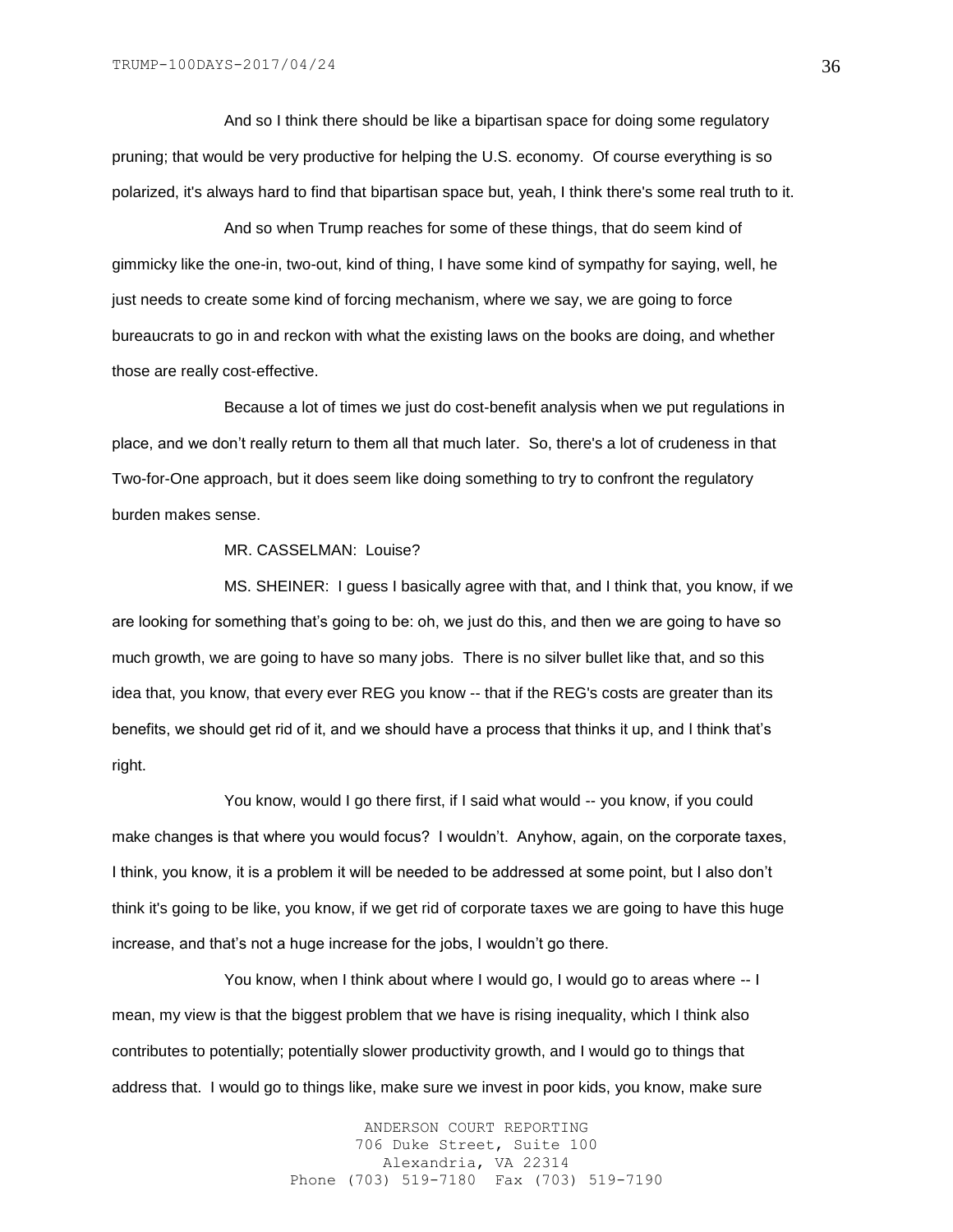they don't have lead in their water, it's sort of -- these are obvious ones that I think are more important and aren't getting the attention.

I would think about anti-trust, because I think there's some ideas that may lead to productivity. So they might be related to this increased concentration, and then would think about things that -- I don't know how much the federal government had in terms of regulation, but I think there is some evidence that sort of the reduction in geographic mobility, and it's very hard for people to move to cities where there is -- productivity where there is growth because of zoning issues, that makes housing too expensive.

I don't know if there's a way for that, and that's increased potentially, regulation. And I don't know if there's a way for the federal government to have a role there, but those places I would look. I wouldn't really look to these issues as much. But again, you want to do things that makes sense, and everything at the margin can help.

MS. WILLIAMSON: Yeah. I would just definitely second your point about the sort of challenge of monopoly or relatively few actors in markets obviously that is not the best approach to encourage competition and, investment and all these things. I think that we have that issue in a lot of sectors now. I also think that, you know, this is not something that's particularly likely to happen in the near future, but I think that one challenge we also face is that with lower tax rates at the top it encourages the -- You know, encourages certain kinds of (inaudible) seeking, basically, among executives.

So that they are less interested investing in more -- investing in their companies, and more interested in providing dividends to their shareholders. So I think that that's -- those are a couple of challenges where I think that there is probably room for regulation. But it's not particularly likely to happen in the near future, but I think it could be an important part of building an economy that was growing, and was growing for more people.

MR. CASSELMAN: One thing that's kid amazing to me here is the way that that we glossed over this revenue neutrality thing. I think if we've been having this conversation a few years ago, we would not have just sort of -- especially with a Republican Congress and Republican President, we would not have just sort of said, oh, and I don't think it's going to be budget neutral.

> ANDERSON COURT REPORTING 706 Duke Street, Suite 100 Alexandria, VA 22314 Phone (703) 519-7180 Fax (703) 519-7190

37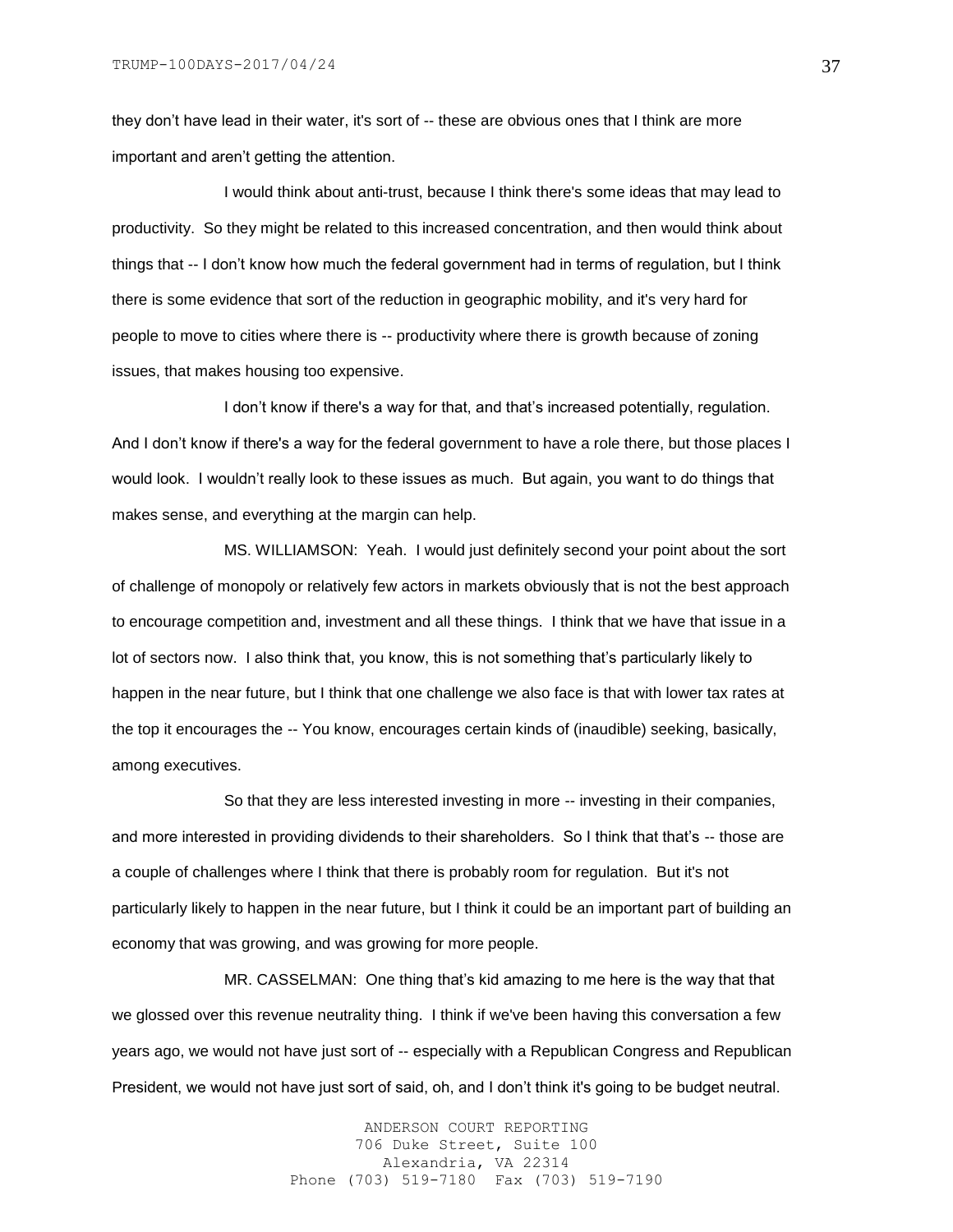Although we saw during the campaign of course the sort of -- the deficit was hardly something that came up during the last campaign. I'm curious sort of how we got to that place, and how that changes this debate, as opposed to if we were sort of insisting on that, in a way that we have historically. Louise maybe you can?

MS. SHEINER: Well, so I think if we were insisting on revenue neutrality, we would be more likely not to do anything because it's not -- as I said, it's very difficult. It's very difficult to have some people be losers when other people are winners; right? So I think that, you know, there's a question, I think one of the big unknowns in terms whether or not the Republicans can act unified, as whether the people who've been claiming that they care about the debt actually do, when the tradeoff is, you know, tax cuts.

And I don't think we know the answer to that. I mean I think that probably they don't care as much as they've said as they said they would. It was a good talking point when they didn't like what was being proposed. And now when they do like what's being proposed, you know, then it's not as important. And do you know, you could laugh at that, but it actually makes, too.

Like, I personally would be willing to have deficits for policies that I think would, you know, help in the future, would invest in kids, would invest, you know -- If you really believe that tax cuts are going spur economic growth, even though, you know, maybe the official scores don't say it, you know, it's not that hard to say, well, you know, I don't want to increase the deficit on things that are not useful, that are not helpful, but if they are things are helpful then it's is worth it.

So, I think it's not hard to see people make that adjustment and, you know, that's what you were hearing last week from the Treasury Secretary, which is that these tax cuts will pay for themselves. So they are not saying that we don't care about it, but we are saying, you know, really it's going to just get so much growth, that these things will pay for themselves.

So, I mean, and the other thing that I think is that we've seen this huge increase in the debt, we've seen this huge reduction in interest rates, and projections that interest rates are going to remain low, that in itself, I think has changed many people's view of how we can go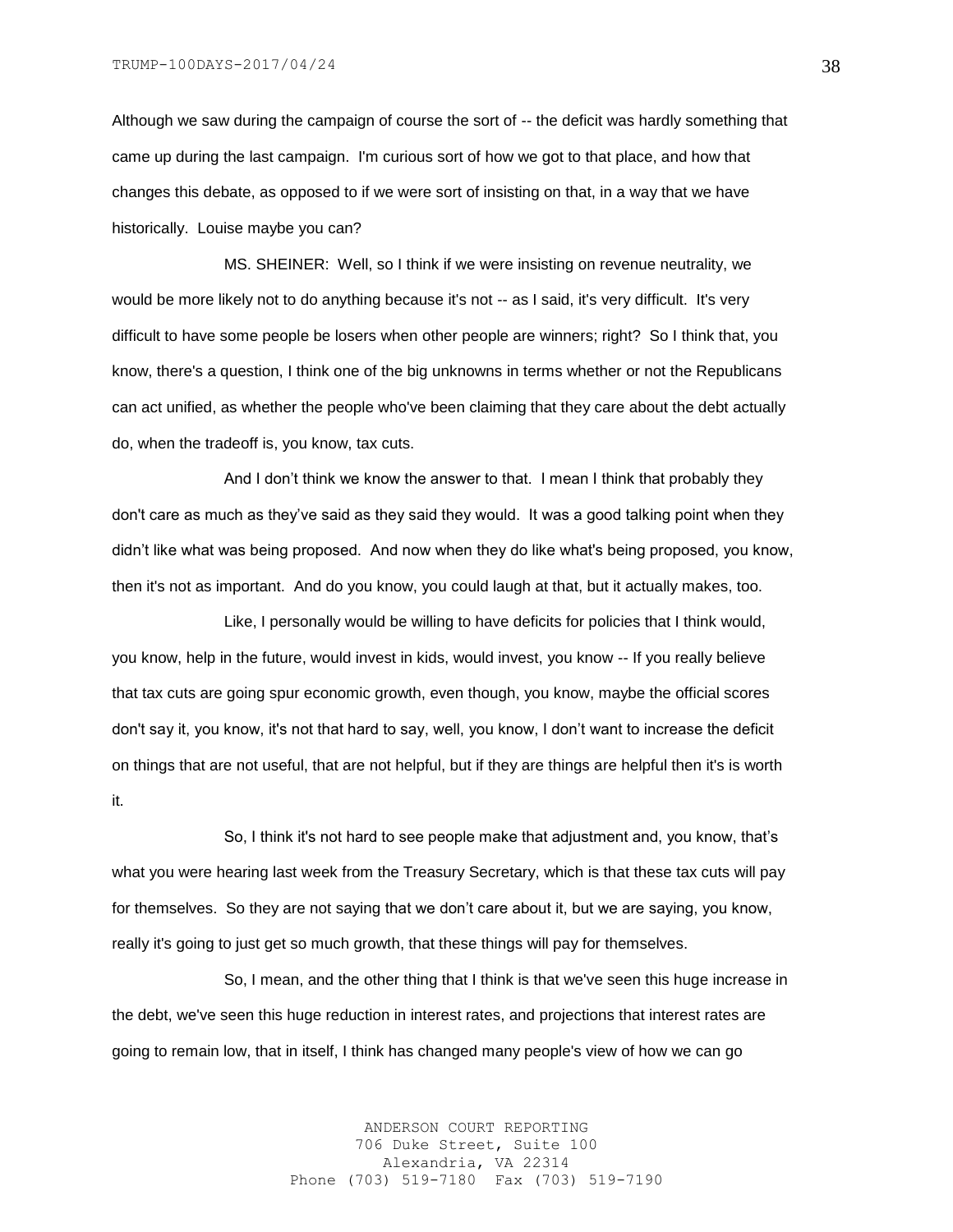without -- you know, we would have said, oh, if debt is high, you can expect really high interest rates, and we have the opposite.

So, I think that's another factor that has changed the conversation as well. I think if you had seen interest rate start to get really high, I think then, there would be a lot more on both sides saying, we need to get together and do something to lower deficit.

MS. WILLIAMSON: Yeah. I think following up on that point, with interest rates low, there is not a constituency that cares about the deficit meaningfully, right. I think whoever is out of power cares about the deficit, because it would oppose whatever spending, or tax (inaudible) expenditure, that you want to put in place, but there's not actually a large quantity of Americans who care deeply about our deficit, I think. At least certainly not as a primary issue --

MR. CASSELMAN: On this building I'd say. And probably one down the street.

MS. WILLIAMSON: Yes. Every single one of them is in this room right now, which means that's (inaudible) to their political powers as a building block. But, yeah, I mean, the other piece on that of course is that we saw in the early 2000s a Republican willingness to go with the plan that we are just going send in 10 years.

So, I think that legislators right now, if they are going to the most recollection of what did major tax change look like, it's not the breaking reforms at all, it's quite a long time ago, first of all, but it's the Bush tax cuts, right? And so I think that that's probably the model most people are operating with when they are thinking about what tax changes can be or should be.

MR. WALLACH: I just have a couple of thoughts on that. I mean, how we've changed since like 2010 to the political situation around fiscal policy, you know, I do think part of it also is that Obama came through on his promise not to raise taxes on the middleclass. So the distance between the two parties on these issues for the average American, I think actually feels less than it used to, and you know, on entitlement reform, they used to be very clearly differentiated.

And now with Trump having done what he did in 2016, it's again, just kind of, I find it very confusing, sort of. Is there a future for entitlement reform at all, well right now it doesn't really look that way. So, something would have to change, and probably, yeah, it would probably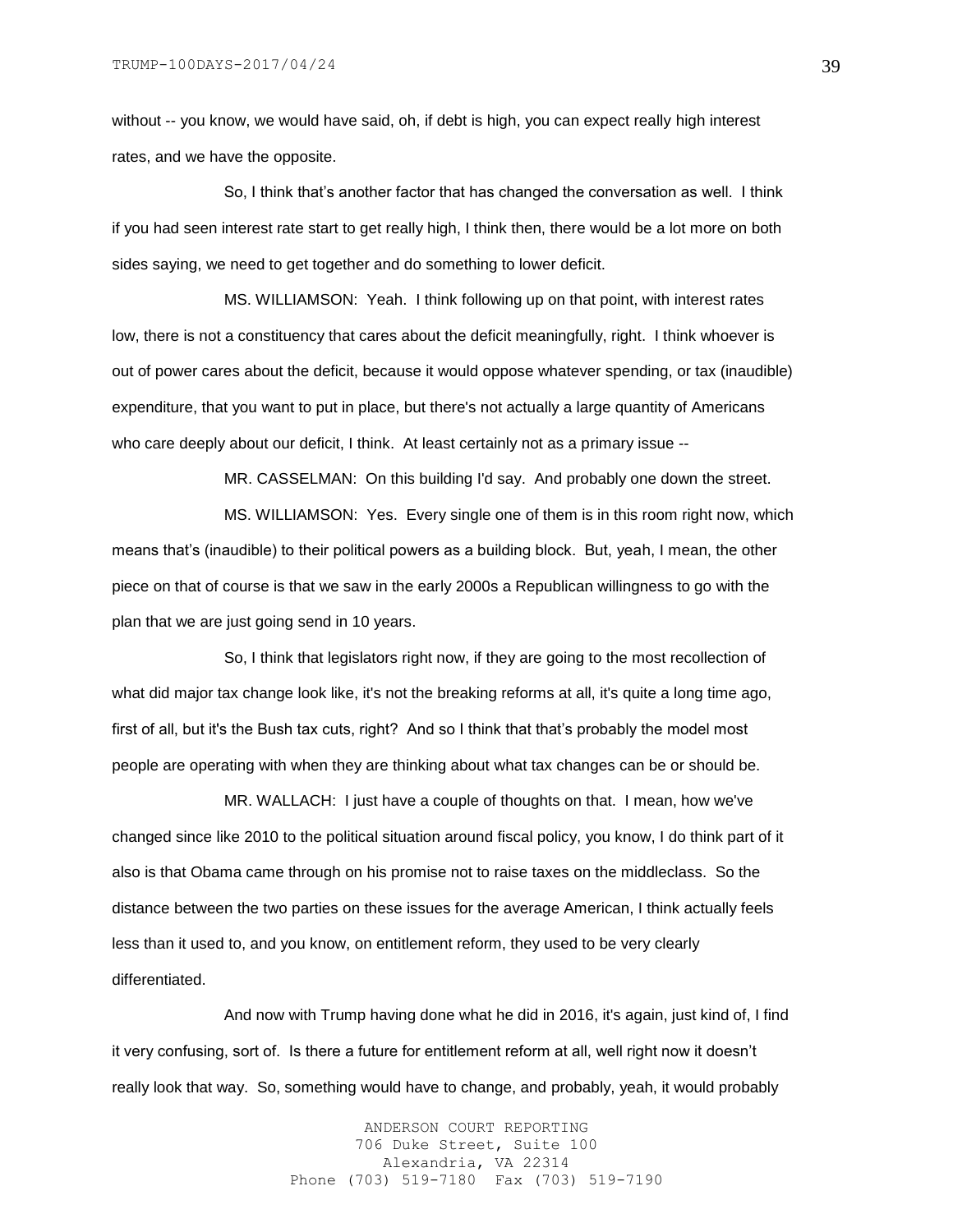have to be interest rates going way up, like in the 1980s, that then create a coalition for really sharpening deficits.

MS. WILLIAMSON: If I could just jump in there, more time?

MR. CASSELMAN: Yes.

MS. WILLIAMSON: I think that's such a brilliant point. The other thing that occurred to me, is if you are talking about doing something that addresses the issue of deficit, is it makes the winners and losers so much more obviously, right. It makes health -- or tax reform looks more like health care reform did. Where, okay you're going -- these people are getting these benefits, and these people know they are going to lose something; right? And so I think that's one of the real challenges.

If it were in the system right now where, having there be any obvious losers, there's not a lot of trust in the system, or trust the next time around will fix for other people what's going on. There's very zero-sum game approach, I think you are seeing that on entitlements, too.

MR. CASSELMAN: Since you mentioned health care, and there's just been this debate about whether the failure of health care reform; unless it rises again this week, how that affects the tax debate. And there's sort of an argument that makes it significantly more difficult because they didn't repeal the Obamacare taxes as part of that, and if they want to do so, now they have to do it as part of a tax reform package. I've also seen arguments on the other side saying, you could just not repeal the Obamacare taxes.

How do you see failure of health care playing out in the tax debate? Louise, do you know?

MS. SHEINER: Yes. So, I think that, you know, people who say it makes it hardest, because you had some revenue there. I mean you had space, right, which means that you are going to cut Medicaid, and some other benefits, but also cut Medicaid, the growth of Medicaid over time, and that gave you money that you could then use to pay for these repeals of the higher income, investment taxes in Obamacare.

So that's probably kind of off the table, so the question is, of course it makes it harder to get a very big tax cut, right, you can't use that money. And so to the extent there's any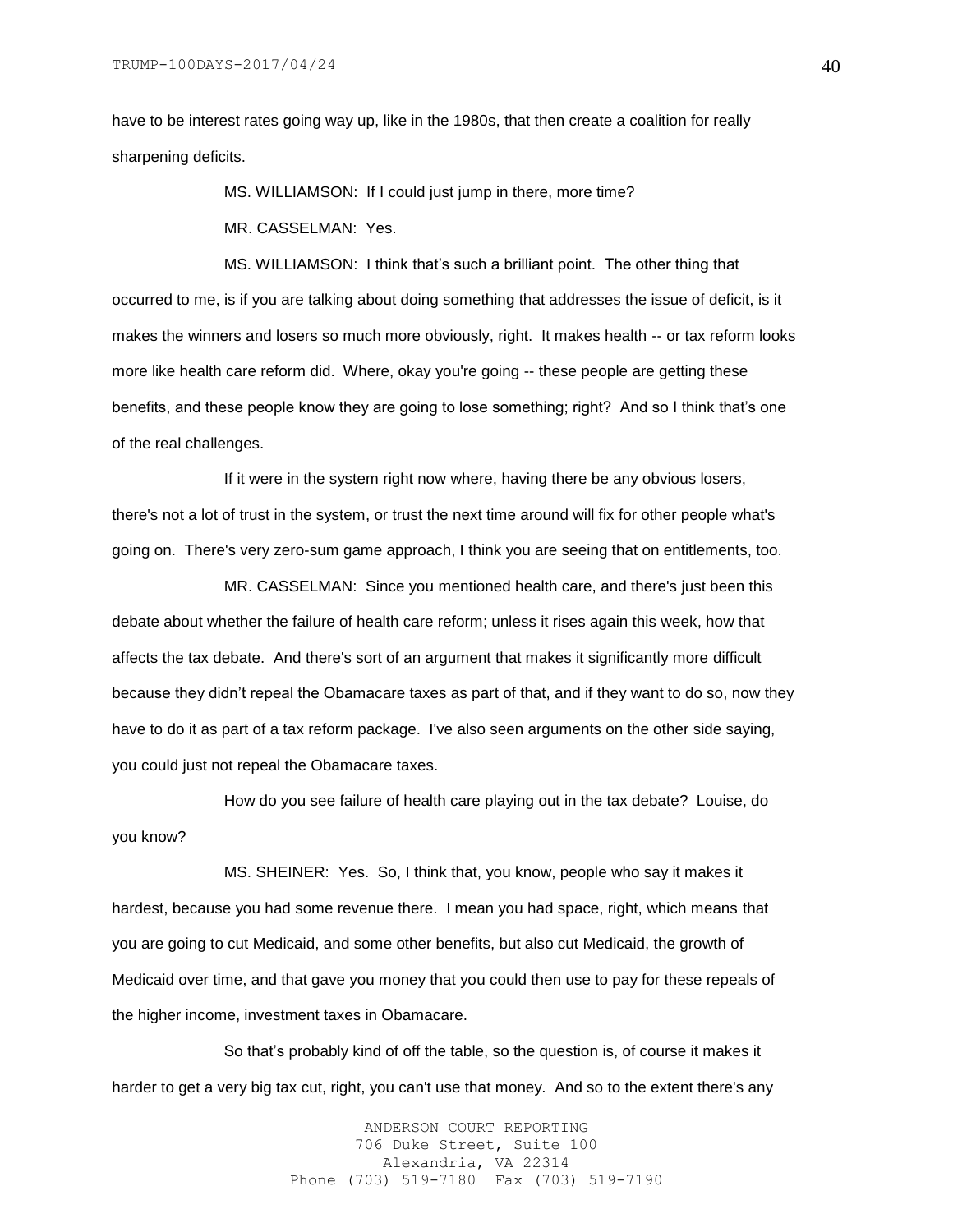kind of limit on how much you want to increase the deficit that's going to make it smaller. I think politically, I think I said before it obviously makes it more likely that they'll get some kind of tax cut just because they lost so, you know, obviously on a major campaign promise, that I think they need something.

And that might make them more likely to find something that they can all agree on, but that's a political argument, and you know -- so what do I know.

MS. WILLIAMSON: Yes. I mean, I think you mentioned the politics of it cutting both ways; on the one hand there might be a little more interest, politically-speaking in finding something we can all agree on so that we get something done. On the other hand, people might feel that, well, our leadership couldn't get it together, and I think they've been saying they were going to do for seven years, so I've got to watch for me, and I'm not doing much for the party right now, and you could see it going either way.

But I think that it's certainly not positioned that if, you know, were in Congress - this is not a position I want my party to be in when I'm trying to make these judgments; at all.

MR. CASSELMAN: I'm curious as to, whether any of you see the likelihood of a policy change that moves truly in sort of this more populist direction that we heard on the campaign. Are there any policies you would point to likely to be put in place that move in that direction?

MR. WALLACH: Well, I do think that the -- like the President really does seem to care about this American jobs thing. A lot of his personal attention seems to have been devoted to that in these early months. And so I think the question to ask about that is whether it will amount to a big systematic policy with far-reaching consequences, or whether it just tends to be a photo opportunities sort of lined up in a way that allows you to sort of craft a populist rhetoric without necessarily having a shift to the fundamentals.

So, I think right now the ladder of those two possibilities seems much more likely to me, but we'll see, you know. And there is always the question of, if the President started really shopping for democratic allies, and putting together a more populist coalition across parties, you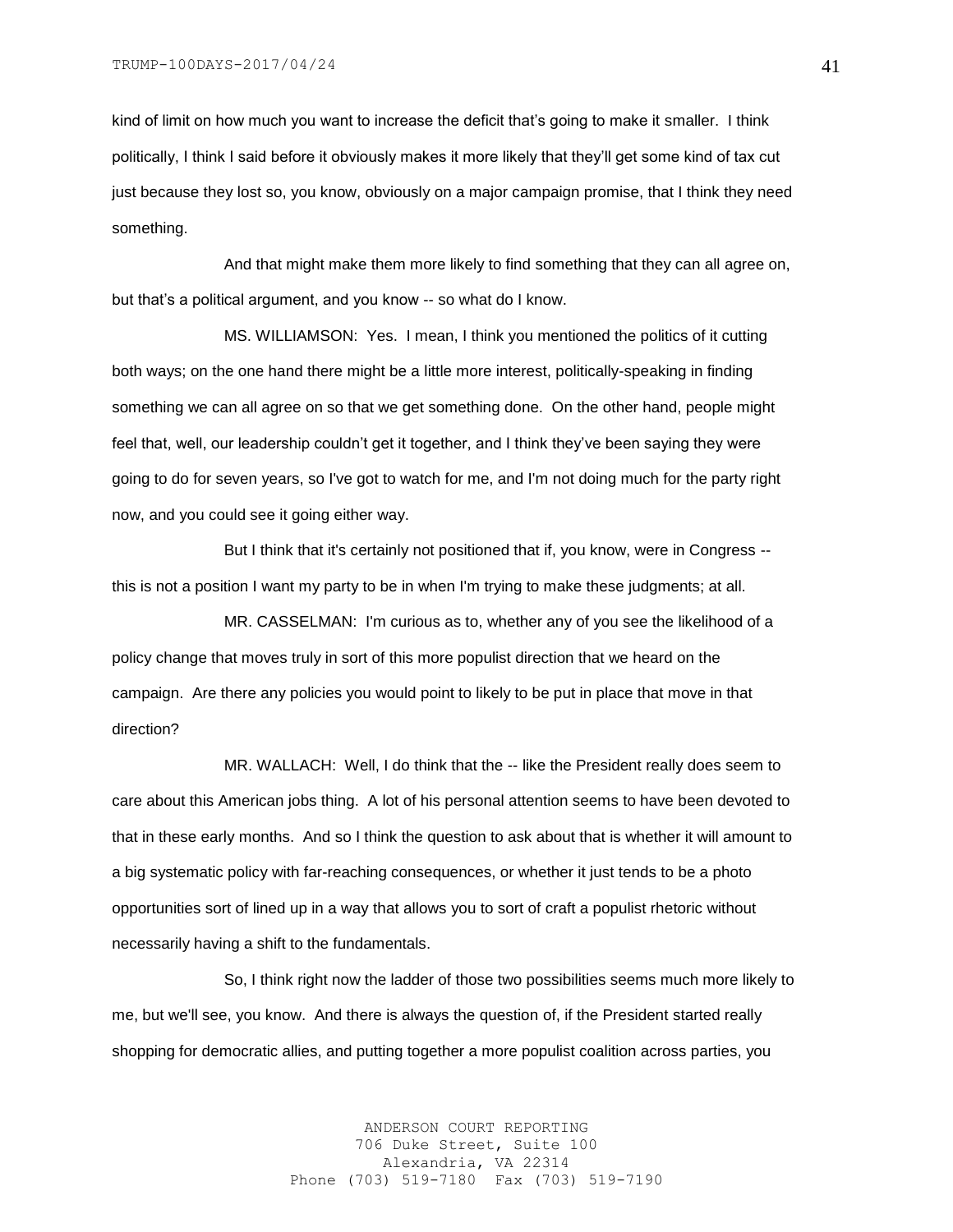know, that sounds hard to fathom in the current moment. But, you know, on November  $9<sup>th</sup>$ , it probably was not such a crazy thing to think about.

So, you know, I think that possibility remains out there if he feels like he's just totally spending his wheels trying to work with an increasingly internally-divided Republican Coalition, maybe he'll try to sort go in a completely new direction.

MS. SHEINER: So, I think health reform debate makes that harder because, you know, Trump showed that he was willing to go against his campaign promises, do things that would hurt his constituencies in terms of raising their premiums, you know, not insuring the health care, cutting Medicaid.

And I think that makes him, first of all, a very untrustworthy -- I mean apart from everything else -- a very untrustworthy partner for a Democrat to go and decide to go against their party right now, and sort of go to this populist -- you know, proposals where I think he's shown that that's just not that important to him, fundamentally. And so I think that that's unlikely. But, you know, you never know.

MS. WILLIAMSON: Yes. I think I basically agree. You know, I think there's likely to be things, kind of like the Carrier deal, you know, where it's got some photo opportunities attached to it. It has a negligible impact, systemically speaking, and it works via a large (inaudible) going to, you know, business owners. I think those are elements that I'd expect to see again.

MR. CASSELMAN: Sorry, go ahead.

MR. WALLACH: I mean, infrastructure is a big one, you know, and it's worth tossing out as the one that people were most eagerly expecting. It could sort of do something with big consequences for American jobs; it could have a real populist emphasis on, I think. You know, I think there were some of us who thought that that could be priority number one in reshuffling American politics. Today it's kind of nowhere to be seen. But we'll keep looking out for it.

MR. CASSELMAN: Vanessa, one of the implications from some of research though has been that loopholes, in particular, are sort of very high tailed in (inaudible). People are aware of those in a way that maybe they don't understand marginal rights, and sort of the tax system more generally. So, I wonder about at tax reform that repealing a couple of specific sort of

> ANDERSON COURT REPORTING 706 Duke Street, Suite 100 Alexandria, VA 22314 Phone (703) 519-7180 Fax (703) 519-7190

42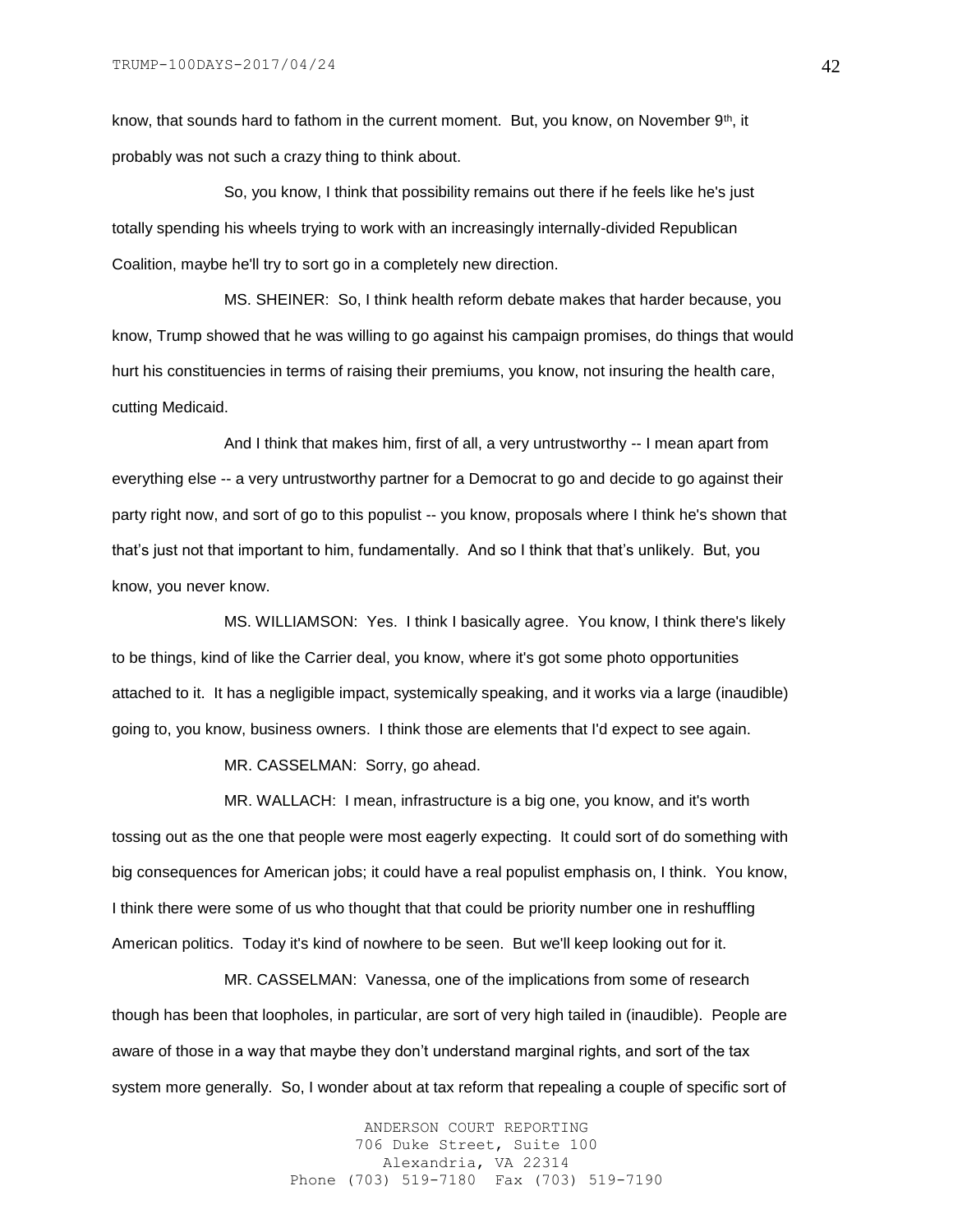unpopular loopholes is then able to be sold in a way, as being populist, even if -- sort of all of us who were sitting here, sort of pointing to the models saying it's not.

MS. WILLIAMSON: Right. I mean, I think that there is this sort of fundamental challenge in terms of people being able to assess tax reform as it's happening, because there's such an interest in -- you know, among politicians to present their plans in the best possible light. And the media people receive on these issues, it's so polarized, I think it's very hard for people to actually get accurate information.

There's some good research on the Bush era tax cuts, suggesting that people really had fundamentally misunderstood a lot of those policies. I think you're absolutely right that it's likely that closing a few loopholes, drawing attention to a few loopholes could become sort of a major story that overrides a larger (inaudible) systemic application or implications of a tax package.

But I think, you know, fundamentally there's this huge gap between what public opinion would suggest would be the popular policies, and what policies actually get implemented, that's not just true in tax reform, that's true across the board.

You were mentioning infrastructure, by far, this is a bipartisan -- the popular thing with Americans. Americans believe we should be investing in roads and schools, and things like that, and bridges, and sort of rebuilding our infrastructure, this something that you get overwhelming -- almost consensus-level support for the American public.

And at the same time if you asked like, what bothers people most about taxes, their top two concerns are that corporations and the wealthy aren't paying their share. So, if you were to look at public opinion, and it gets (inaudible) and naïvely what our policies were going to look like, you'd imagine a very, very different political moment from the one we are in, so I think that -- so, yeah, I think that -- Well, I think it's crucially important to understand what most people think, I do not think it is the best guide to -- unfortunately guessing what legislators will do.

MR. CASSELMAN: I'd actually love to unpack that slight, and I'd love to get all three of you to weigh on this quickly. This is selfish on one level, because I write about this for the public, but I suspect a lot of people here in one form or another, communicated these ideas to the public. If some of your findings, or the sort of facts to affect people's opinions on this; how do we

> ANDERSON COURT REPORTING 706 Duke Street, Suite 100 Alexandria, VA 22314 Phone (703) 519-7180 Fax (703) 519-7190

43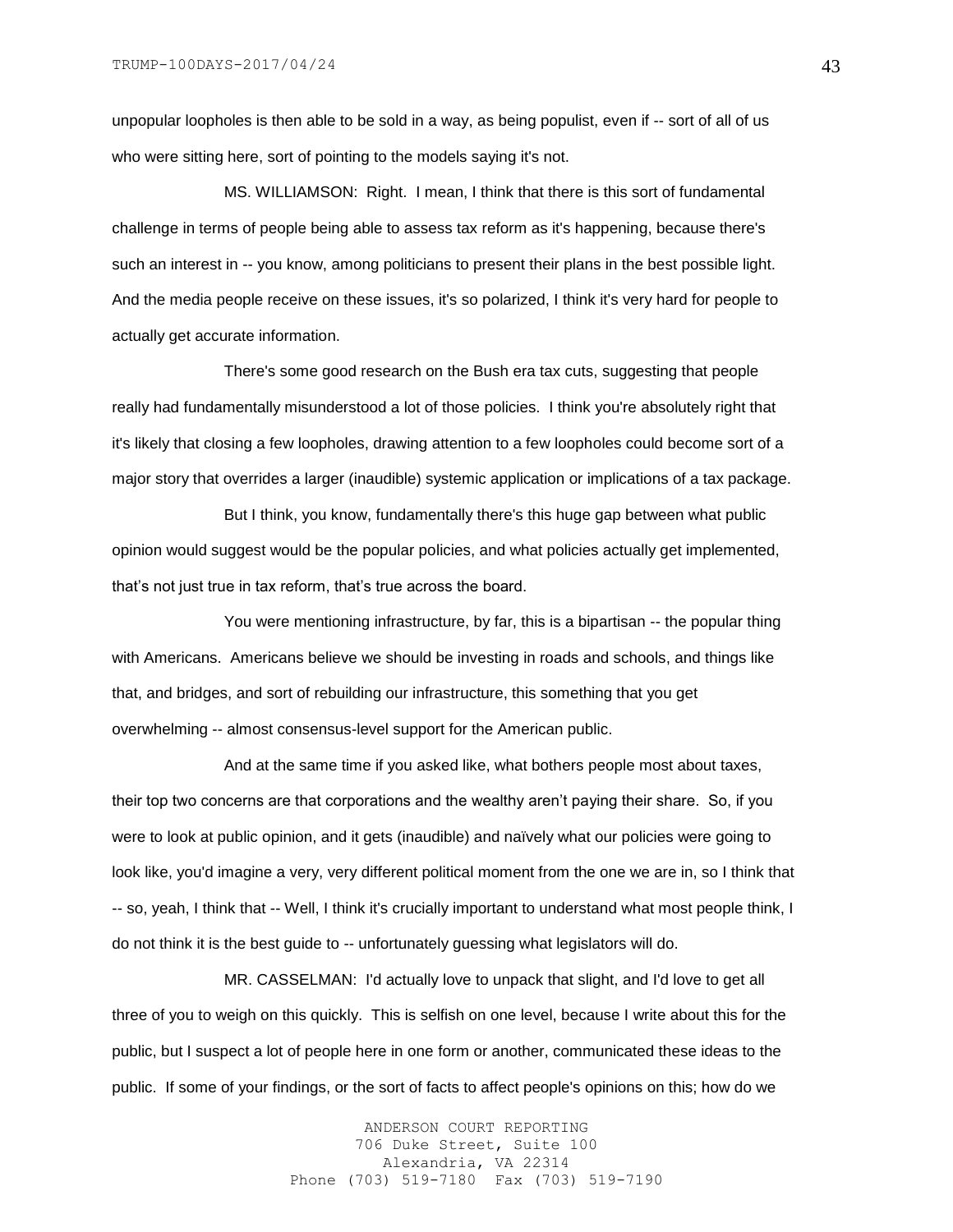do a better job of talking about these issues to a public that is understandably not going to sit here and delve into distribution tables in any kind of deep way?

MS. WILLIAMSON: Yeah. I mean, it think that's a critically important question for trying to build -- if we are talking about building a political system that is not -- just have this huge uncertainty and polarization, you know, you have to be able to talk to most people, and the problem is that most people don't -- Well, the real problem is that most people don't receive their news from Brookings, or they would be getting it right. Do you know what I mean?

But people have sort of self-selected into media that really reinforce what they think, so it's very, very hard to break through the echo chambers that people exist in when it comes to giving people policy information. Now, I think in some places you can really make a difference.

One thing that I've found is that talking to people about taxes paid by low-income people, which tend to be forgotten, some things like sales taxes and payroll taxes, it's very expensive for low-income and working people. When people are reminded of those taxes that lowincome people pay, they are much more supportive of government spending on lower-income and working families, because they see those people as chipping in a way that they've kind of forgotten what we all focus on, the top end of the federal income tax. Right?

So, I think there are places for that. But then there are also places where facts kind of bounce off, right, and unfortunately one those places tends to be, for instance, attitudes about immigration, immigration and immigrants. So there's a widely belief that immigrants don't pay taxes, and undocumented immigrants aren't doing their share; and of course actually undocumented immigrants are propping up Social Security and Medicare, because they are paying in money that they don't currently have the right to receive.

So, I think that on some issues you can make headway, but sometimes you are hitting up against sort of symbolic attitudes and, you know, very deeply-held stereotypes, and that I think -- you know, that's a place where just bringing some facts and the pie chart to the table, are not going to get the job done, unfortunately.

MS. SHEINER: Yeah. I mean, I think it's, you know, you have a hard job right, because I read a lot of research recently, you know, you are reading about it, how the facts can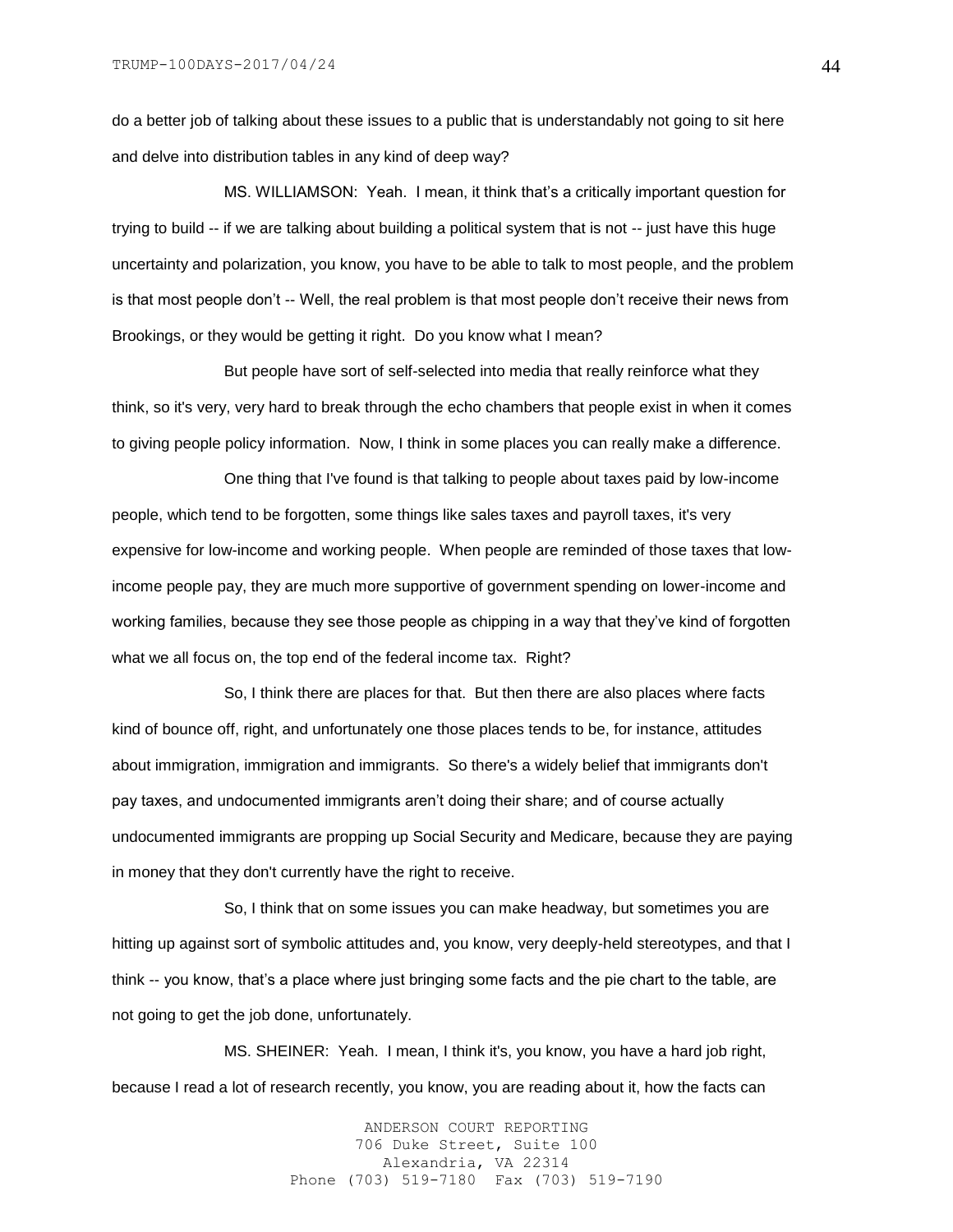backfire, right, that just keep on explaining how people are wrong and that they are not thinking about something just hardens their position. And I think what Vanessa said, though, I think it's to the extent, you know, people say how do you communicate; if you can tell a story. You can personalize, humanize, that is way of getting through, where people going through, you know, trying to do the math, because you are not going to win on that.

But people are just feeling some kind of kinship, right, and that I think has the possibility. But I think it's a hugely difficult problem, especially with the polarization of the media sources. You know, but what will be interesting is to see if there is a tax plan that starts to come, is how, you know, a Fox News will talk about it. And I don't know what the answer to that will be, right, and I think that will matter.

MR. CASSELMAN: We have some time or questions from the audience, I think there are folks with microphones walking around. Let's start here in the front.

SPEAKER: Yes. Good morning. Thank you very much. We have a President who as a candidate, when asked about releasing his tax returns, and the prospect that he paid no taxes, it was said paying taxes is for losers, and he was proud of it. So, although your work Ms. Williamson suggested that the specific responsibility that Americans have, in fact our President is the poster child for not feeling that sense of civic responsibility.

So, even with that -- and I'm getting to a question -- even though something like 55 percent of the people say they'd like to see its tax returns, it appears to be mostly like prurient interest, because 95 percent of the people who voted for him, say they will vote for him again. And 15 percent of the people who voted for Hilary Clinton say they wouldn't vote for her again.

So, my question is, is it acceptable that the rich actually don't pay taxes because that's actually what he stands for. So, don't you all have to flip the coin and accept the fact that people will, in fact, support rich people not to paying the taxes?

MR. CASSELMAN: Vanessa, I'll start with you. I'm interested particularly in one piece of that especially, right, which is this sort of faith in the American tax system if we now have a President who was able to game the system to some degree, and also of course where we don't have many details on it.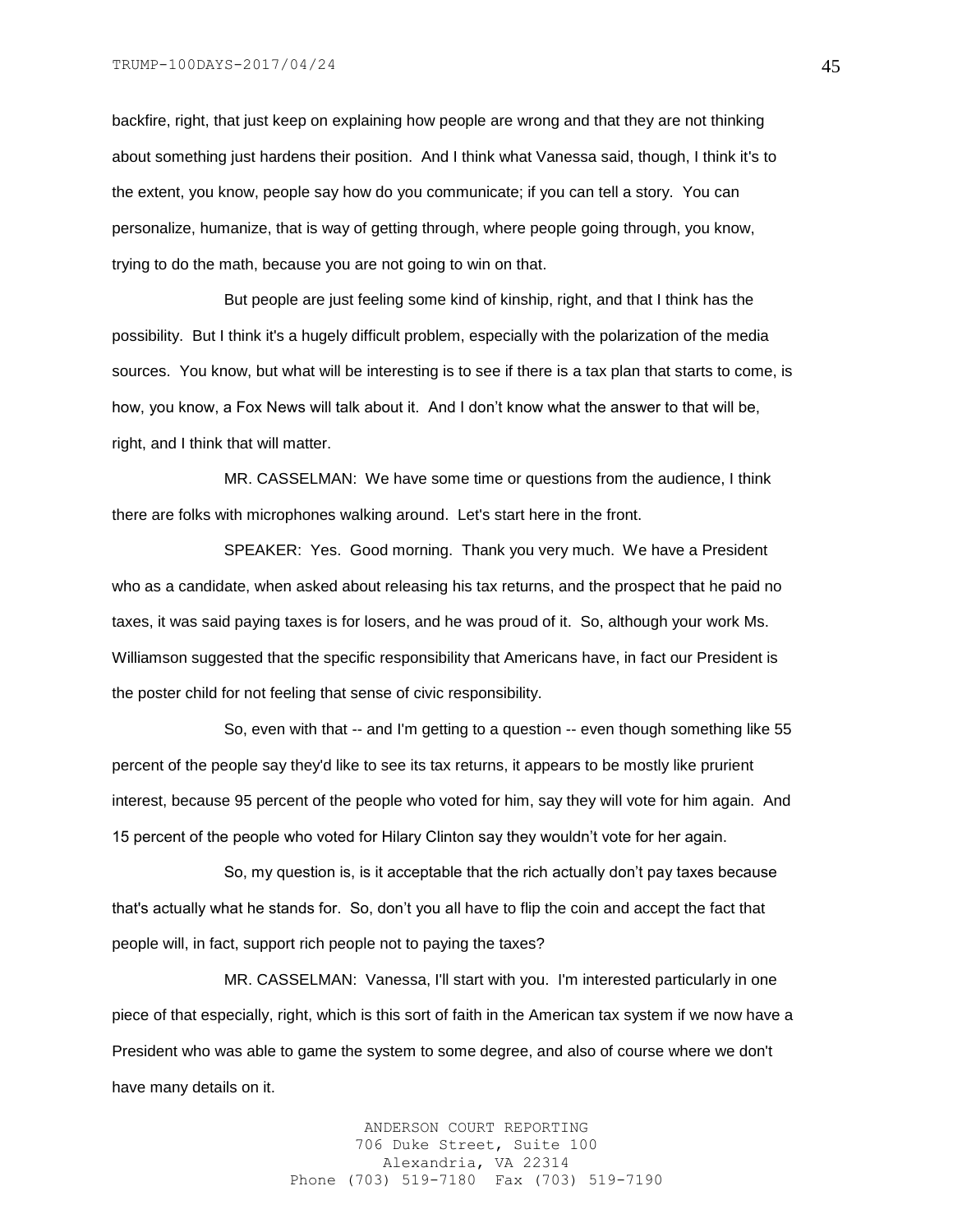SPEAKER: That they supported him. He won. Gaming the system (crosstalk) --

MS. WILLIAMSON: So, I think there are a couple of interesting things here. First of all it's important to recognize that that rhetoric from Donald Trump is genuinely quite different from the traditional Republican rhetoric, Republican elite rhetoric about taxes. Yes, certainly it's been the standing position of the Republican Party that taxes should go down, and the tax issues are bad, and holding an anti-tax position is the position to hold to be Republican. Yes, that was always different from demonstrating that you'd paid your own taxes, and you could remember just looking back to Mitt Romney, who made a very good point, he had always paid 13 percent, at least 13 percent.

And that was what he said over and over again, as he was -- you know, his tax returns were coming out, or had just come out anyway. The point he wanted to make was that he had at least paid this much, and that was what was he stood on. So, it's actually a really striking change, instead of demonstrating it's one of the ways in which Trump's public rhetoric really does differ from the Republican standard position.

So I'm interested to see. So, the American consensus that paying your taxes is a civic duty, and it's something that has held steady for 40 years, taxes -- polls on taxes tend to be done in April, which means that those polls are just coming out now. And I'm very interested to see whether you see a switch on the Republican side.

It has been traditionally been the case that Republicans are more likely than Democrats to describe tax-paying as a moral obligation. It will be interesting to see whether that changes this year but, you know, the level of public commitment to that has been so very high, we are talking 80 or 90 percent agreement, that even if there is a partisan divide I'd expect it's relatively small.

On the sort of politics of it, I had expected that one of the sort of unifying -- one of the sort of unifying phrase that the Democrats would use to simply oppose tax reforms from the Republicans (inaudible) was this question of whether any tax reform would benefit the Trump administration. And I think we've begun to see some that rhetoric coming out of Schumer's office.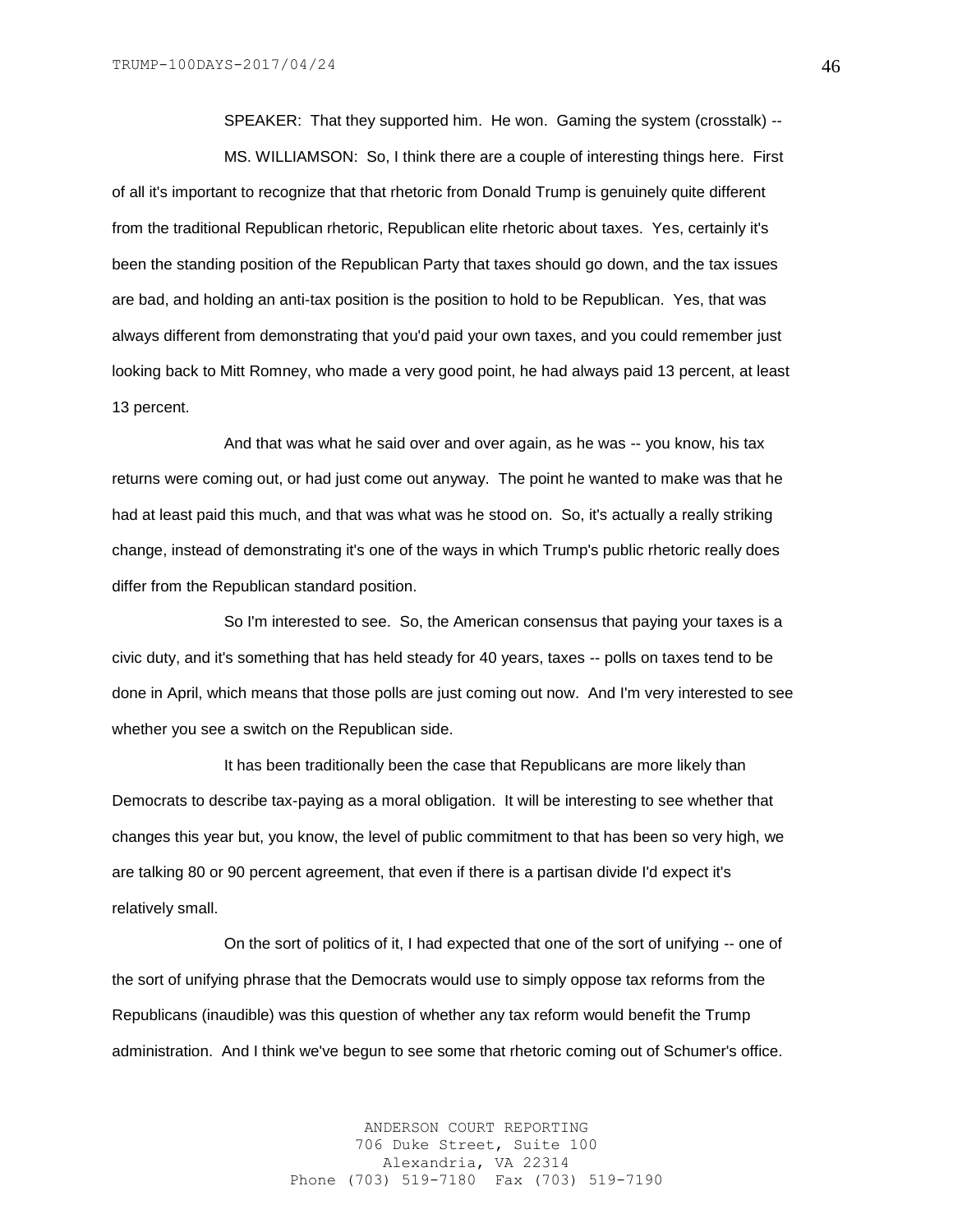So I think that it does actually make for a slightly different set of political dynamics, this particular question.

MR. WALLACH: I see it a bit differently than the questioner's framing does. You know, I see this as sort of part of the cult of the entrepreneur that Donald Trump has promoted about himself, to say that: I'm not just a normal person; I'm a dynamic business person of the kind that really makes the economy go.

And his position was not that taxes are for losers, but that his own dynamic efforts were so complicated and generated so many things that he was able to legally not pay taxes. He certainly never -- he never portrayed himself as a tax evader who had somehow broken the law - but he had of course served his own interest as this dynamic businessman, because he assumes that you, like him, believe that such entrepreneurs really are what make America great, and need to be given free reign. So, I think, you know, that is something the Republicans have -- I think that's been a part of the Republican mindset for a while.

I agree with Trump, that's all the focus, and sort of normal patriotic duty of regular people to pay taxes doesn't get any recognition at all. But I do see it s something that -- You know, and I think the American electorate who put Trump in the White House, obviously, just accepted his view of himself to some -- at least enough to vote him into office.

So I think it doesn't necessarily mean that they they've totally shifted their views on what's normal conduct for your normal average Joe.

MR. CASSELMAN: Another question here, in the back here?

SPEAKER: Thank you. I was wondering if you all could talk about the future financial regulations, particularly given the difficulty pinning down cost when doing traditional benefit cost analyses on them, as well as the recent guidelines on the Two-for-One Rule, focusing on cost as the major indicator, and the administration's kind of just general attitude towards financial regulations. Thank you.

MR. CASSELMAN: Phillip?

MR. WALLACH: You know, obviously Dodd-Frank is a big target. The Republican rhetoric on Dodd-Frank has always been, it's 100 percent bad, which, given that it's such a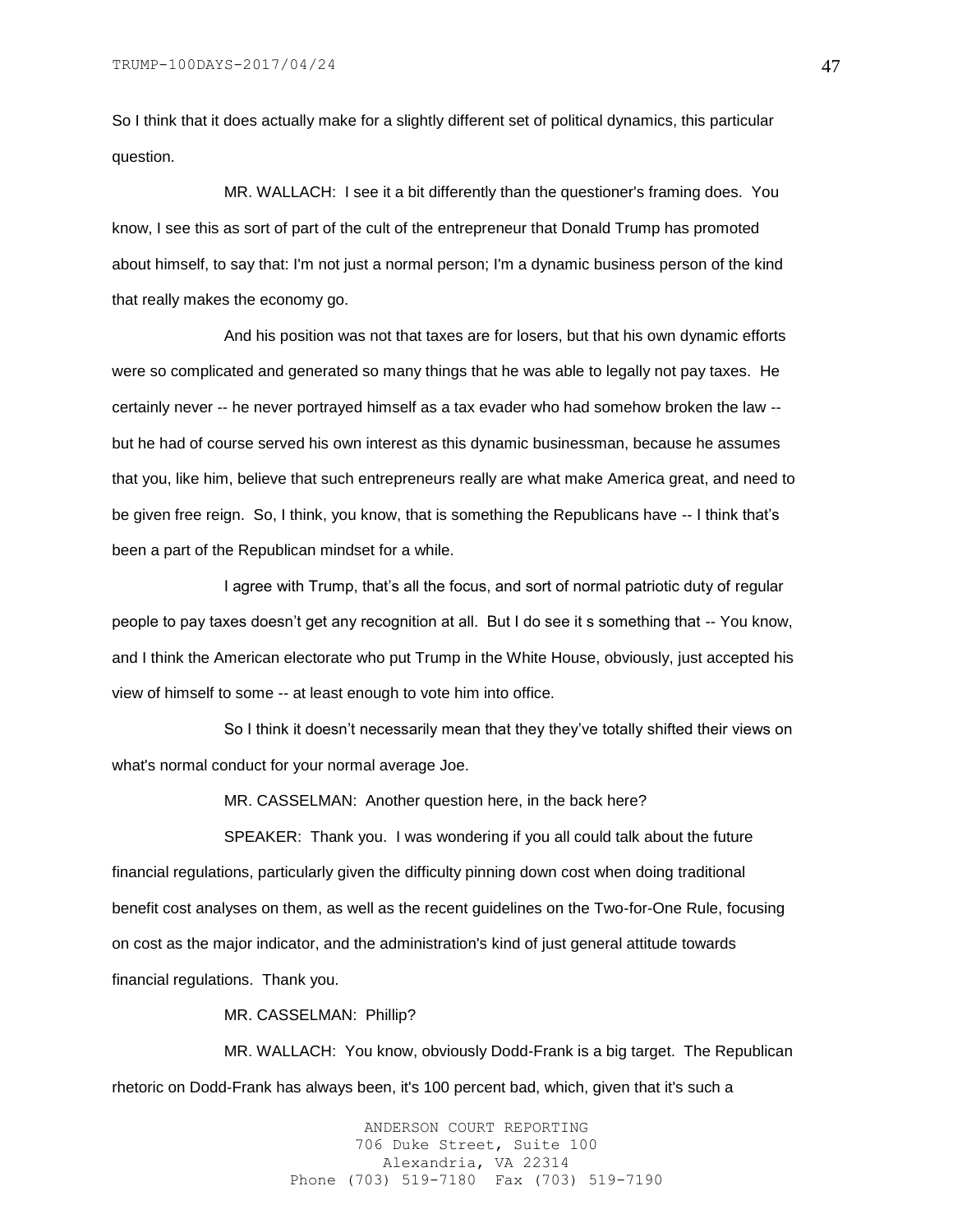complex law with so many moving parts has always been a little confusing to me. I don't think there's a lot of potential for actual full, whole-scale Dodd-Frank repeal, but I do think there's a lot of sections of it that look vulnerable, and that you could possibly count up to 60 votes on.

You know, giving regulatory relieve to community banks would certainly be one of those. Maybe the Volcker Rule would be another. So there are areas where I think some kind of legislative change is likely.

In terms of your other question about Two-for-One; I think it gets right at the point. I don't think it's actually so unique to financial regulation. I mean in a lot of areas of regulation, of understanding exactly what the cost and benefits of a rule in place, it's very difficult.

The guidance that the White House has put out to this point, says that you should not just use cost-benefit analyses made at the time of promulgation of the rule; so, it's really a big, looming question of how (inaudible) would go about doing these cost exercises. I don't have answers yet, so that's one of the big question marks on that policy.

MR. CASSELMAN: And back here?

SPEAKER: Thank you. I'm Jordan Steltz. I'm a student at Howard University. And my question is exactly about taxation without representation. So, there is the campaign that was started, Occupy Wall Street, or whatever. In previous administration they've had to deal with that same campaign. How was that going to play into this current administration?

MR. CASSELMAN: Louise?

MS. SHEINER: I don't think it's likely to be more successful in this administration than the previous administration, I think it's less likely to be something that people care about. The MDC is a democratic construct, so I don't see much action on that.

MS. WILLIAMSON: Yeah. I think that there's a lot of public concern about Wall Street, and about the sort of power of the wealthy over our political system, and I think there is more of that now in this current administration, I think we are seeing a really striking uptick in the sort of popular mobilization on the left. I think the question, looking forward, is whether that energy gets channeled into, for instance, electoral success, or other forms of organizing that have sustainability.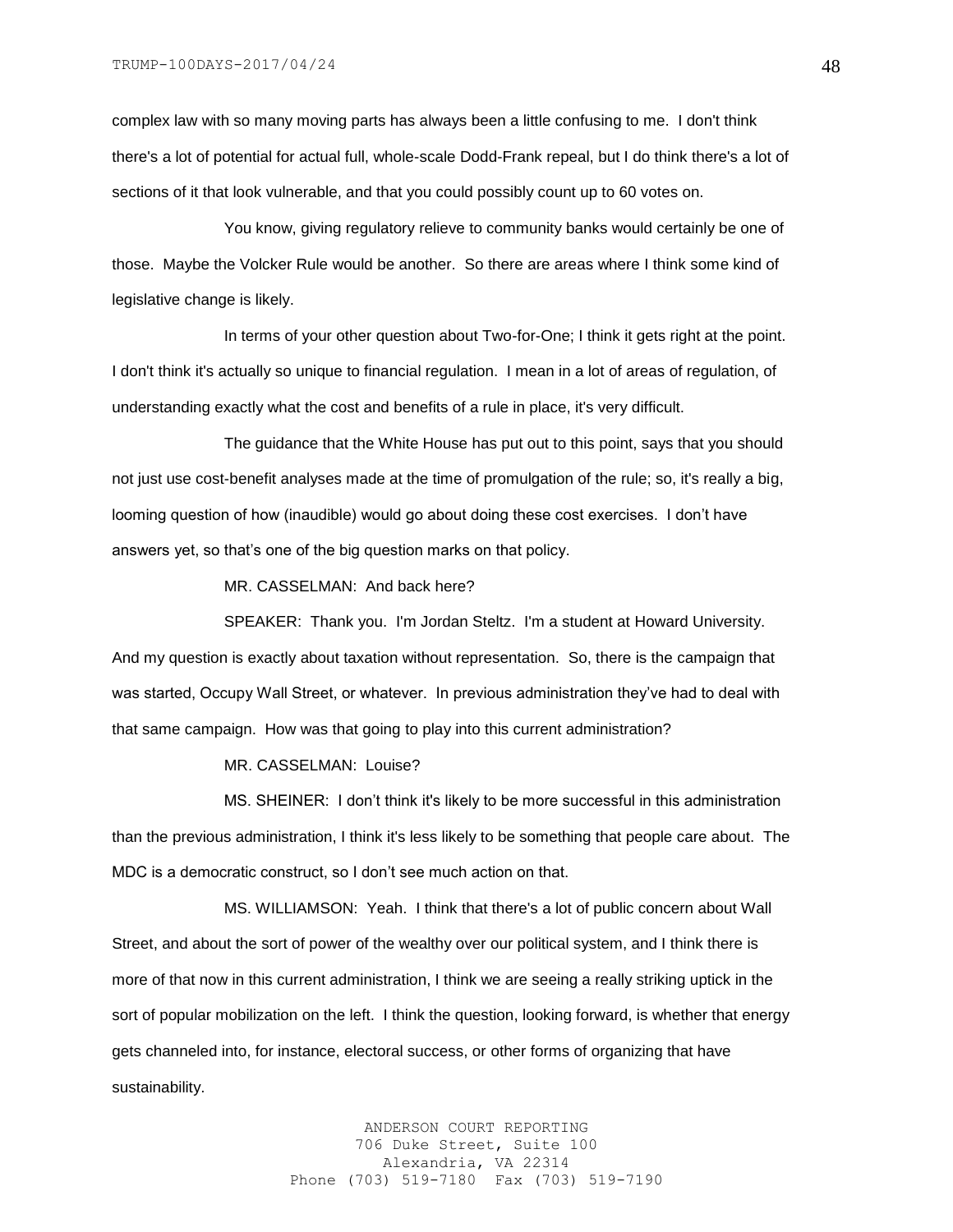And I think that that is an open question. I don't think it's at all resolved yet, but I think one of important things -- perhaps the most obvious take-away from the last election is: having more people on your side does not mean that you'll win. And when it comes to political mobilization that's absolutely the case, so I think that one of the most interesting things that as a political scientist I'm interested in watching over the next four years, is whether the very widespread and initial response to the Trump administration in terms of popular opposition, becomes a sustainable movement that actually results in political power.

SPEAKER: I am Laura Saarikoski, a reporter from a Finnish newspaper, Helsingin Sanomien. I have a more general question about the future of the United States. I've been traveling to 48 states now, and talking to people from all political sides, and I'm really worried about the future of the United States.

That is, I'm wondering whether there exists anymore, any kind of discussion or dialogue between, for example, you and your more conservative colleagues. Because you know, I go to these events and I listen to the Democratic side, I listen to the Republican side, and both sort of talk only to each other.

And now when Trump is in the White House, and he's not a traditional conservative, I was wondering if there would be more room maybe for some kind of a dialogue between -- let's put it this way -- the establishment of the elite of both parties and think tanks, because you could actually reach a little bit more of a common ground, since the President is not only from another party. How do you see the sort of the future of the political debate on tax issue, but also on other political issues in the U.S.?

MS. SHEINER: I'm not sure that it's that we don't talk to other people, in fact, you know, Kevin Hassett has just been named the Head of the Council of Economic Advisors, and he works next door, and we talk to Kevin all the time. And, you know, I used to work Kevin at the Fed.

So I think among sort of the -- you know, among the economists and stuff, you know, there is debate, but as we said the kind of conversations that we have are really very different from the conversations that are in the political sphere. You know, we talk about whether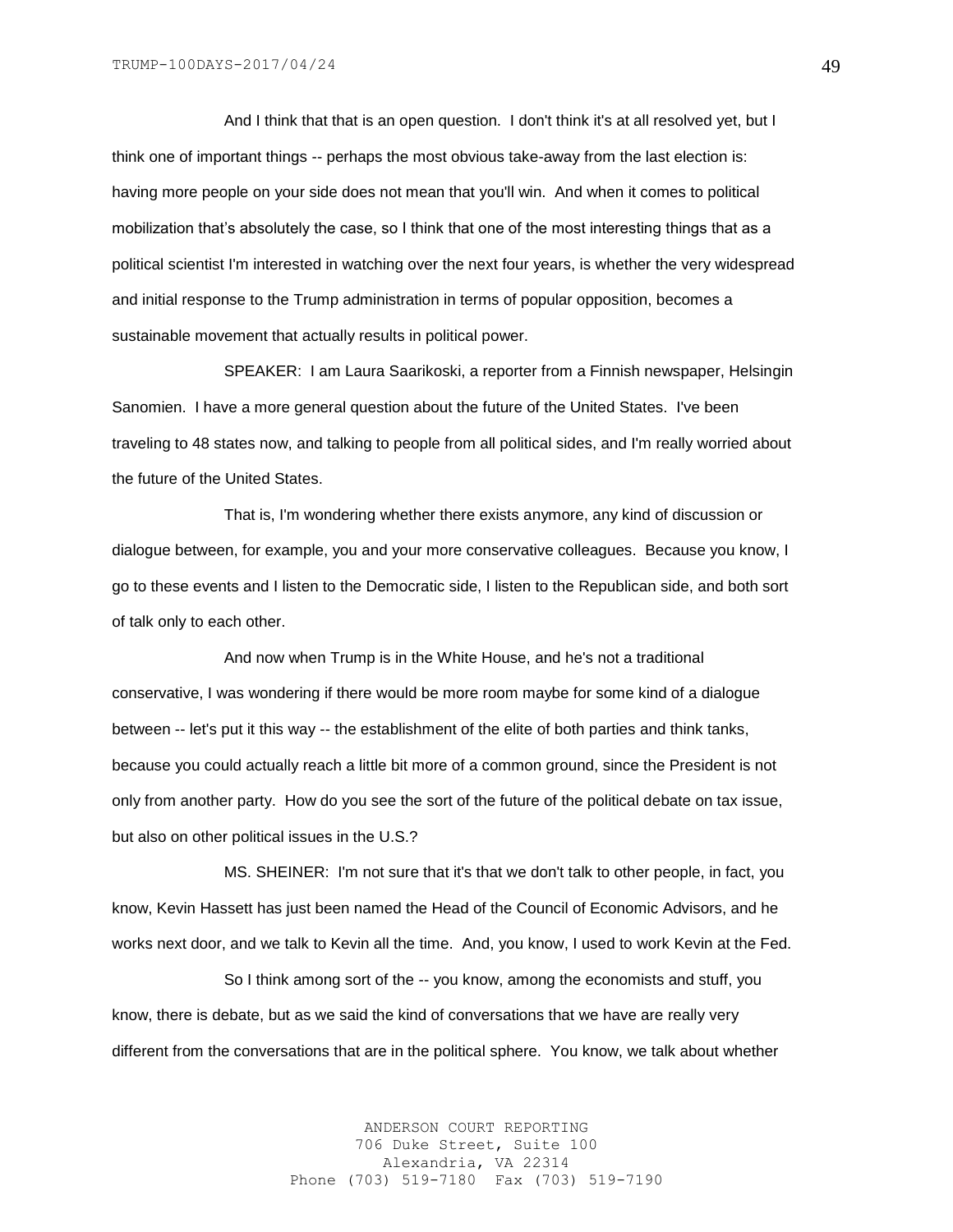or not the exchange rate is going to adjust to the (inaudible) -- We talk about technical stuff, and of course we have no problem talking that way.

So I think you get back to this question that we had before which is, you know, how do our discussions matter for the politics? You know, is there a way that common ground that economists might have, or political scientists might have, can somehow translate into common ground among voters. And I think we are all kind of stymied on that question, frankly. It's very hard to know when the kinds of discussions we have don't seem to matter for voters.

MR. CASSELMAN: And on that note of servitude and optimism, we will end things. We are out of time. Thank you, all, so much for being here, and thanks to our panel. (Applause)

## (Recess)

MS. TUMULTY: Hi. I'm Karen Tumulty, and I cover politics at The Washington Post. And for those of you who have not been following Twitter while you've been sitting in here, president of the United States has just said he plans to have a man on Mars by the end of his presidency, preferably in the first term (Laughter)

SPEAKER: He might want to talk to some scientists (crosstalk).

MS. TUMULTY: There is no word yet on how he's going to get Martians to pay for it. (Laughter)

SPEAKER: Is it true that he's --

MS. TUMULTY: It's probably a joke on his part, but he did say that. I just want to make sure everybody is up to speed on the lyrics.

Anyway thank you so much for being here. We have a terrific panel here, to talk about the question of public management in the first 100 days of this administration and beyond.

To my immediate left we have Elaine Kamarck whose current job is as the founding director of the Center for Effective Public Management here, but Elaine, along with Bill Galston, was one of the founders of the New Democratic Movement, back when it was new.

MR. GALSTON: When we were young.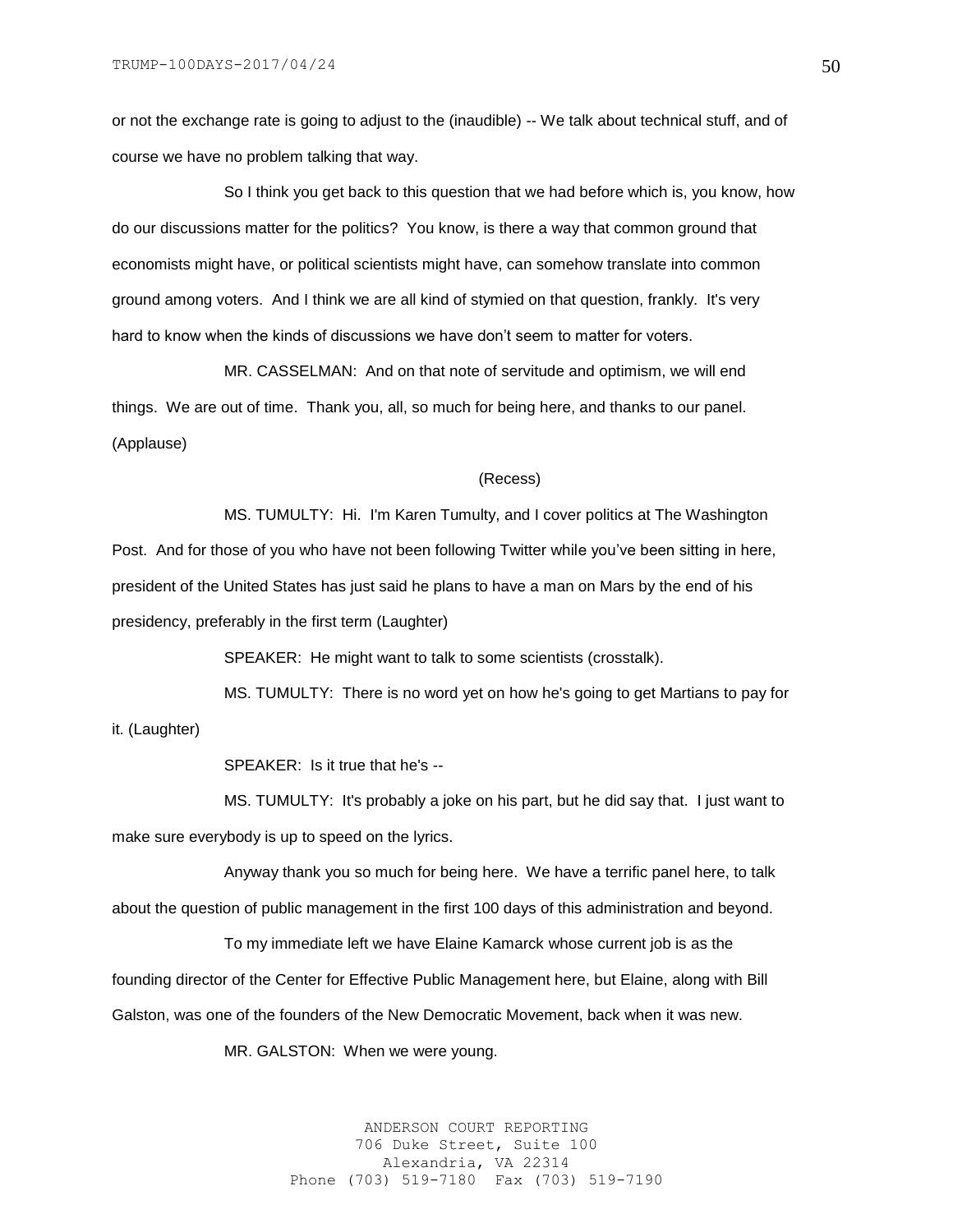Bill.

MS. TUMULTY: When we were young. And also oversaw Reinventing Government, that big project for Al Gore. To her left is Bill Galston who is the senior fellow in Governance stories here -- I mean studies here -- I said story, government stories to --

MR. GALSTON: You had it right the first time.

MS. TUMULTY: That's a Freudian slip on my part, because so often I will call up

MR. GALSTON: Remember that.

MS. TUMULTY: Well, I will call him up and say, I've got this half-formed idea for a story, where is it taking me?

And then to his left we have Nicol Turner-Lee, a fellow at the Center for Technology Innovation in Governance Studies. She is also a specialist who has done a lot of research on the question of technology issues and how they affect African-Americans and other people of color. And then all the way to the left we have John Hudak, the deputy director of the Center for Effective Public Management here. And we are probably not going to have any time to discuss his latest book, "Marijuana: A Short History." (Laughter)

But the first question I think I -- and we will have time at the end for questions from all of you, but the first question I'd like to put to all of you is, we are coming to the end of this first 100 days on the brink of a government shutdown. What does that tell you is the takeaway from these 100 days, and what does that suggest about the second 100 days?

MS. KAMARCK: I'll say very briefly, this has been amateur hour at the White House. We have elected the least experienced person ever to hold the office of the presidency. I looked at this from presidents from 1900 on, and the average years of experience before becoming a President, or a major party nominee has been 12, and the median has been 12. This is the first person we have ever elected who has zero years of public sector experience.

Now if you think about professional sports teams. When the Red Skins hire a coach, right, they look for somebody who played football. When you go to a neurosurgeon, you look for someone who is Board Certified. When a university hires somebody to teach, they look for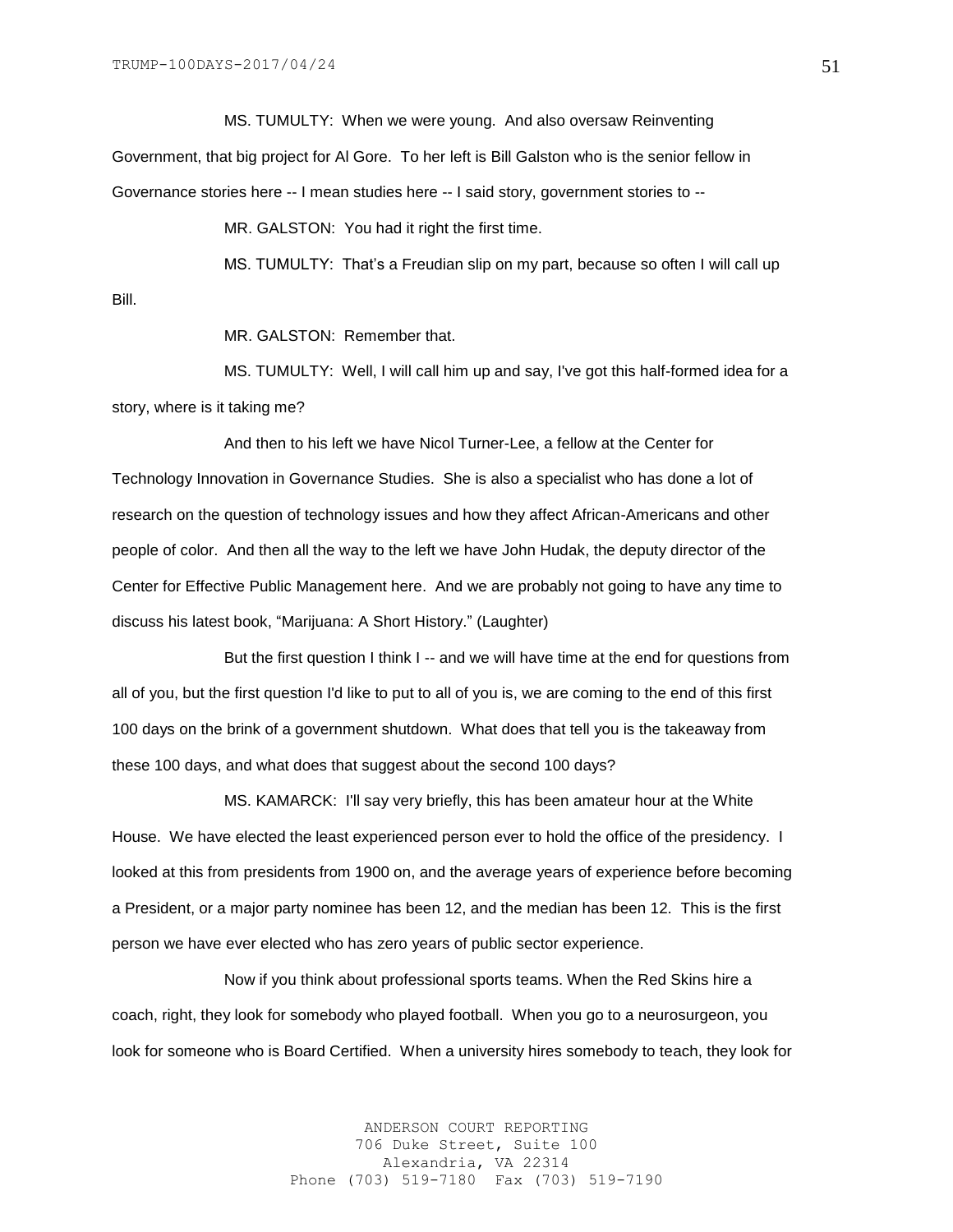someone who has publications that have been peer-reviewed. Politics is the only area where suddenly, in the 21<sup>st</sup> century, no experience is required.

We used to actually require experience in politics, and that was because we had a different nominating system. This is the first time, however, that actually, the nominating system has yielded someone with no experience in government. So, even if you are sympathetic many of Donald Trump's objectives, public policy objectives, you have to look at this first 100 days and say, he doesn't know what he's doing. And therefore the possibility that he will actually fulfill his campaign promises is pretty low.

MR. GALSTON: Well, as they say sometimes, in the Congress, I associate myself with my colleagues' brighter remarks --

MS. TUMULTY: You'd better.

MR. GALSTON: Yeah. Thirty years of experience associating myself with remarks.

MS. TUMULTY: Thirty years, yes.

MR. GALSTON: But two additional points. Point number one, is that the prospect of a government shutdown, I think reflects the difficulty that the President is having integrating the views of his base and of himself on the one hand with the views of his congressional Republican majority, and the majority of the American people.

His base wants the wall. The majority of the American people do not want the wall. Enthusiasm among Republicans in Congress for the wall is minimal. And so he is trying to insert a minority agenda into a majority party, and it's not working very well.

Here is the second point; the Art of the Deal presupposes that everything is negotiable. It's a matter of more or less, but not all political disputes are of that character. And we've already seen him flummox during the health care negotiations by the intransigence of the Freedom Caucus in the face of an offer that anybody on the other side of a real estate deal would have accepted.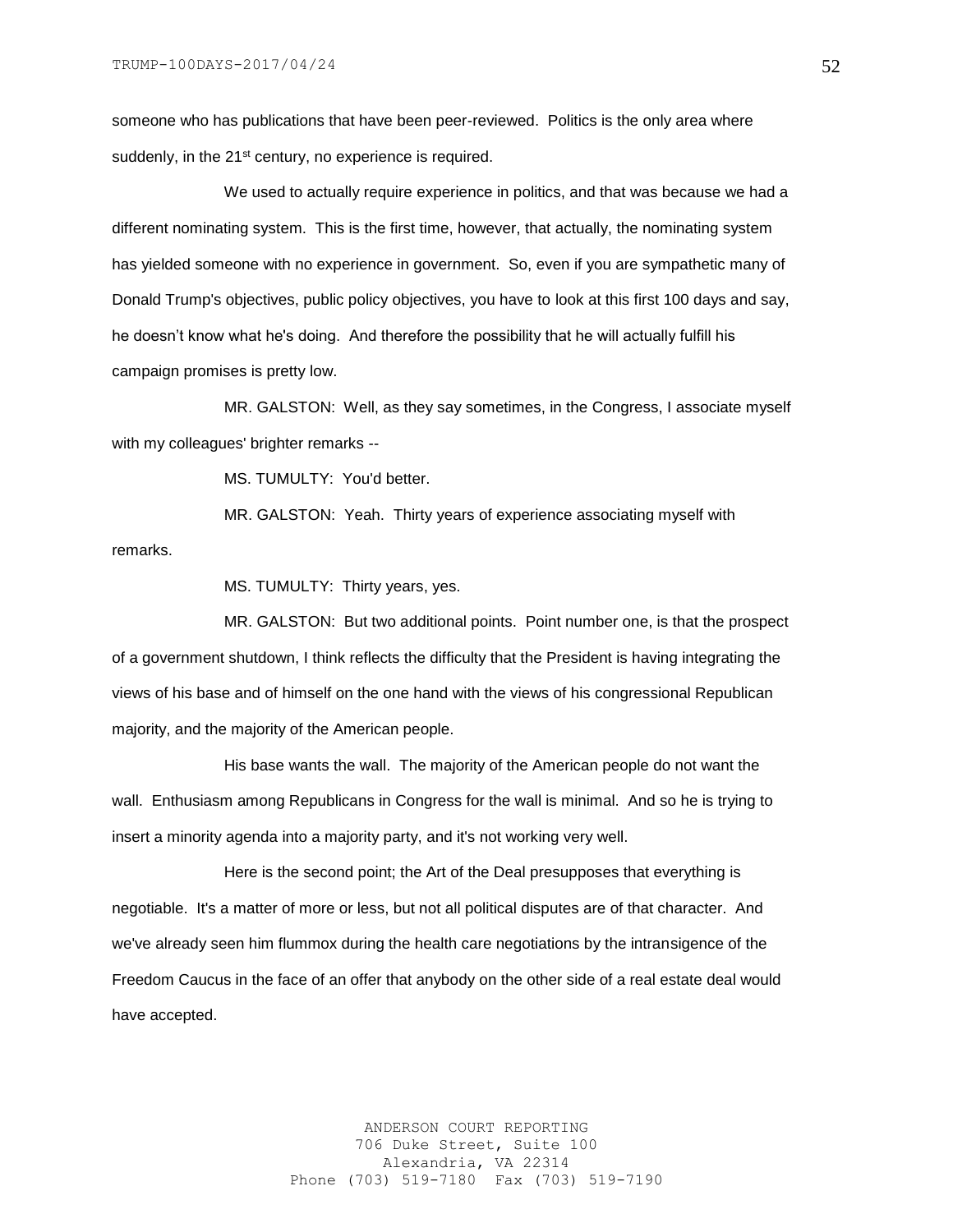And similarly, in the case of a government shutdown, the President had what he thought must have been a splendid idea that he would offer to fund on a dollar-for-dollar basis, the insurance security fund for Obamacare in return for that funding for the wall.

And guess what? Not a single Democrat is willing to take him up on that, because they are not convertible currencies. For Democrats it's a total non-starter, no deal. So, what does Mr. Art of the Deal do, when he's confronted with the politics of no deal?

MS. TUMULTY: But Nicol, it's also true that he has probably uniquely among presidents has not a honeymoon because his base is still with him. It looks like there's nothing that can move them off of their support for him, but he doesn't seem to have made any inroads in people who didn't support him.

MS. TURNER-LEE: Yeah, that's the interesting thing about him. I mean, I echo my colleagues in terms of their sentiment, so I want to put that on record that I agree. Without saying it again and again and again, right? But I think you are right, I think part of the poll that just recently came out about his approval ratings suggests that he's got this low approval rating among everybody, but the (inaudible), the people who voted for him still think he's a strong leader.

And so it makes you sit back and wonder: what is actually going on here in these 100 days, and is the confusion actually real? And what I find to be interesting on the government shutdown, Chuck Schumer tweeted out this morning, we could actually get a deal done if he wasn't in the room, which is very different than what we've heard over the past in the terms of the partisanship between, you know, the shutdown and Obama was usually a partisanship issue.

Here they are like: if you go away we'll actually work together. And that's actually really scary, right? Because you've got a hundred days where's sort of been this: put every Postitnote up there, just push this minority agenda, stay with my base, so when he's not necessarily, you know, messing and mucking up government, he's out in the streets appealing back to the base.

But yet at the same time you feel majority of people in this country, you know, discredited, and alienated from the political process. Which I think is interesting because if you look at how most people feel who have been disenfranchised here, the first 100 days indicate the type of chaos and turmoil we will be in civil society if we continue down this pathway.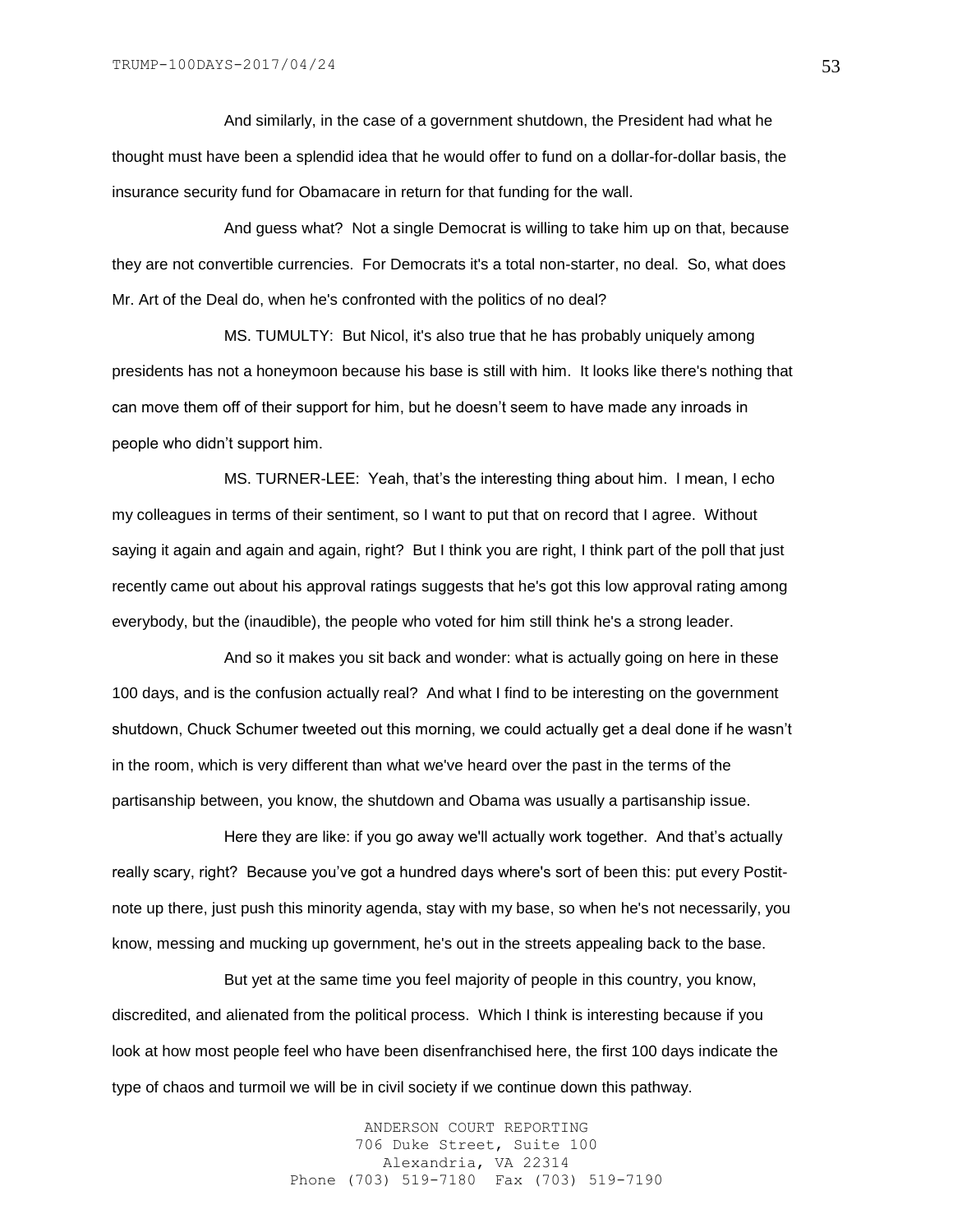The same token, if you spin it a little differently, I think what the first 100 days has also taught us, that people have conviction about they care about. This is a President since inauguration has had a protest happen every week. And so we are beginning to see people who had concerns that were not necessarily played at the ballot box, coming to the street, postinauguration during the presidency, trying to put their word out.

Again, the question becomes: will we be heard? And I think that's where this whole mismanagement of governance, this institutional decline, and this new normalcy is really confusing.

MR. GALSTON: Over to you, John.

MS. TUMULTY: John, amateur hour. It's not that people -- I mean it turned out that expertise and experience was actually something voters seemed to be running away from.

MR. HUDAK: Yes. Voters were running away from experience. They had a choice between, as Elaine said, the least-experienced candidate to run for President in the 20<sup>th</sup> or 21st Century, up against someone with a lot of experience. Whether you liked Hillary Clinton's performance as First Lady, as Senator, as Secretary of State, it was a résumé that was quite long.

So, yeah, obviously voters ran away from that kind of experience. The problem is getting elected and governing are two very different things. And so the least experience President in American history came to office and surrounded himself by people who lacked experience in federal public management, federal policymaking, federal law-making.

And so that creates a perfect storm for Mr. Trump. His lack of experience, I would argue, is not a recipe for automatic failure, but when you put yourself in a mix of individuals who don't complement the weaknesses that you have, then you get the situation that you have.

Reince Priebus, the Chief of Staff is seen as this Washington insider. He came to town six years ago, he never ran the Republican Party when it had total control of government he oversaw a party that had no requirement to govern. This idea that he is this party insider, who is the adult in the room, is foolish. He lacks experience as much as Jared Kushner does, as much as Ivanka Trump does, as much as a lot of the people in that White House do.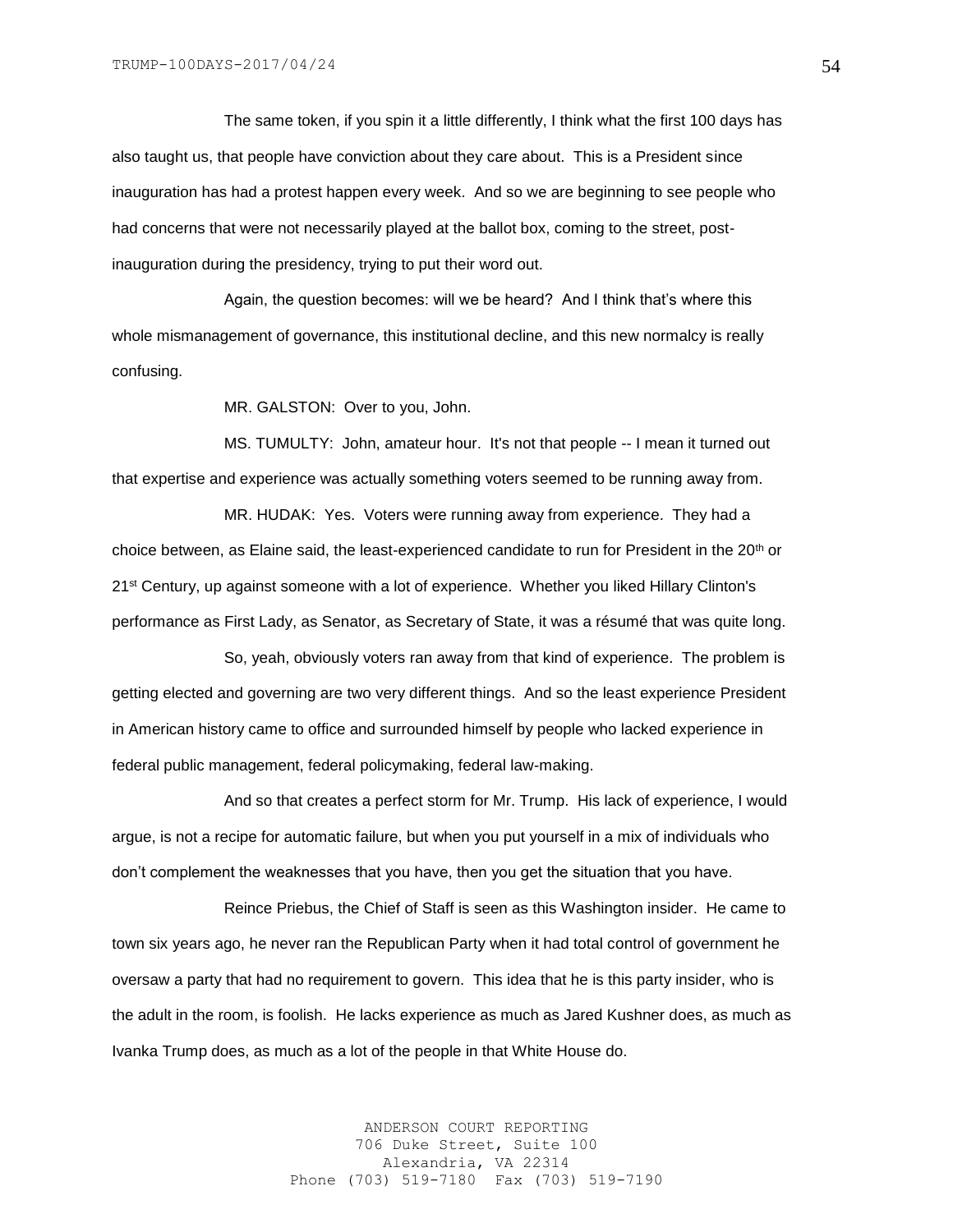The best thing that the President could do is have an Apprentice episode in the White House, (laughter) and just start firing people and bringing in those insiders that don't have to be in front of cameras every day, who don't need to be the public image that those voters who despise that kind of insiderness. What he needs is to bring those people in, get things done behind the scenes, shake him when he needs to be shaken, and tell him no when he needs to be told no, and then let function of government continue. Until he does that, this is going to be a repeat cycle for him.

MS. TUMULTY: Okay. So, you guys have been around for the first 100 days of an administration and, you know, I think that nobody thought Bill Clinton's first 100 days were such a great example of success either, and it set the pace for a really disastrous mid-term election. Ultimately, though, I think people think Bill Clinton did learn. Could you talk a little bit about the learning curve, and whether you are seeing any sign that there is such a thing going on now?

MS. KAMARCK: That's really a good question. And I'm been amused to watch you guys in the press go through iterations of trying to explain Donald Trump, right? And to your credit, you've given him the benefit of the doubt. You've said, oh, well, these tweets, at first everybody was saying, the tweets are designed, they are really part of a strategy to draw attention away from acts that's going wrong. And isn't that smart, right? And that was sort of explanation number one.

And then people kind dropped it. Because what Donald Trump, and I want to say this, presidents get the staffs that they want, right, and they tend to find staff members that don't contradict them, that reinforce them. And Donald Trump is really not a person who learns. Okay? He's got severe narcissistic qualities, there is no indication that he's interested in learning, everything we know about him is that his news source is cable television, and you've been on it, and I've been, we've all been on it.

So we like cable television, but come on, you know, it isn't exactly a briefing book. There isn't much indication that he can learn or wants to learn. And I think that's what makes him different from Bill Clinton. God knows Bill Clinton's first 100 days were no great shakes, right, but Clinton was constantly learning. And Clinton came in with expertise in some areas.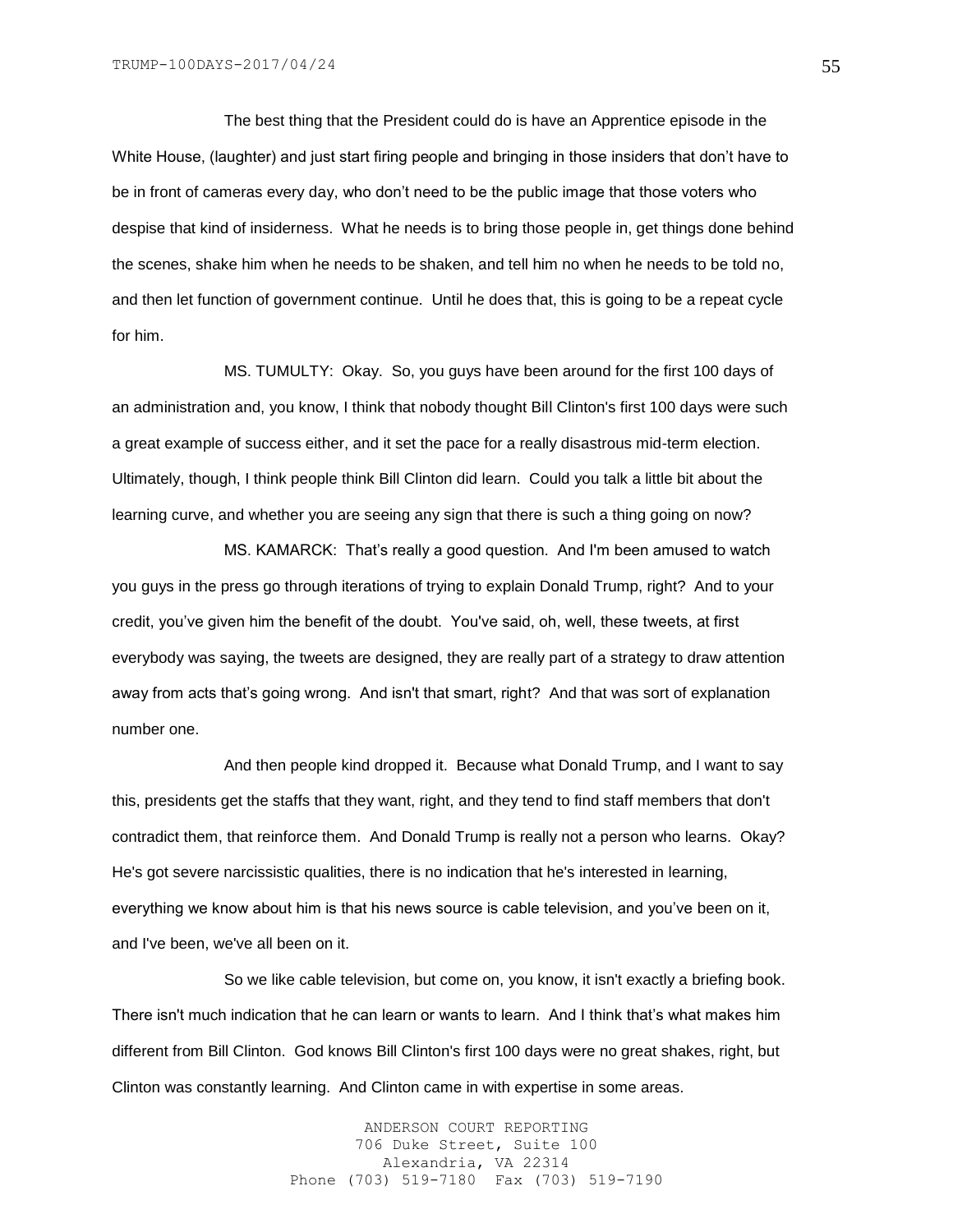And that would be my final point. Most modern presidents they don't know the whole job, nobody does, but they come in knowing something. George Bush really knew education policy. Bill Clinton -- Bill and I can attest to this -- you went in with fear if you tried to brief Bill Clinton on Medicaid or welfare policy because he always knew more than you did.

To come in knowing nothing, nothing, is a really big, big, problem, and it creates a learning curve that's overwhelming. And if you add to that a personality that's used sort of flying by the seat of his pants, and using his instincts, this is a disaster. I don't think he has shown any ability to learn.

MS. TUMULTY: What do you guys think? Any signs of --

MR. GALSTON: Well, a couple of things. First of all, there is a huge distinction between the domestic policy team and the foreign policy team. And the foreign policy team is functioning reasonably well, the united voice of that has gotten the President to walk back a number of his more extreme statements, and American foreign policy is now within in healing distance, for the most part, of where it has been traditionally.

So, in that respect, an important piece of learning took place when General Flynn was fired and replace by General McMaster. And I guess a takeaway from that episode is that you can lie to the country, but don't dare lie to the Vice President. And so that's point number one.

Point number two is that it is very difficult for presidents to avoid early stumbles. Presidents who avoid early stumbles are the exceptions, and not the rule. I am plenty old enough to remember the Bay of Pigs, which occurred in JFK's first 100 days, and that wasn't a political catastrophe, that was a catastrophe on every front.

Lots of people died, lots of people ended up in prison for years. America's credibility throughout the hemisphere was severely impaired on both the right, which accused him of insufficiently backing the Cuban exiles. And on the left, which rightly accused him of having gone along with a plot to overthrow a government. But JFK, a young man, learned from that experience. Bill Clinton, also a young man, learned from his early stumbles.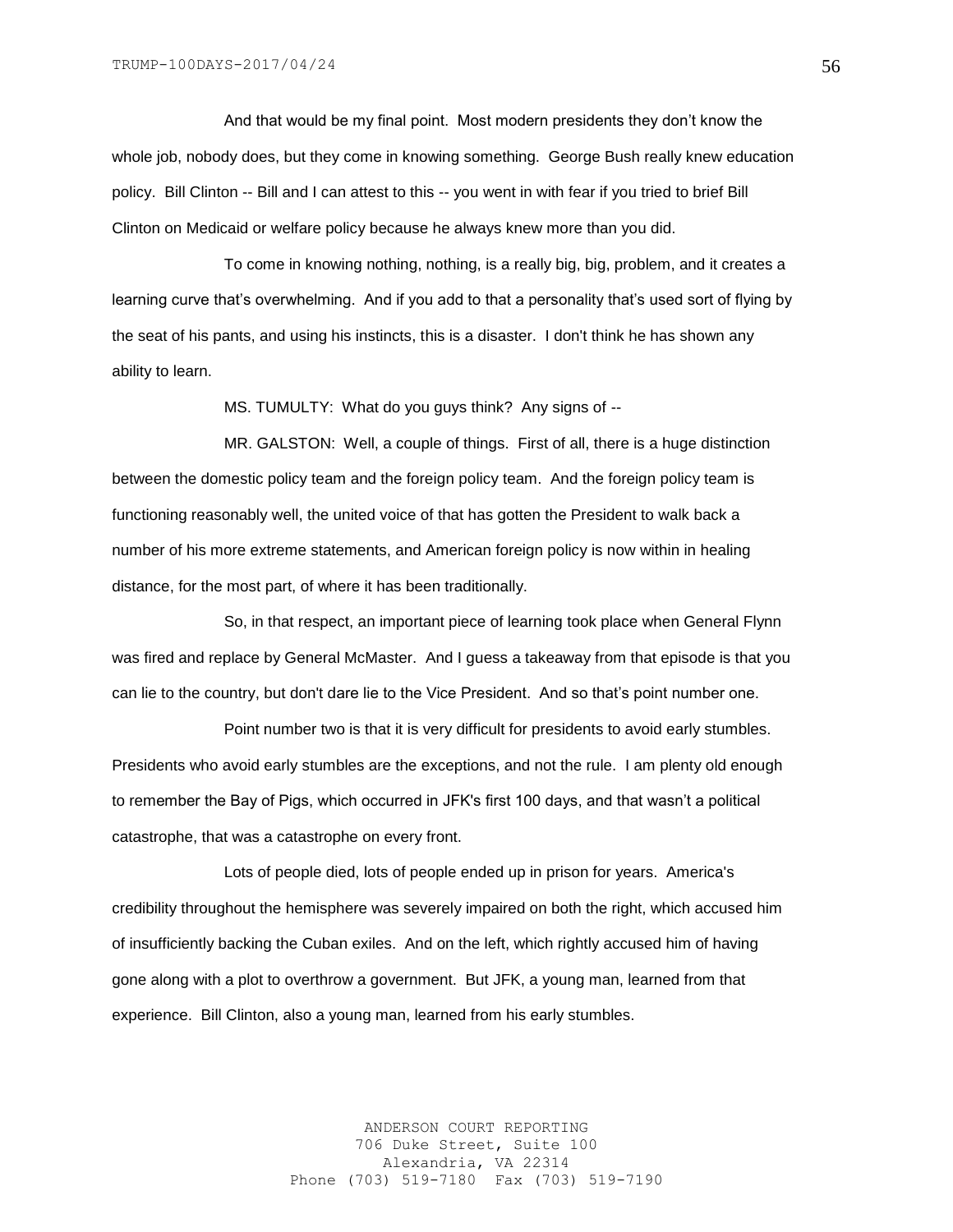And I think in many respects, Jimmy Carter, who got off to a very bad start, learned through experience, for example, that if you try to send everything to Congress and expect them to get it done all at once, you'll end up getting nothing done.

Carter didn't have a lot of national political experience, to put it mildly, but he was not, you know, despite some rigidities of personality, he was not incapable of learning. I can think of three presidents who have gotten off to a really good start -- well, maybe four. Wilson did, FDR did, Reagan did, and Obama did. Right, as a matter of fact I would say that first six months were his finest hours on many, many fronts, and it wasn't uphill from there. In many respects it was downhill from there.

But one, I think, should be cautious about drawing a straight line from the data points: day 1 of trump, day 100 of Trump, all the way down to the bottom, because in the last analysis, I think Trump's desire to be a winner may, in fact, overcome all of his other instincts. And we shall see. There is going to be a tussle between most of his instincts on the one hand, and his desire to be regarded as a winner on the other.

MS. TUMULTY: But President Obama, among others, started with a really cohesive team, and having covered that White House, you know, the amount of leaking, the amount of discipline was extraordinary. You not only have a lot of tension that is spilling out into the public view in this White House, that you look at the agencies, and a lot of the sort of second and third-tier jobs are empty, and the bureaucracy, source of a lot of the expertise has been labeled the Deep State. So, where does this take us?

MS. TURNER-LEE: I mean, I was going to say now, say, with the Agency is; one of the challenges that we are experiencing now is even though you have the Executive Office, particularly in the area that I work of media and telecom, you've always had some level of independence when it comes to regulatory front.

But it appears what we are seeing across the board, which we think many of us in this room estimated would just happen at the Executive Office, is this repeal and not replace mentality that's sort of gone into every agency across the board, which is somewhat challenging for many of us who expected, despite his lack of experience that there would be people in the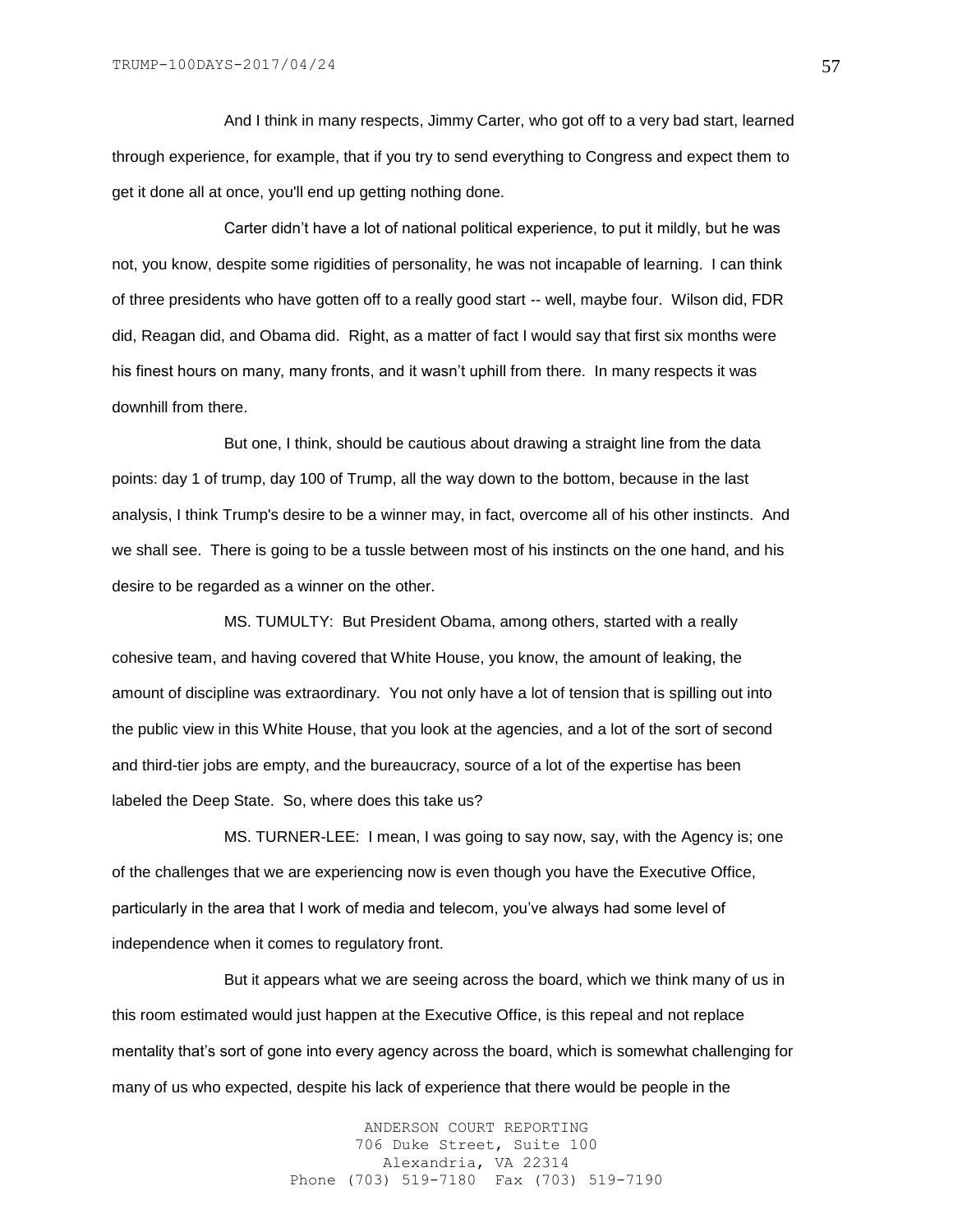cabinets, you know, secretaries of agencies, and others that would still try to develop and autonomous agenda.

We are not seeing that, right? What we are actually seeing is a build from the type of atmosphere that's actually been created, the political atmosphere, and we are seeing the partisanship actually pushed into some of the agencies. And it's been one of those areas like you said, where, you know, I would say that there's a part reservation of people who want to actually go work for the administration, just simply because expertise is not necessarily valued, it's more of, you know, your ability to be a yes person to the administration.

I think in this administration what's also different is, you know, just as we sit upon this panel today, there is a President who accidentally Trump -- Trump actively tweets, and he calls out people. So, you also have people who know, going into those positions have some level of repercussion if you are not necessarily, you know, on the right side, and that was evidence, what we saw for the first in the administration, where the shakeup, up until, you know, just a couple of weeks ago, where rumors of Bannon and other people leaving, were public knowledge.

I don't remember Obama, you know, as actually thinking like that. I mean the Obama administration like you said the discipline in terms of communication, the discipline in terms of filling those positions, the discipline in bringing experts. You know, from academia, industry, civil society together to think through who those positions are; the discipline of educating. You know, there were points when President Obama came into office and said, I don't know some of this stuff, let me bring in some of the smartest people who do, and as we look at his administration over eight years, there was turnover, but like this.

You know, there weren't stories in the press about problems that were almost like National Enquirer stories, right, coming out of the administration. And it think that's where most of us are sort of mourning this level of discipline when it comes to the administration. We don't want to read the tweets.

And if I can, just real quickly, with the Twitter piece, I think most of us had this promise after the joint sessions that we found a President, right, the tweets, the media was like, he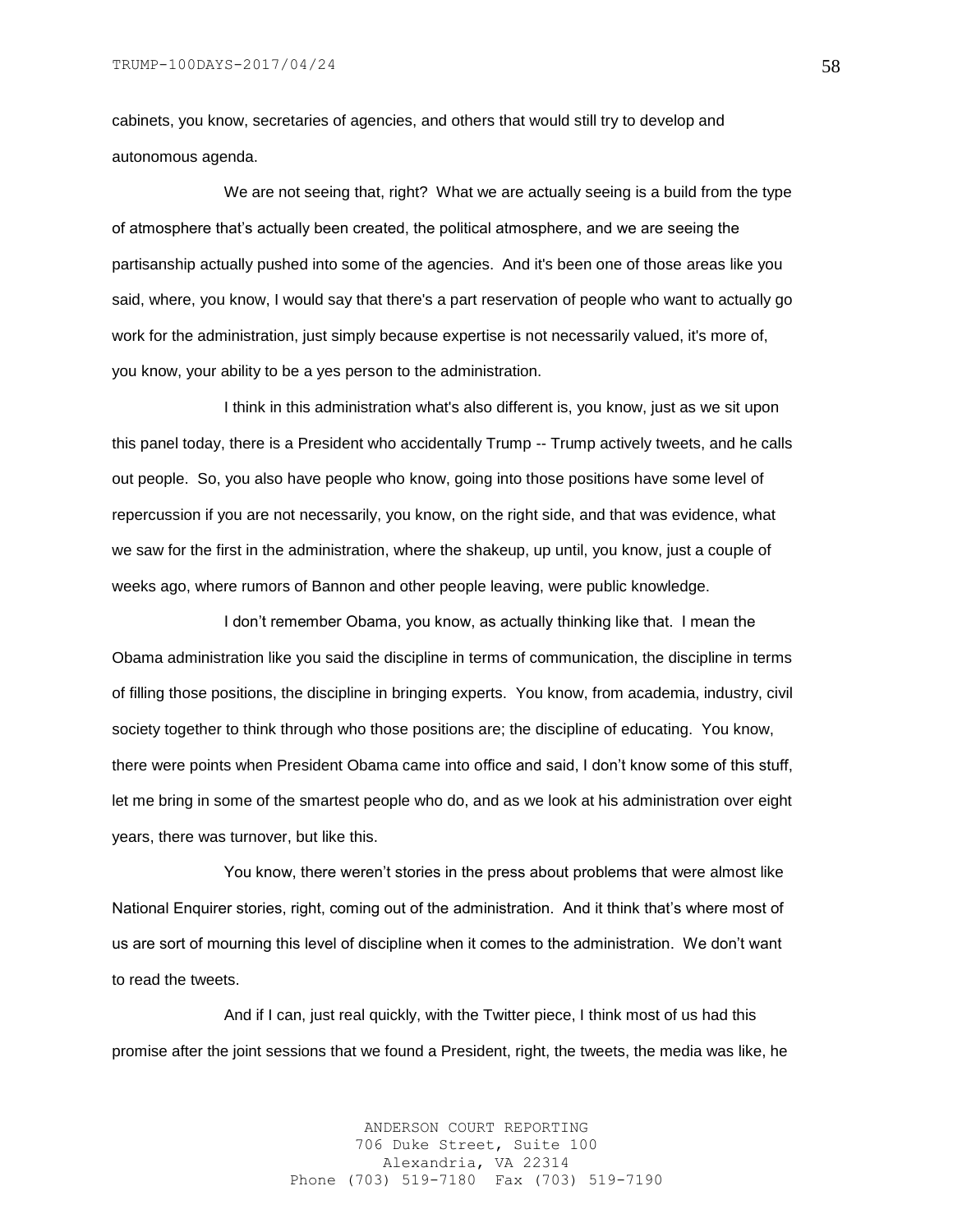was on script, he's going to stay there. And you know, less than 48 hours of work that I do the tweet was about something totally erroneous and not related to the speech.

MS. TURNER-LEE: It has been one of those areas, like you said, where I would say there is a part reservation of people who wanted to actually go work for the Administration, just simply because expertise is not necessarily valued, it's more, you know, your ability to be a "yes" person to the Administration.

I think in this Administration what is also different is, you know, just as we sit up on this panel today, Trump actively Tweets, and he calls out people, so you also have people who know going into those positions have some level of repercussion if you're not necessarily on the right side, and that was evidence of what we saw for the first time in an Administration where the shake up, up until just a couple of weeks ago, where rumors of Bannon and other people leaving were public knowledge.

I don't remember Obama, you know, us ever actually thinking like that. The Obama Administration, like you said, the discipline in terms of communication, the discipline in terms of filling those positions, the discipline in bringing experts from academia, industry, civil society together to think through who those positions are, the discipline of educating.

There were points when President Obama came into office and said I don't know some of this stuff, let me bring in some of the smartest people who do, and as we look at his administration, over eight years, there was turnover but not like this. There weren't stories in the press about problems that were almost like National Inquirer stories, right, coming out of the Administration.

I think that is what most of us are sort of mourning, this level of discipline when it comes to the administration. We don't want to read the tweets.

If I can, just real quickly, with the Twitter piece, I think most of us have this promise after the joint sessions that we found a President, right, the Tweets, the media, like he was on script, he's going to stay there, you know, in less than 48 hours, the work that I do, the Tweet was about something totally erroneous and not related to the speech.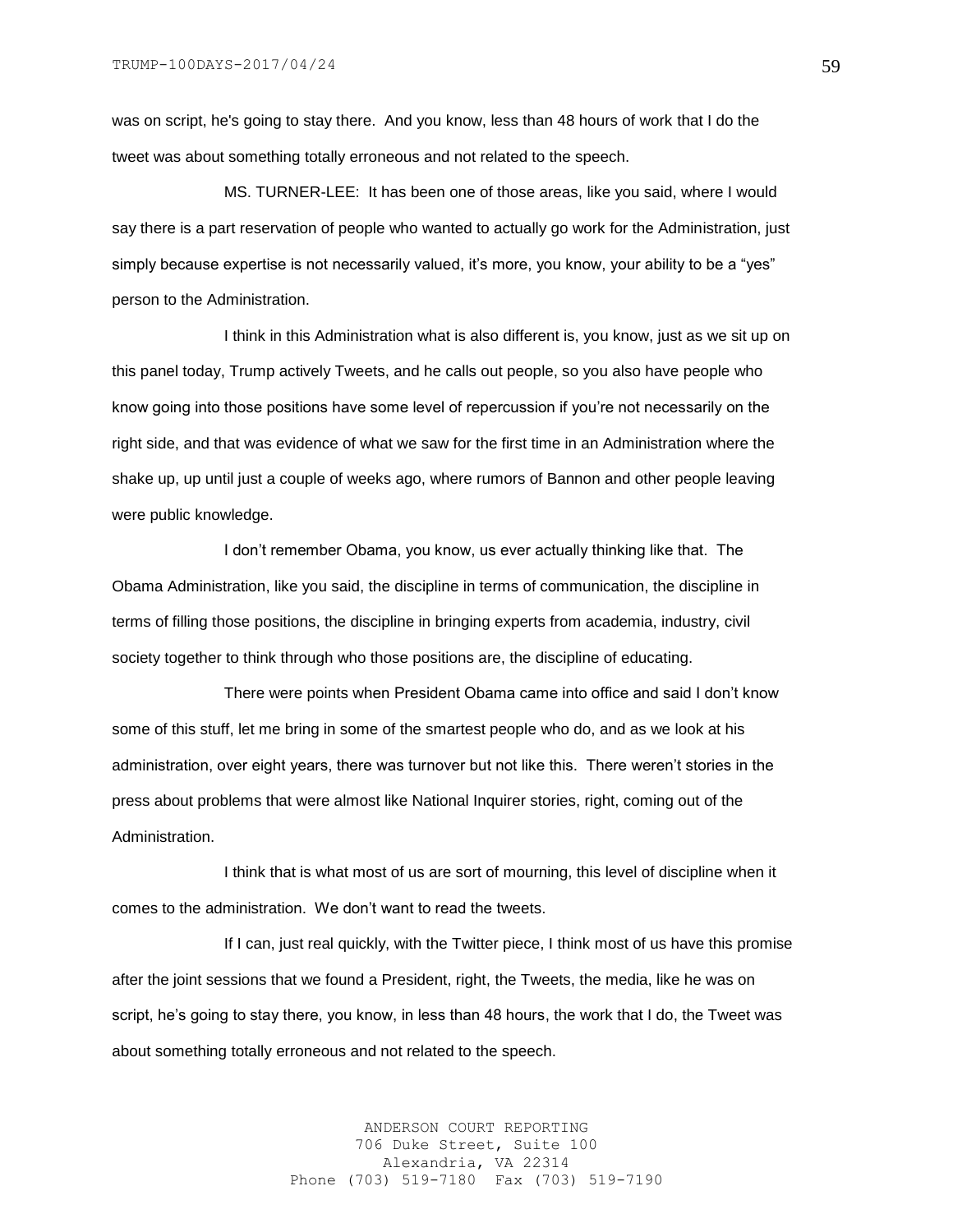When you have that type of lack of discipline and no one can stop you, I don't know where you end up.

MR. HUDAK: Karen, I think your question touches on the biggest issue in terms of the President not learning from what is going on or learning from history. The President has come to office and a lot of people argue that he is looking to dismantle eight years of the Obama legacy. That's actually not right.

He's looking to dismantle about a half a century of public policy in the United States. There is not much that the Bush Administration did that the Trump base is going to be very pleased about. There is not much that Clinton did that the Trump base is going to be pleased about.

The promises that he has made during the campaign trail represent such a seismic shift in American public policy that the only way to get it done is to have (a) a remarkable legislative team in the White House, which he clearly lacks, at least by output, he lacks, and (b) to staff up the agencies as quickly and as powerfully as possible.

The number of vacancies across government is malpractice. Not malpractice generally. Malpractice to his own supporters. He is not positioning the Executive Branch of government to do anything to meet the challenges that lay before him. His supporters should be furious with this.

I think when the President came to office, that lack of experience and the lack of experience around him created a situation in which he didn't fully understand the size of the appointed Executive Branch, and the power of the appointees, and how critical they are not just to doing work within agencies, but getting a President from point A to point B.

His inability to do that is not showing yet because bureaucracy is slow, but a year from now, two years from now, when he looks out at regulatory reform that is stumbling, looking at base public policy, whether it's with immigration, whether it's with defense, whether it's in the State Department, he is going to ask himself why haven't we done better. Likely, he will ask why haven't you done better to Rex Tillerson or Jim Mattis or whomever, and the answer is going to rest with the President, that he has not filled the vast majority of appointments.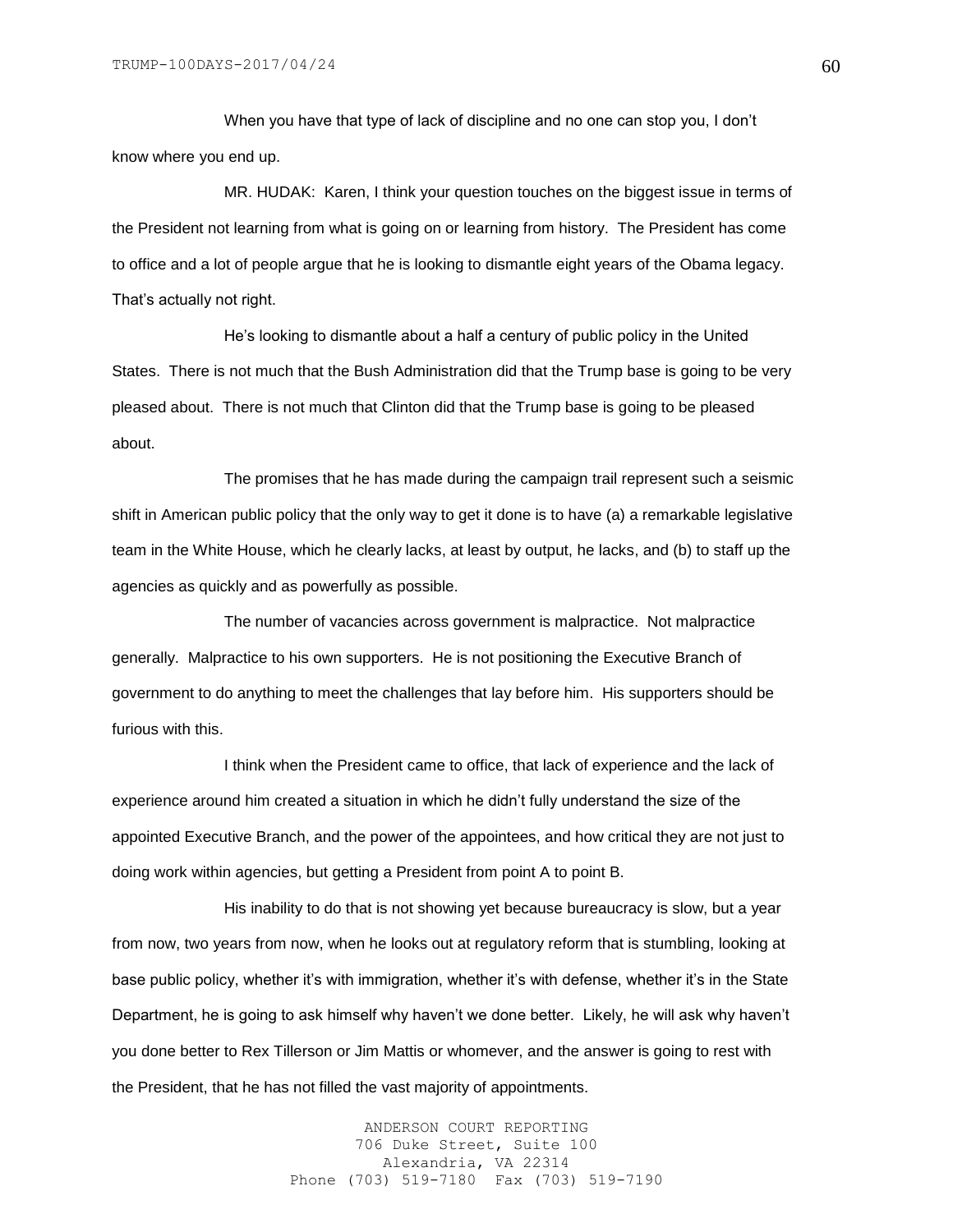Granted, a President gets to make about 4,000 appointments. We can't expect all 4,000 to be filled in the first 100 days. When you have Cabinet members without deputies, when you have entire slates of undersecretaries and DEPSECs who are vacant, when you have a State Department that doesn't have a spokesperson.

That is unacceptable. That is behavior that is not only inexperienced but someone who is clearly not listening to the Cabinet secretaries, to outside advisors, to the Vice President, who has to understand from his own experience both as a Governor and as a member of Congress, the importance of these people being put into place.

That is what is going to hold up the President's agenda. As I said, that and not having a legislative team in place that frankly has to work with the Speaker of the House, who is wildly ineffective and overrated (Laughter) with what he is put to task to do.

MR. GALSTON: Tell us what you really think, John. (Laughter)

MR. HUDAK: In the absence of a failed speakership, presidential leadership has to fill that void. Right now, we have a failed Speaker and a failed President, and the Republican Party should be smashing their heads against the wall every day asking themselves how they have gotten themselves into this place, and how the hell you get out of it.

MS. KAMARCK: That goes back to Bill's point. The real question here is will something right the ship. Will there be a moment, whether it's the mid-term elections or something else, where Donald Trump says whoa, this is not working, I need to change what I've been doing.

You know, my gut says there is a personality problem to doing that. Bill points out there is the opposite. He is a winner. He loves winning. Maybe that will have him sort of wake up and say, oh, yeah, I've got to change what I'm doing.

That's the great unknown here, right?

MS. TUMULTY: Wait a minute. He declares everything a victory (Laughter) --

MR. GALSTON: The question is whether when he declares victory, the American people will believe that, and over time, I think presidential declarations of great leaps forward will tend to be devalued more and more if they don't correspond to the experience on the ground, at the grassroots level.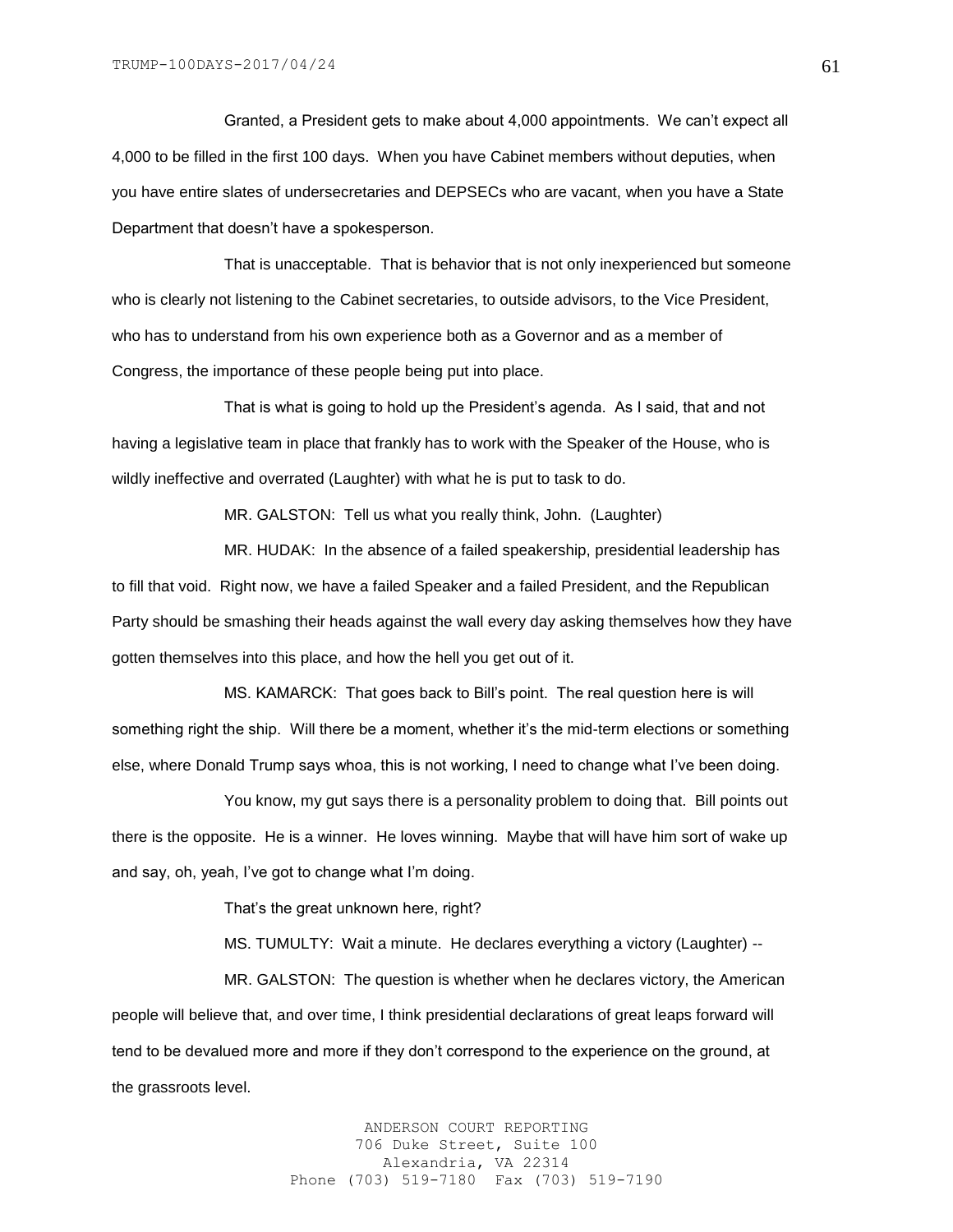I mean there's a great scene in a Marx Brothers' picture where -- this is the kind of Marxism I instinctively gravitate towards (Laughter). Sorry, Shinwa. Where Chico is caught in bed with another guy's wife, and Chico pulls up the sheet, denies it. The guy gets angrier and angrier and finally says how can you deny it, I'm looking right at you, to which Chico responds, famously, well, who're you going to believe, me or your own eyes. (Laughter)

At some point, that gets to be the question for a presidency, if the President's understanding of what's going on becomes radically disconnected from what's actually going on.

MS. TURNER-LEE: I believe in this Administration that there are people who feel he's been effective for them, and the movement towards less regulation has actually satiated the desires and needs of people that did not necessarily vote for him but that are riding that ship, that they believe has actually begun to go the right way, even though it's at the detriment of the people.

I think part of the challenge that we have is we're seeing a society where different portions of the population are getting what they need. The challenge is a huge proportion of the people who are sort of the innocent bystanders of whatever is going to happen in his policies about climate change, you know, all of that, is going to be us coming back to visit that.

I have been in many conversations where there are people who are completely happy with the way things are going because of the fact that the marketplace --

MR. GALSTON: But if they're so happy, why is the share of the American people who think he's doing a good job substantially lower than the already small minority of the American people who voted for him.

In other words, he's not expanding from his base, he's shrinking his base.

MS. TURNER-LEE: I agree, he's shrinking his base.

MR. HUDAK: I agree with Bill that the long term prospects of this we won on everything has a real detriment to the Office of the Presidency. It certainly does.

I think in the short term, one of the most effective things that this President has done in 100 days is selling executive action to a group of people who are eating it up.

Now, I take your point, Bill, that his numbers are tanking, mostly with independents right now, but the people who he feels he needs to speak to, his base, believe everything that he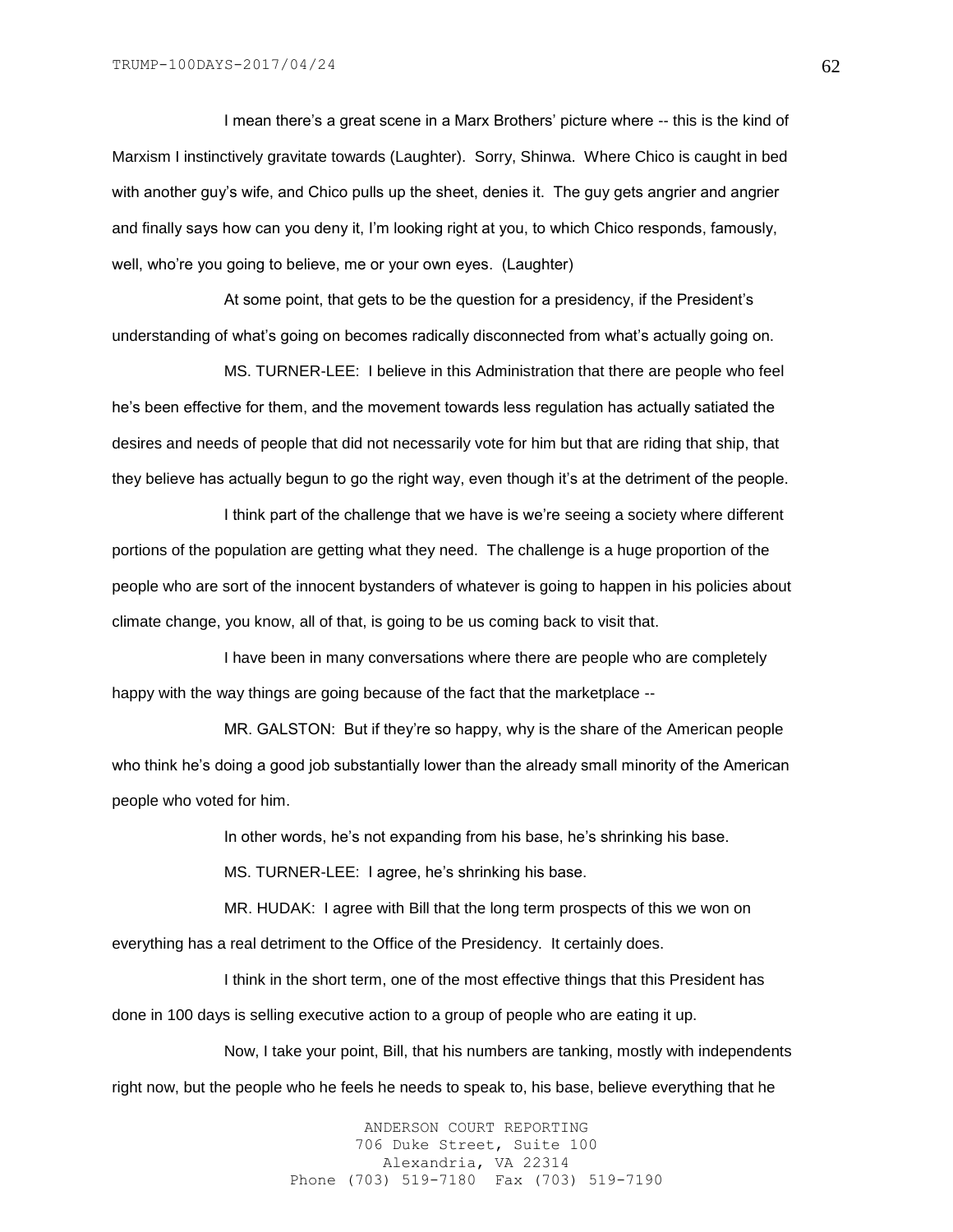says, or almost everything that he says, and that short termism for the President will become a medium term and longer term problem when, like you said, eventually the bottom falls out.

This is a Minority President. This is someone who was elected with about 45 percent of the vote in a 60 percent turnout election, he has convinced himself, and I honestly believe he thinks this, that he did win by the largest margin in the 20th century, that he has tremendous support, that there were five million illegals who voted for Clinton --

MS. TUMULTY: He Tweeted yesterday that the polls show that he once again would win the popular vote.

MR. HUDAK: Yes, I think he truly believes this.

MR. GALSTON: By the way, your own publication provided some evidence for that proposition. (Laughter)

MR. HUDAK: The point is he's speaking to a group of people in this echo chamber, you know, that plant your flag in the sand approach works for them, so it works for him. He's not thinking about moderates. He's not thinking about independents. He's not thinking about moderate Democrats. He's thinking about his narrow base of let's say 25 to 30 percent of the American electorate.

When is consuming news that largely comes from that base or speaks to that base, it is just constantly telling him that he's doing the right thing, and these grand statements are the way forward, even in the face of victory.

MS. TUMULTY: I really want to get what is on your mind as well, so if anybody has any questions. Where is the microphone? Why don't we work from the back forward.

MR. SKINNER: Hi, I'm Richard Skinner with the NYU Washington Center. My standard line about Trump so far is he's turning out to be a surprisingly conventional Republican President who is just really, really bad at his job. (Laughter)

During the campaign, Trump was famously kind of all over the map on a lot of issues. Sometimes he sounded like a foreign policy non-interventionist. Sometimes he sounded like an economic populous. Sometimes he sounded like he really didn't care that much about social issues.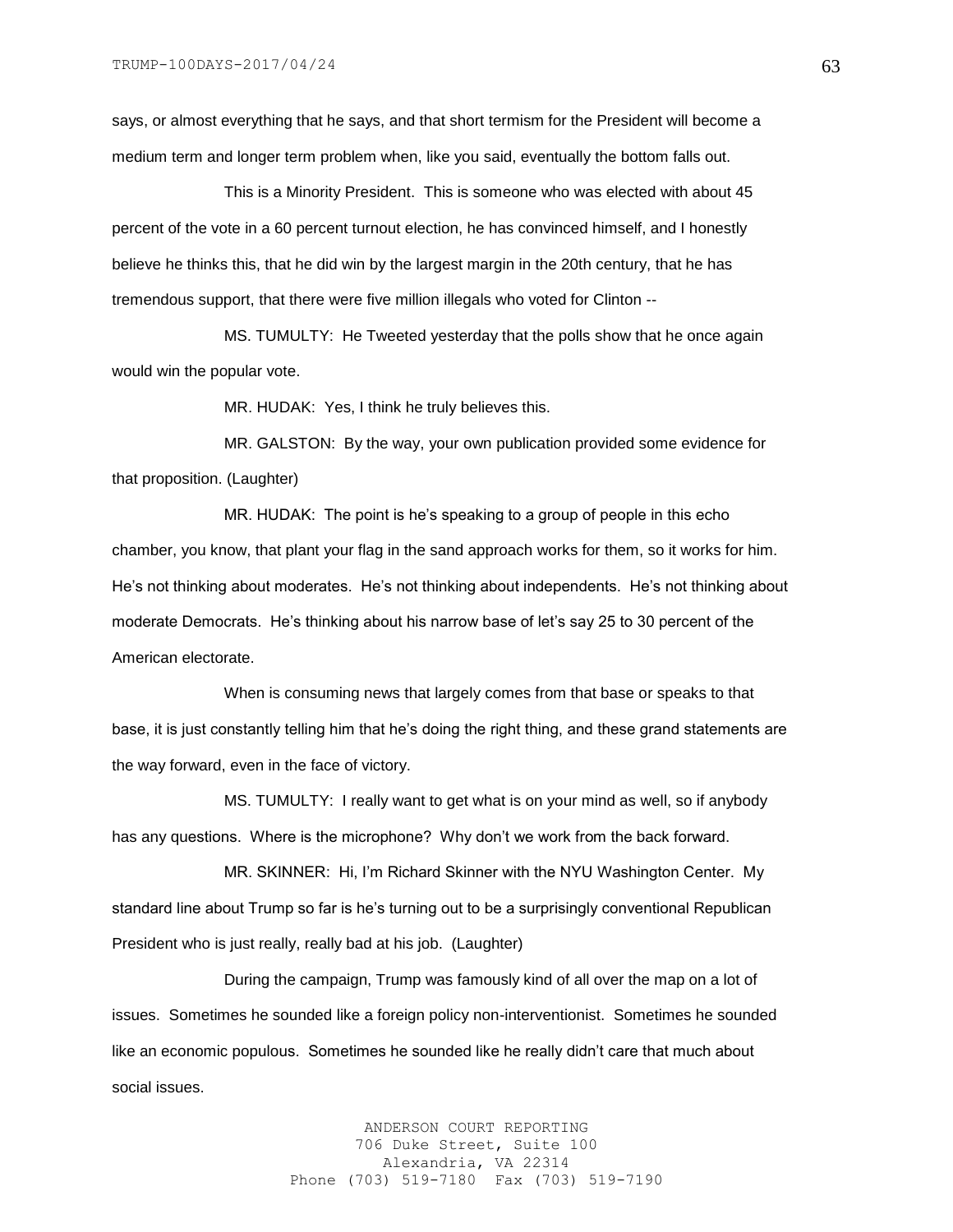Instead, what we have gotten is a guy who on most issues, to the extent he has any coherent policy, just sounds like and is acting like a pretty conservative Republican. Immigration might be one exception, but it's not exactly shocking to see a conservative party go hard line on immigration. We're seeing that in Britain right now.

So, I'm wondering why, even as Trump has been so incompetent and unable to manage a government, is he pursuing policies that sound like a conventional Republican? That doesn't mean they are wildly popular policies. The HCA was much more a Republican bill than a Trump bill, and it was a disaster.

MS. TUMULTY: What would you say? Standard issue, Republicanism?

MR. GALSTON: Well, here is a way of looking at the Trump Administration, divided into three parts, for those of you who studied Latin in high school. There is first of all the part of the Trump Administration which like the Trump campaign entered into transactions with the established Republican Party.

So, the social conservatives got a blood oath on the Judiciary, which so far the President has honored. The limited government faction got a blood oath on tax cuts, and I'm convinced at the end of the day, this Administration won't deliver tax reform, but it will deliver big tax cuts because that is core to the DNA of the Republican Party, and the President is perfectly willing to go along with that.

So, there is the transactional part of the Trump agenda. Then there is the distinctively Trump part of the Trump agenda, which focuses on issues like immigration, trade, and an America first perspective on foreign policy.

Then there is the third part, which I think of as the Wild West, where the President doesn't have a lot of interest, and the Republican Party, except for very small interest groups, doesn't really care that much at all, so you end up with a Board-certified neurosurgeon in charge of HUD. (Laughter) Right?

MS. TURNER-LEE: And a fired Surgeon General.

MR. GALSTON: Go figure. I would say that in those areas where Candidate Trump entered into binding transactions with the existing base of the Republican Party, he has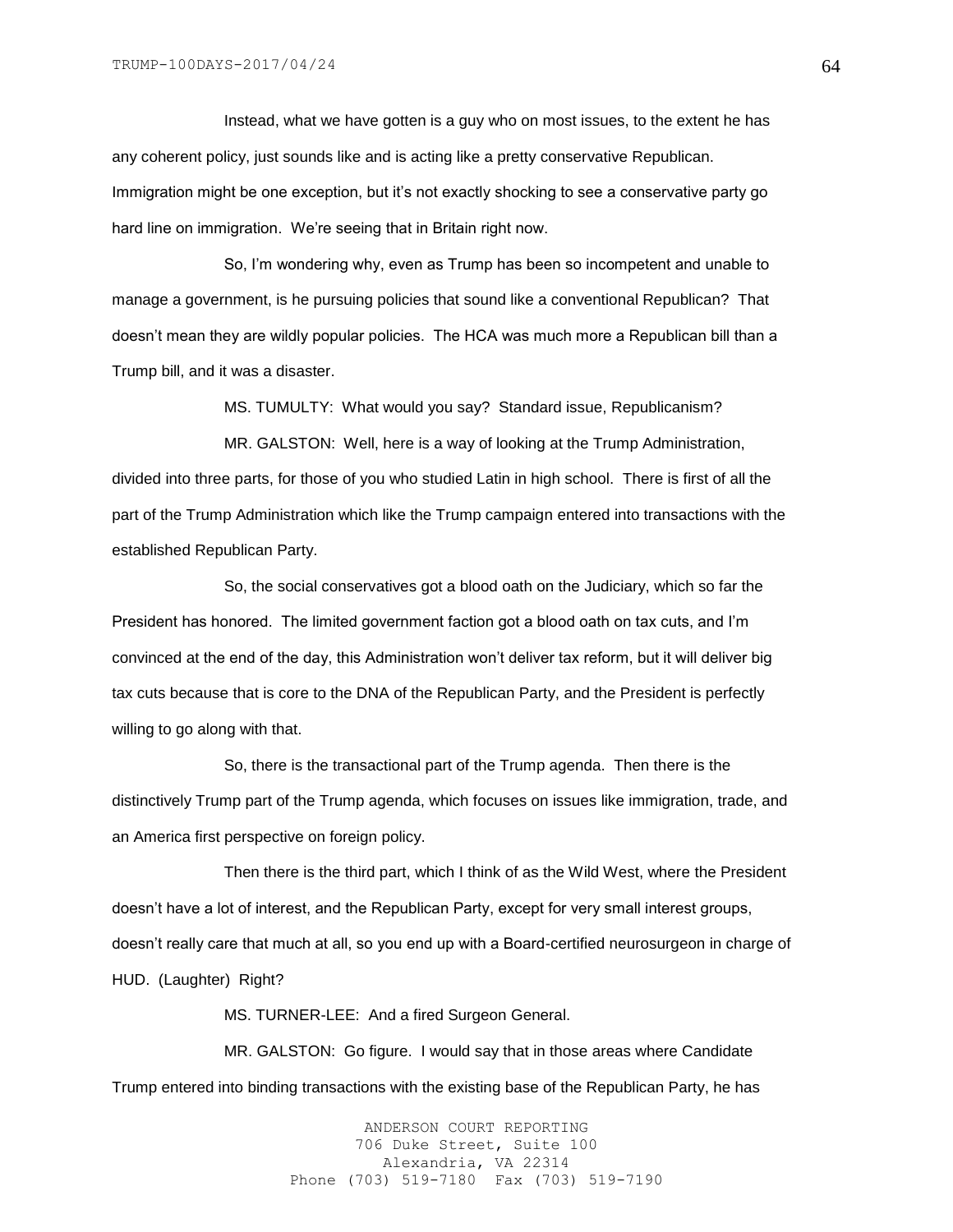been a conventional Republican, and in those areas that are distinctively Trumpish, he has not been.

For example, if you look at George W. Bush's policies on immigration, trade, and foreign policy, they are the polar opposites of Donald Trump's policies.

So, I will give you two stars out of four. (Laughter)

MS. TUMULTY: Yes, ma'am?

QUESTIONER: So, Donald Trump may like to win, but he's used to winning by bullying and pushing his point of view. There are some people in some places where there is a potential that they won't be bullied, so there is a question to me about how he learns at 71 that bullying might not work.

My other question is one of transparency, and the Administration so far has been on the one hand very un-transparent with who he calls on the phone and bla, bla, bla, and logs. On the other hand, he issues an Order that may potentially kill hundreds of thousands of people in a foreign place over chocolate cake in a public dining room.

MS. TUMULTY: But a really beautiful chocolate cake.

MR. GALSTON: Big beautiful chocolate cake.

QUESTIONER: My point is to comment that the impact of his style in deal making has been bullying, and how that plays out. The other is the transparency with sort of these odd boundaries, where he will do certain things in public that would have gotten Obama or a potential Clinton impeached.

MR. HUDAK: Let me take the first point. In presidential politics, there is actually a space for bullying. I think a president who doesn't do that is a weak president. I think there would probably be a lot of Democrats in Congress who would argue that if President Obama was a little more of a bully, it probably would have helped him out a little bit.

Then there is obviously an extreme. I don't know if the President is going to see the limitations of that type of behavior. In many ways, he took a very hands off approach to health care, and let the House screw it up for him. On the CR, he has reinserted himself, on the Continuing Resolution, just over the past weekend, and has blown up what was an agreement that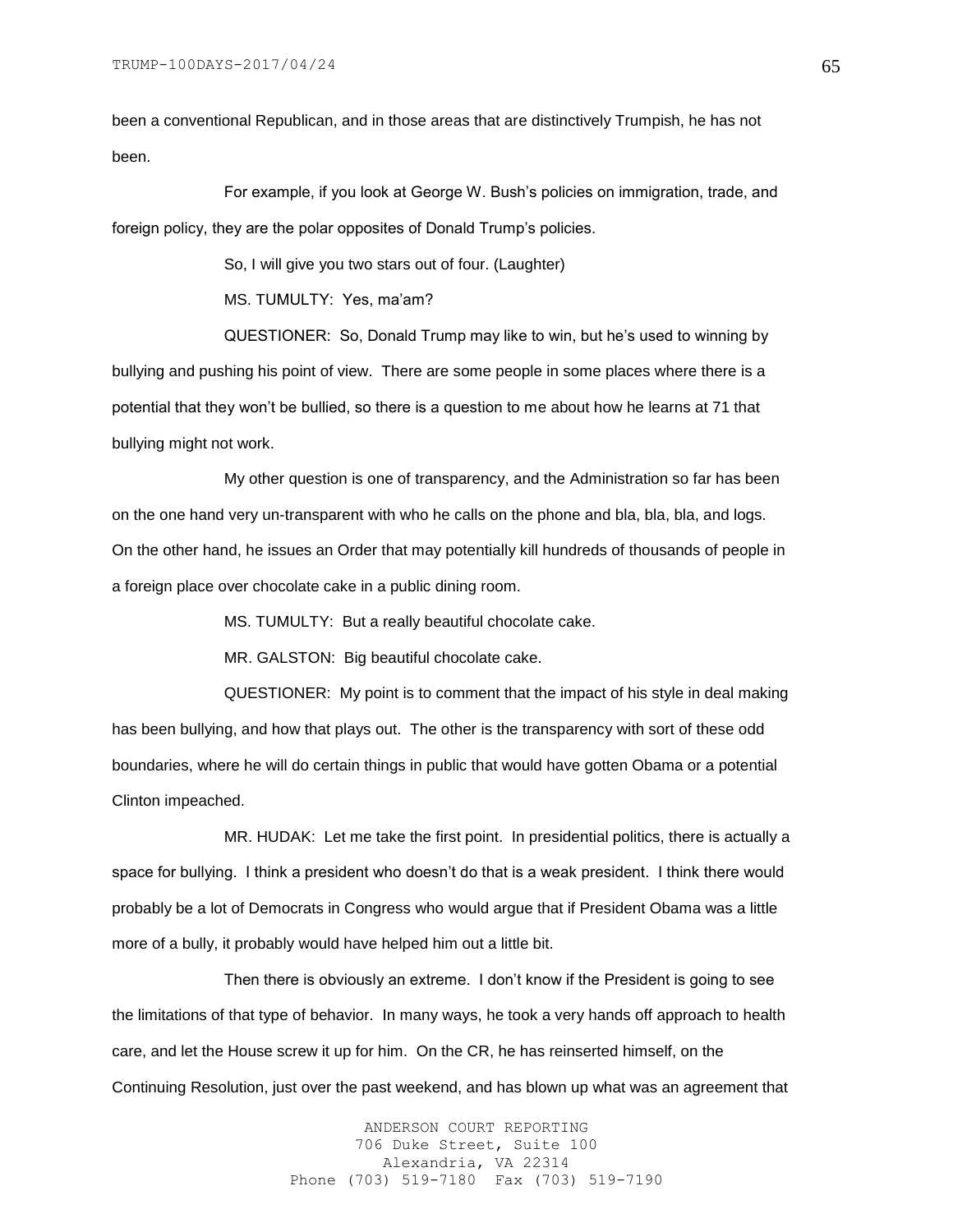was really taking shape, and by all accounts, he's bullying about the wall and he's bullying about defense spending and a deal with health care subsidies.

That is not going to work for him, period. He is not going to get all three of those. My guess is he's not going to get any of those, in maybe additional defense spending, but I think for the President, each time that he tries this aggressive insertion of himself, often times at the wrong time in the process, he's going to come up short, and either he is going to -- as we said before -- learn from that and start to change his behaviors, or it is going to just be this continuous cycle of over bullying instead of proper bullying, I guess you would call it.

MS. TURNER-LEE: I agree with that, there's a certain political cadence that comes with asserting your point. I think what you're talking about, the type of bullying that we're seeing is a bullying that has larger repercussions for women, you know, for people of color.

There is this bullying, even if you go back over President George Bush's and others, there was somewhat of a style that they had, if this was not an issue they could deal with, somebody else in the Cabinet dealt with it. In his case, the bullying has become a dismissal of other people, and I think that's what rubs a lot of folks the wrong way.

I was going to say on the transparency piece just real quickly, it was very shocking when the President decided not to publish the visitor logs. That was something that for people who study open gov and the transparency movement that has occurred, it was another way of limiting the contact and concealing from the American public what is actually going on.

So, here you have a President that has, thanks to our great team on government studies, a lot of conflicts of interest, you know, there is a lot of people that are in the White House, a President who spends the least amount of time in this public place, that actually is found on the golf course, wink-wink, directing a lot of business, and then turns around and says I'm not going to publish the visitor logs.

That should make many people concerned that level of transparency in government is just not there. It's a new normal, an informal norm, that in turn had repercussions, I'm pointing to my colleagues, down the line when we begin to investigate further what that looks like.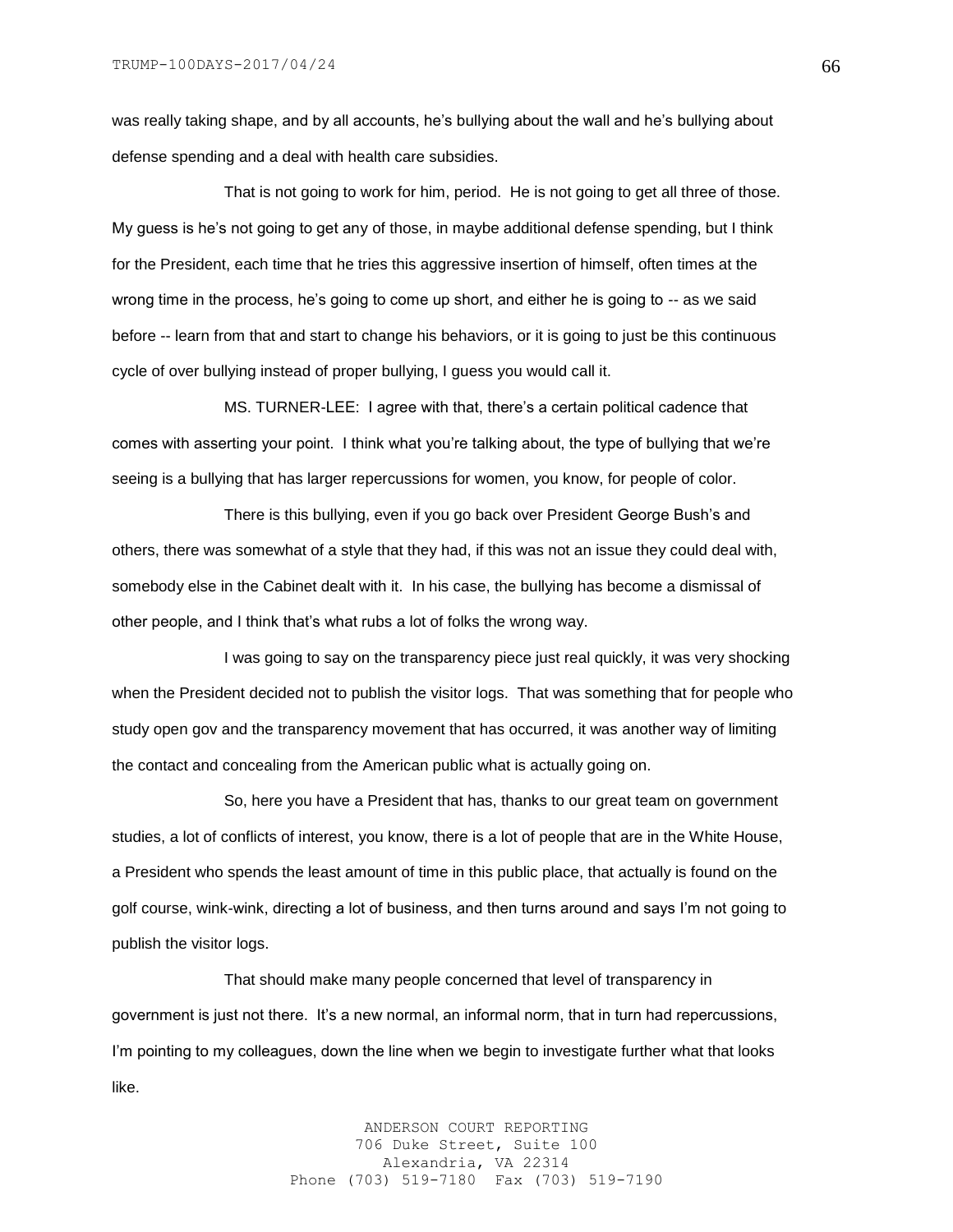The fact that the President didn't want to release his tax returns speaks to the type of transparency we were walking into.

Your question is really well said because for people, researchers that want to look at government or study government or understand what is actually happening in institutions, it's very hard to do that when you cannot get information or simple things are concealed.

MS. TUMULTY: I thought Barack Obama was the first President to sort of publish the logs as a matter of course. Bill Clinton published them only after he got in trouble on campaign finance issues in 1996.

MS. TURNER-LEE: That's right.

MS. KAMARCK: Let me just talk a little bit to your question. I think it goes back to his lack of depth. He has this idea that negotiation is somehow an innate skill, right, that people have.

I would not presume to negotiate a real estate deal. I don't know enough about real estate. I would never presume to negotiate that. I think when you see him bullying, it's because he's using that in place of the fact that he has no depth, and therefore, no ability to negotiate, so he has replaced actual negotiation with bullying.

We saw this with the health care deal. He didn't know what he was talking about. He really didn't know what he was doing substantively. My guess is that he is going to think he knows something about tax policy, because he's paid taxes and he knows real estate taxes --

QUESTIONER: Or hasn't paid taxes.

MS. KAMARCK: Well, yes, or he hasn't paid taxes, right. He knows something about taxes in real estate, and my guess is he's going to get really surprised as he was with health care at how complicated this is.

The point is people who are great negotiators are often great negotiators because they really understand the substance of what they're doing, and therefore, they can figure out options and they can figure out what the other side needs.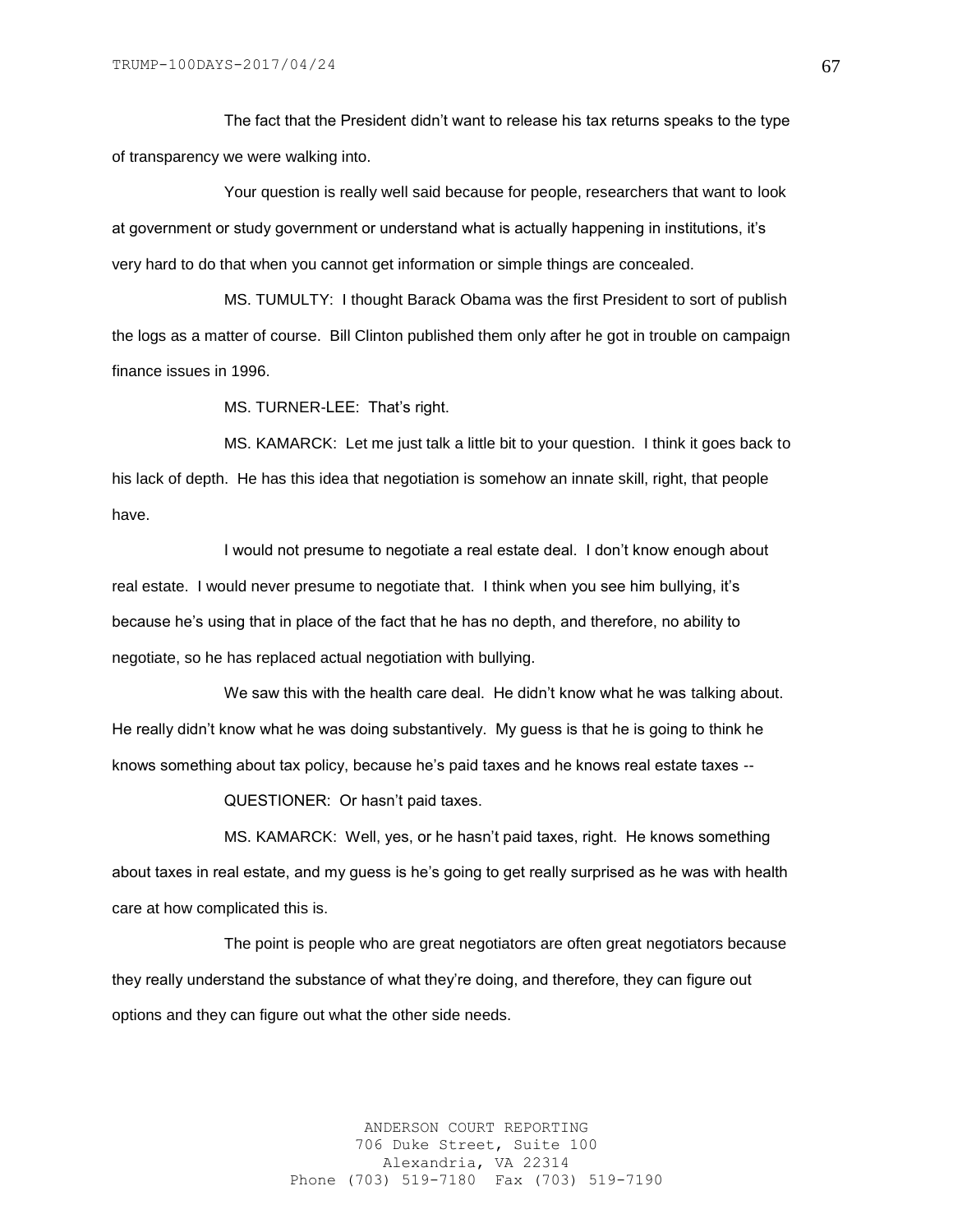It goes back to the fact that he doesn't know anything about what he is supposed to do as President. That means he relies on sort of his campaign bullying as opposed to actual negotiation.

MR. GALSTON: But I can't believe I'm emerging as a Trump defender. (Laughter) How the heck did that happen.

Going back to the learning curve issue, everything depends on what happens when instincts that have served you well, not only in your personal life, but in your campaign, cease to serve you as well as President.

So, on the Affordable Care Act repeal and replace, both he and Steve Bannon tried to bully the Freedom Caucus into voting for something that they didn't want to vote for, and electorally, the Freedom Caucus, and it failed.

On the other hand, and we will see what sorts of inferences he draws from that in phase two, but we have already seen an example of a shift of tactics away from bullying towards dialogue in the case of the People's Republic of China.

Just remember the way the President started even before, I think, he had taken the oath of office, where an effort to use a demarche to Taiwan, to use that as a club over President Xi, and when the Chinese indicated in the clearest possible terms that it didn't work that way, you know, that this was once again a non-negotiable item, and could not be used as part of a negotiation.

At that point he backed off bigly, as we might say, and has reaffirmed the traditional, you know, one China policy, and the discussion with President Xi is proceeding on a very different basis now, and apparently, possibly, we will see with North Korea, whether it turns out to be a more productive basis or not.

That shift from presidential fiat to an actual conversation with the leader of another important foreign government, I think is not wholly discouraging.

MS. TUMULTY: He also feels like, it seems, to have a real personal chemistry with him as well. For instance, that he does not seem to feel, for instance, with Angela Merkel.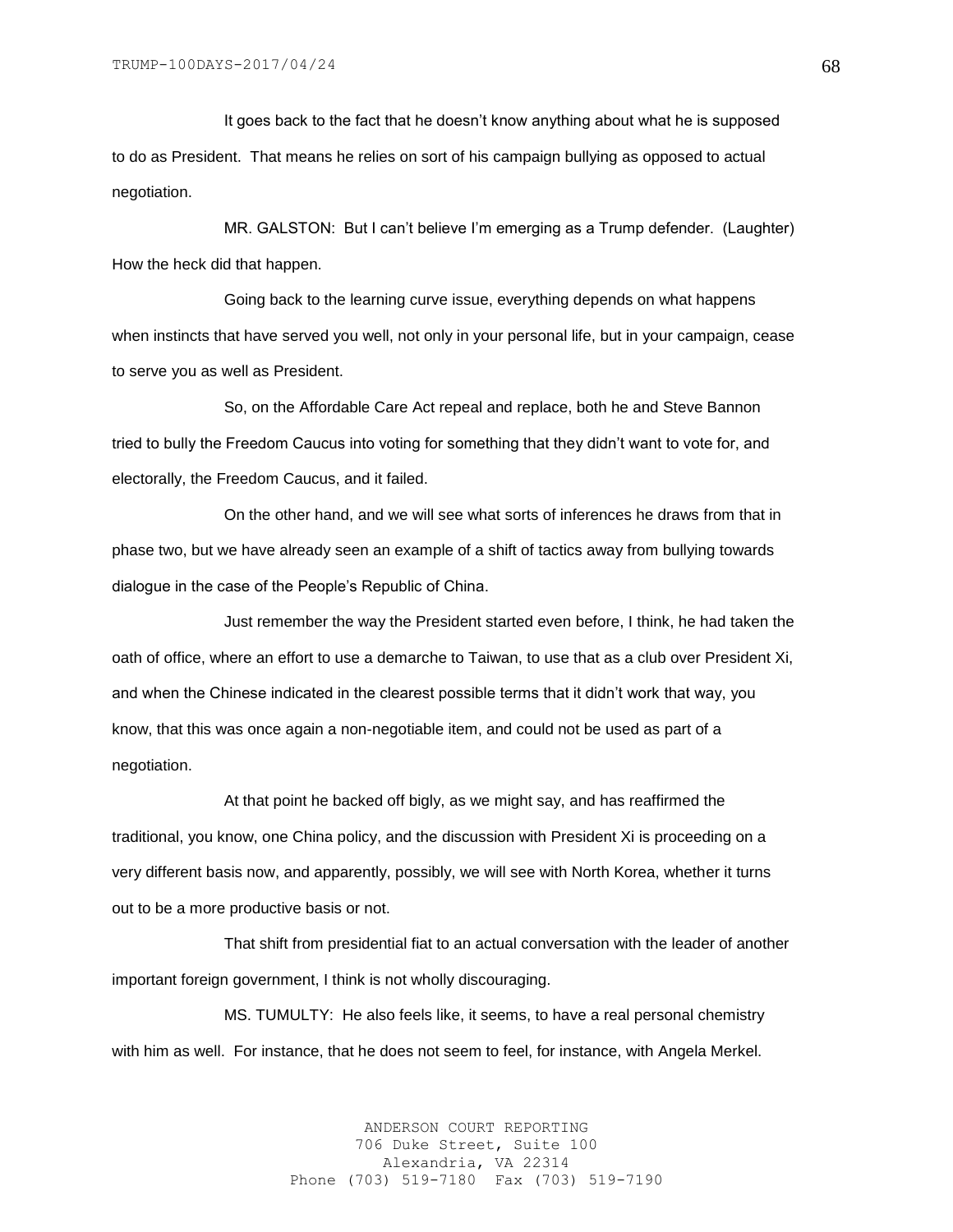MR. GALSTON: That goes to something, I think, that touches on the entire issue of management that this panel has been convened to discuss. I've often said, reflecting on my checkered political career, that the best preparation for the presidency is to be governor of a large state, and in many ways, the worse preparation is to be governor of a small state.

Why is that? If you're a governor of a small state, everything in your state is a personalized transaction. You can see the whole thing before you. You don't have this huge bureaucracy to deal with in Georgia or Arkansas, for example.

If you have an excessively personalized understanding of the Office of the Presidency, you think it's all one on one, you will not take seriously the sorts of things that Elaine, Nicole, and John have been talking about, about staffing the bureaucracy, managing it appropriately, et cetera.

That's really not in your skill set. It's not even on your radar screen, because you think it is a series of personal transactions.

The idea that foreign policy should be governed by chemistry rather than enduring national interests is going to be quite self-defeating.

MS. TURNER-LEE: What is interesting, you just made me remember, when President Obama came into office, people were very critical about his lack of experience, the whole beginning of his candidacy when his appointment was, he lacked the experience because he did not spend enough time in office, and what is interesting here is if you compare the two Administrations, what happened, what was done differently?

I think, again, when we are talking about the personality, the integrity, the longer term vision, I think is what drew people to Obama, to look past some of those faults after a while, to embrace him as somebody who was at least trying to make a difference, you know, essentially how he ended his career, he had a lot of hiccups, a lot of challenges, a lot of barriers, but he managed to solicit advice.

Again, I think it's very problematic when we do a transition of government -- from what the news has reported, that President Obama and Trump have only talked once, and that is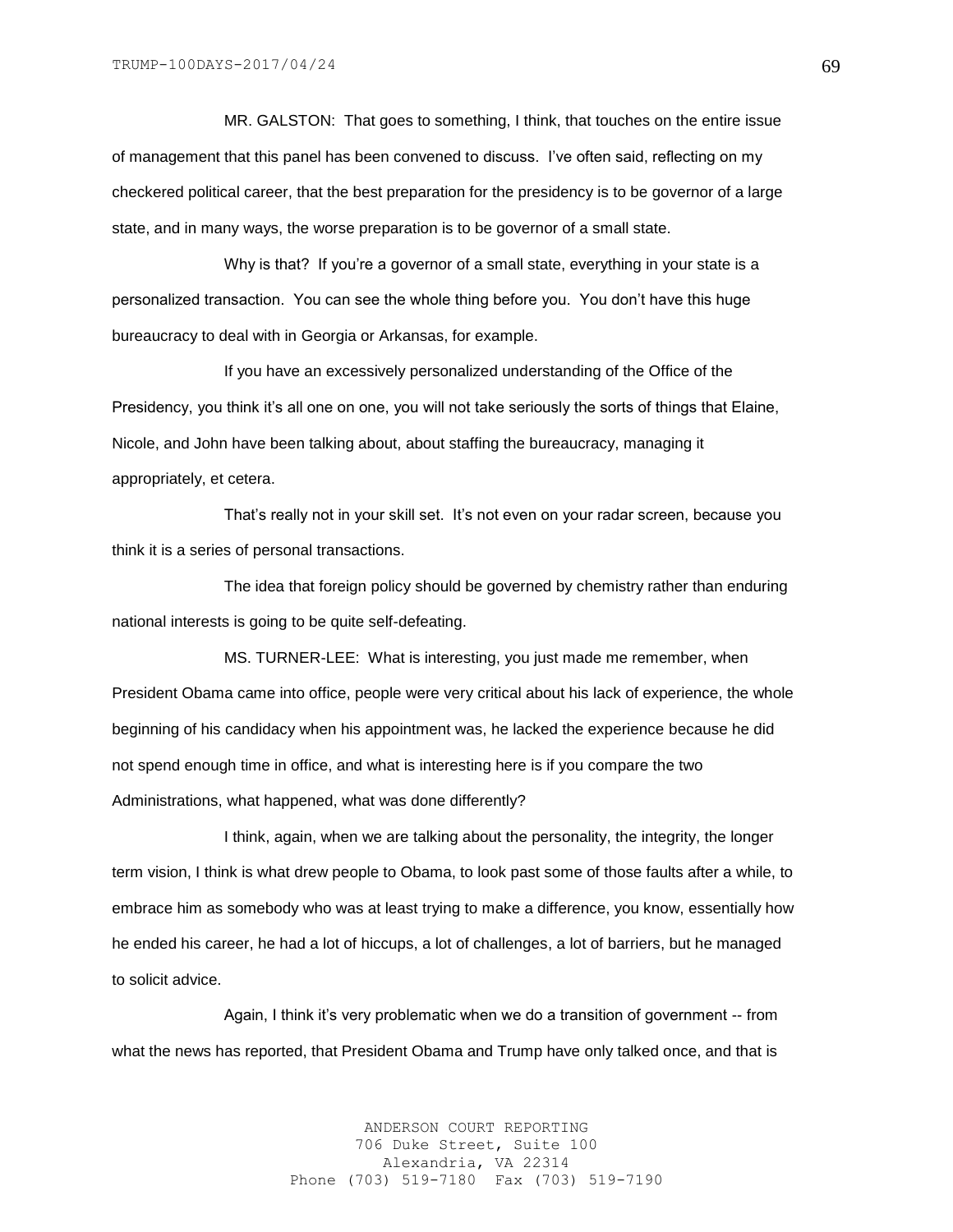when he gave him the key to the White House, right, pretty much, and those types of transitions become really important to the collective memory of this country.

I think you're right, Bill, in terms of that, but when you were talking, I just thought about we were highly critical of Barack Obama, highly critical of him, but yet there was something about this lack of transactional capacity that maybe you're talking about, that allowed people to embrace him differently, and to surround himself with people that knew how to get the job done. Some of us were critical of that.

MS. TUMULTY: President Obama left office with high approval. He left office with some big achievements, both internationally and domestically, but he also left office with his party basically shattered. He was not able to sort of build the kind of enduring governing coalition. Is that important?

MR. HUDAK: It's extraordinarily important, I mean when you lose 1,000 state legislative seats and a dozen governorships and Majority control of both Chambers of Congress, yes, the Democratic Party is in a pretty tough spot.

What the President should do is look at President Obama's electoral legacy down ticket and learn from that, and what he's doing is a steroid ridden version of what Obama did in terms of destroying the down ticket Republican Party.

I think the special election in Kansas, the special election -- the first round in Georgia, really showed how much a Republican Party can fall, even though the Democrat came up short in Kansas, he shouldn't have come anywhere near that, and you have a Democrat in a pretty decent position in Georgia.

That is a problem that Trump needs to address. There are a lot of jobs that the President has to do, one of them is leader of the party. Barack Obama failed miserably at that over eight years. Donald Trump is positioning himself to fail miserably at that as well, and again, when your White House Chief of Staff is the former head of the Republican National Committee, this should be easy to be at the top of your agenda, and it's nowhere near the President's agenda.

MS. TUMULTY: I think we have time for one more question. Sir, you have been so patient.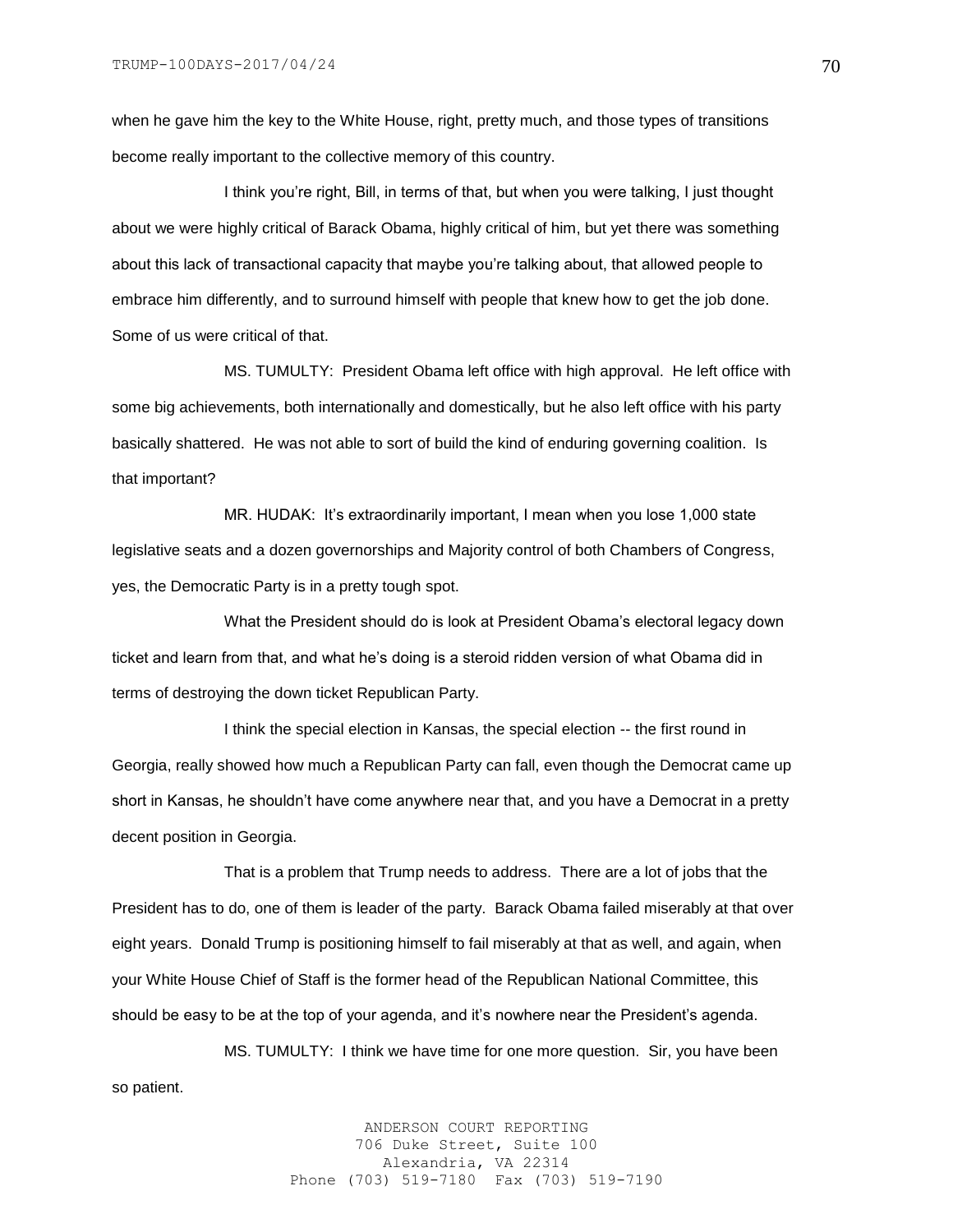MR. CHECCO: Larry Checco, Checco Communications. This is very interesting. I'd like to throw a little bit of a monkey wrench into this. We talked a lot about experience. I think experience has failed the ordinary person in this country. I mean we've had 16 years of Democrats, and if we go back as far as Ronald Reagan, we have had 20 years of Republicans, and these people have not gotten better.

I don't think we are looking at politics right now. I think we are looking at simple physics. You squeeze a balloon too hard and too long at one end, and it pops at the other, and that's what we're seeing in this country. That's the reason Donald Trump got here. People would have voted for Donald Duck versus an establishment politician, because the establishment has failed them, and we are seeing this in England, too, right now.

I guess my question is what's it going to take for Washington to rehabilitate itself and really focus on the real objective, and that is the people of this country, not fund raising for their own parties, not doing all the cocktail stuff, it's the people who need the attention. This city, I dare say, will fail until they refocus themselves, both parties. Thank you.

MS. TUMULTY: Good point. Make Washington great again? (Laughter)

MR. HUDAK: So, what I'll say is your point is well taken that both parties need to do quite a bit to rehabilitate themselves to connect better with not just middle America, not just blue collar America, but all corners of this country.

I think part of that is a refocus of the parties on what they can do better to provide for the citizenry. I think part of it, too, is selling the realities of public policy. There are a lot of Americans who have been failed by the establishment, and there are a lot of Americans who have been made damn better off by the establishment, and they refuse to accept it.

The number of people in Kentucky who are going to lose their health care if the Affordable Care Act is repealed is significant. I bet you a lot of those people voted for Donald Trump. They are much better off in terms of their health care now than they were seven years ago, and a lot of them fail to admit it.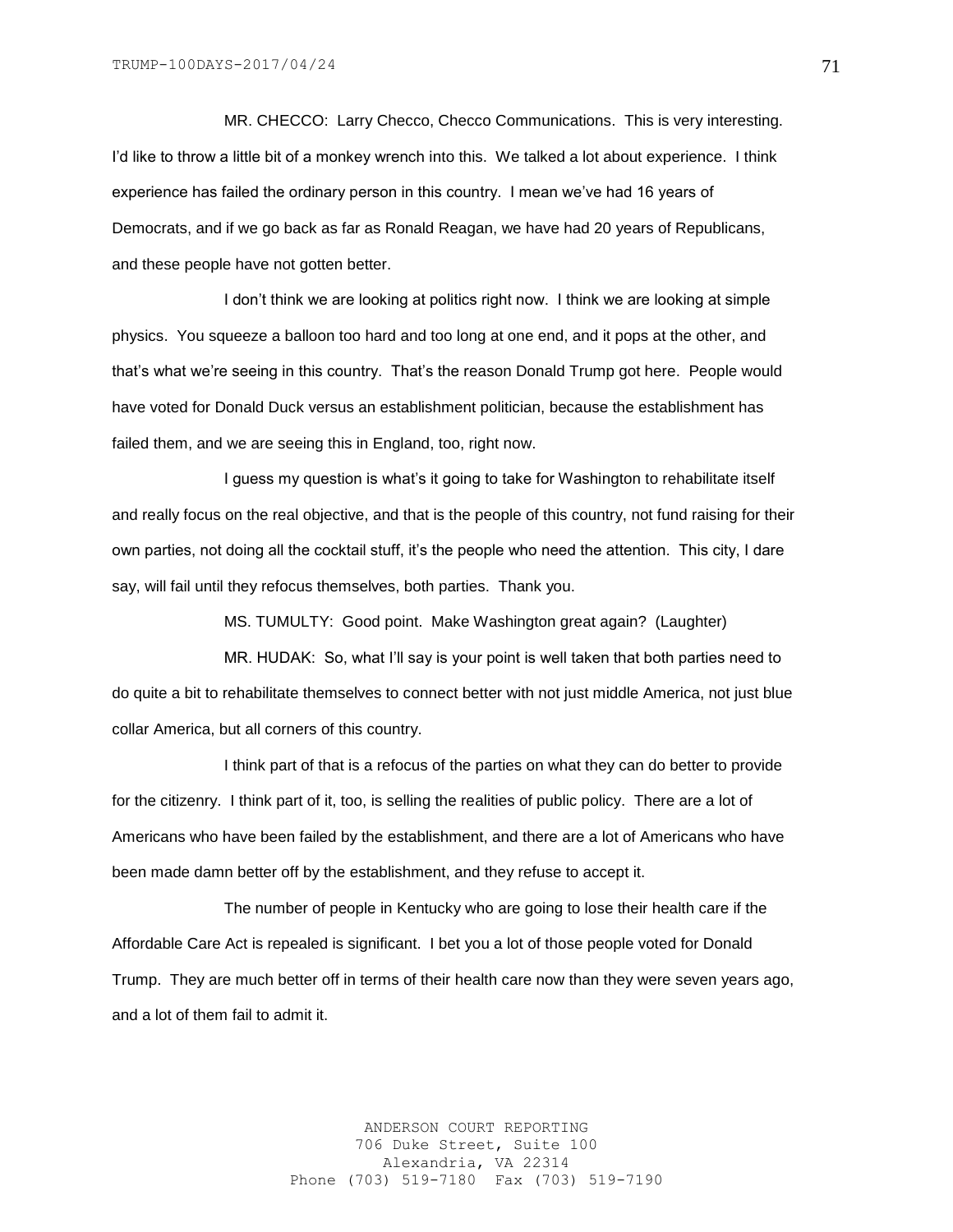That's not a defense of the establishment. It's a defense of policy realities that I think both the establishment in Washington and the average American needs to reset themselves on very seriously, because neither of them have it completely right.

It's not all the establishment's fault, and it's not all roses across America. I think part of that has to be an open and honest conversation starting in the White House and trickling through every single office of a member of Congress and a Senator to begin to have a dialogue with their constituents, to hear from them, what is going wrong and what is actually going right, and for those elected officials also to have that honest conversation about what is good.

When you have both parties politicizing every issue at every opportunity to defeat the other guy, that is how this skewed misguided perception of what public policy in America does, that is how it happens. Again, the establishment has failed a lot of Americans and the conversation about what policy is doing has also failed Americans, diluting them into thinking that all government is bad. All government isn't bad. Without it, we are just as failed as people believe we are with it.

MS. TURNER-LEE: I was going to say, when I reflect as a sociologist on how we got here, right, you can tell people the Bernie Sanders' conversation at the dinner table was the same conversation as the Trump conversation at the dinner table, it's just that one won out, right, because you had a party that focused more on the personality and then you had a person who focused on the issues, right?

We can go into a lot of great lengths in terms of the campaign and all this other stuff. The bottom line, and I'm looking at Darrell, mega change has come, right? We are seeing this spiral effect that is not only here but internationally, and I agree with John, I think part of it is this distrust of party politics, the other part is distrust of the establishment, "Washington," but I also think it's a distrust of who we are as a people.

What is it that we desire? The transfer of wealth to our kids. The ability to have health care. The stagnation of our own net assets, things that we never thought that we would actually not be able to transfer over. All that is factored in.

When I think about it, and even in this panel, we keep talking about "him" as a person, the return to government will require us to go back to this institutional framework of what

> ANDERSON COURT REPORTING 706 Duke Street, Suite 100 Alexandria, VA 22314 Phone (703) 519-7180 Fax (703) 519-7190

72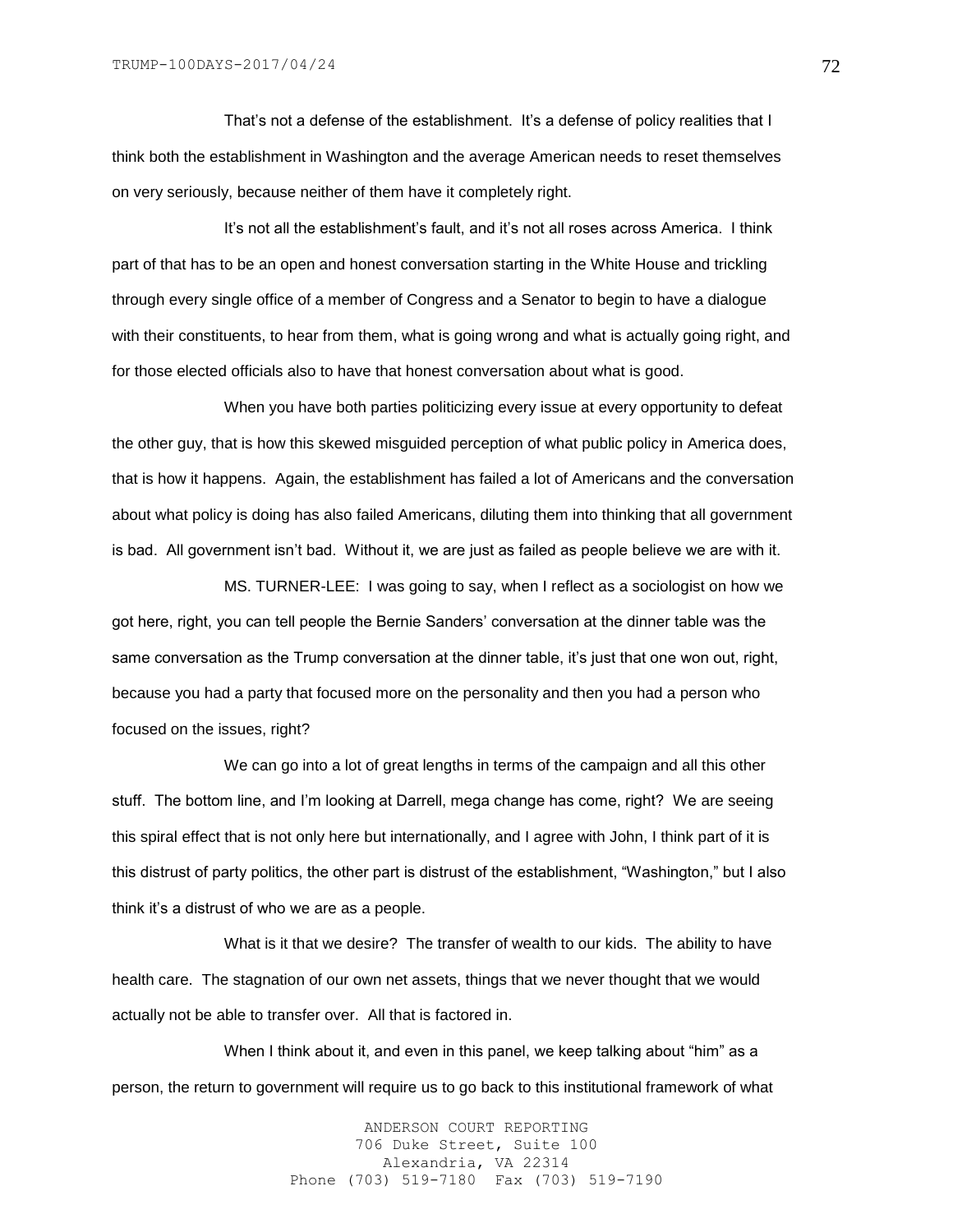we desire government to be for people, you know, to have that conversation the way it is supposed to be had.

We should not be spending the oxygen in the room continuing to talk about this person, although it's important, and personality, but figuring out how to drive towards good policy making.

When I look at the Democratic Party today, you know, there is a conference going on right now, I think, or yesterday, where Bernie Sanders is talking to the Power to the People Conference, and Elizabeth Warner is out there doing her stuff, shout out on Twitter. The Democrats, they don't know what they want to do at this point, they can't figure out how this happened.

As I tell people, you have to move beyond that and think about what Trump did well, that he went to the heart of what people were thinking at that moment. There was something about losing a job, losing a pension, not having employment, that he spoke to, and until we as a country begin to speak to those policies that matter, I think we will actually go back into a state where, you know, we actually might become more moderate, I tell people, versus one or the other.

MS. TUMULTY: Yes, I do recall a presidential candidate who referred to that as "putting people first." (Laughter)

MR. GALSTON: I think we have to widen the frame here. The United States may be exceptional in some respects, but in its contemporary politics, it's anything but exceptional. The same problems are in every Western democracy, and for the same reason, and that is we are going through an economic transition, certainly comparable in speed, intensity, and scope to the transition from the agricultural economy of the 19th century to the industrial economy of the 20th century, as you may recall, that spawned a real populous movement as opposed to a full populous movement, and in many respects, we, and the Brits, and the French, and the Hungarians, and the Poles, just about everyone except the Germans, interestingly, are experiencing their version of this.

There is a reason for this, and that is no one has figured out how -- no one anywhere has figured out how to preserve what it was that a certain slice of the population most cherished about the industrial economy. No one.

> ANDERSON COURT REPORTING 706 Duke Street, Suite 100 Alexandria, VA 22314 Phone (703) 519-7180 Fax (703) 519-7190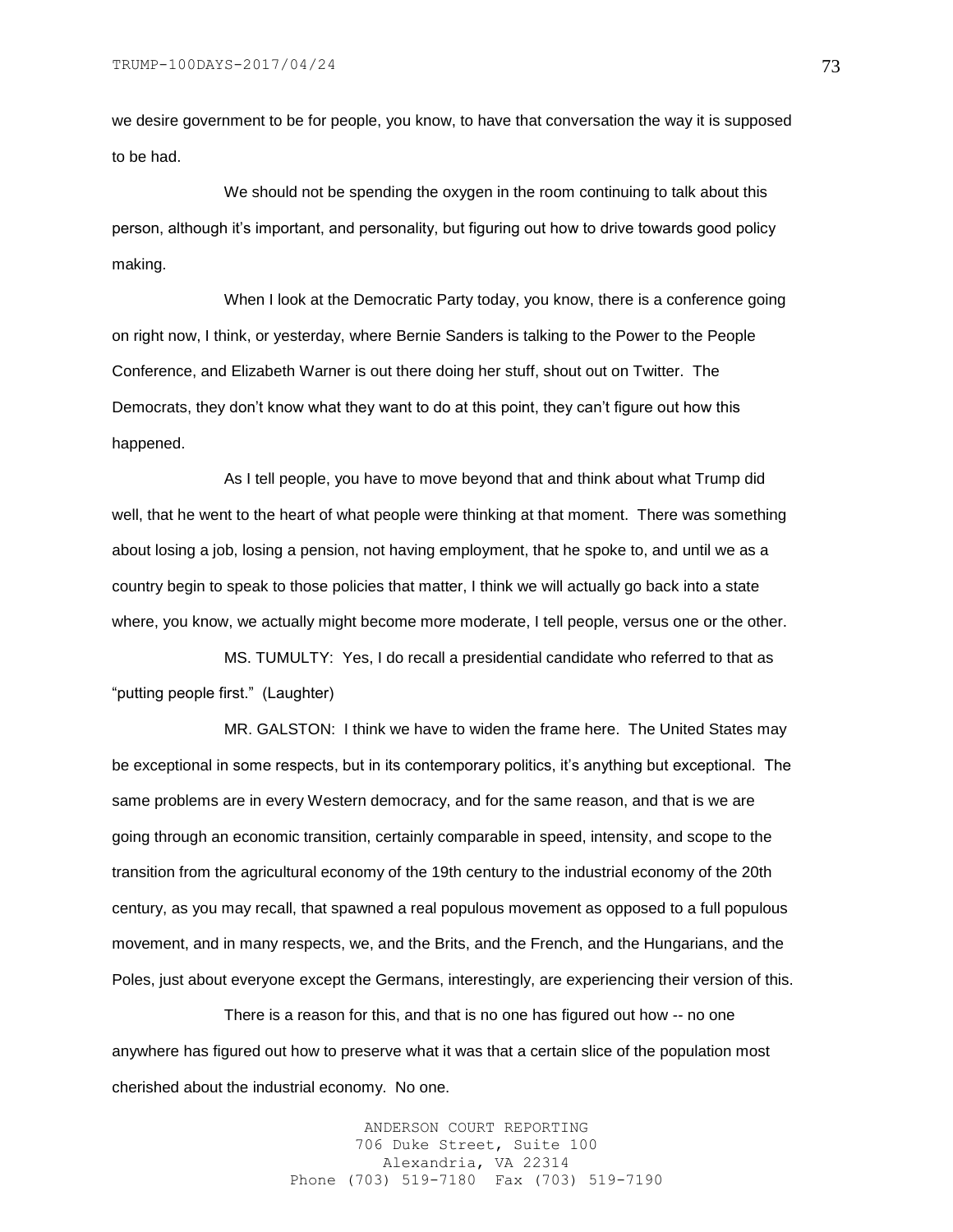I suspect in the end there is no answer to that question, in the same way that if someone had said how can we preserve a thriving agricultural sector in the 20th century with as many farmers as a share of the population as we had in 1890, the answer is it can't be done.

This is not a failure of governance to do what is clearly obvious and good, because of the influence of special interests. This is a much deeper challenge than that, and we may be in a very tumultuous political situation for the better part of a generation until we manage somehow to come out the other side.

MS. KAMARCK: I'll just end this with one short question for the audience, which is if Trumpism the beginning of something or is it the end of something? That's what we don't know. I could argue this both ways, following on Bill's comments.

This could be the end of something. There is a generational passage, a generation that remembers the old economy and is mad about it, and there is a different generation out there about to come into power, which is more globalized, more into the newer economy, what is this, right?

I think we can ask that for the European countries as well going through this, is this the beginning of something or the end of something. I, frankly, will say I don't know the answer to that.

> MR. GALSTON: I think it's the beginning of the end. (Laughter) MS. TUMULTY: Thank you all very much. (Applause)

> > \* \* \* \* \*

74